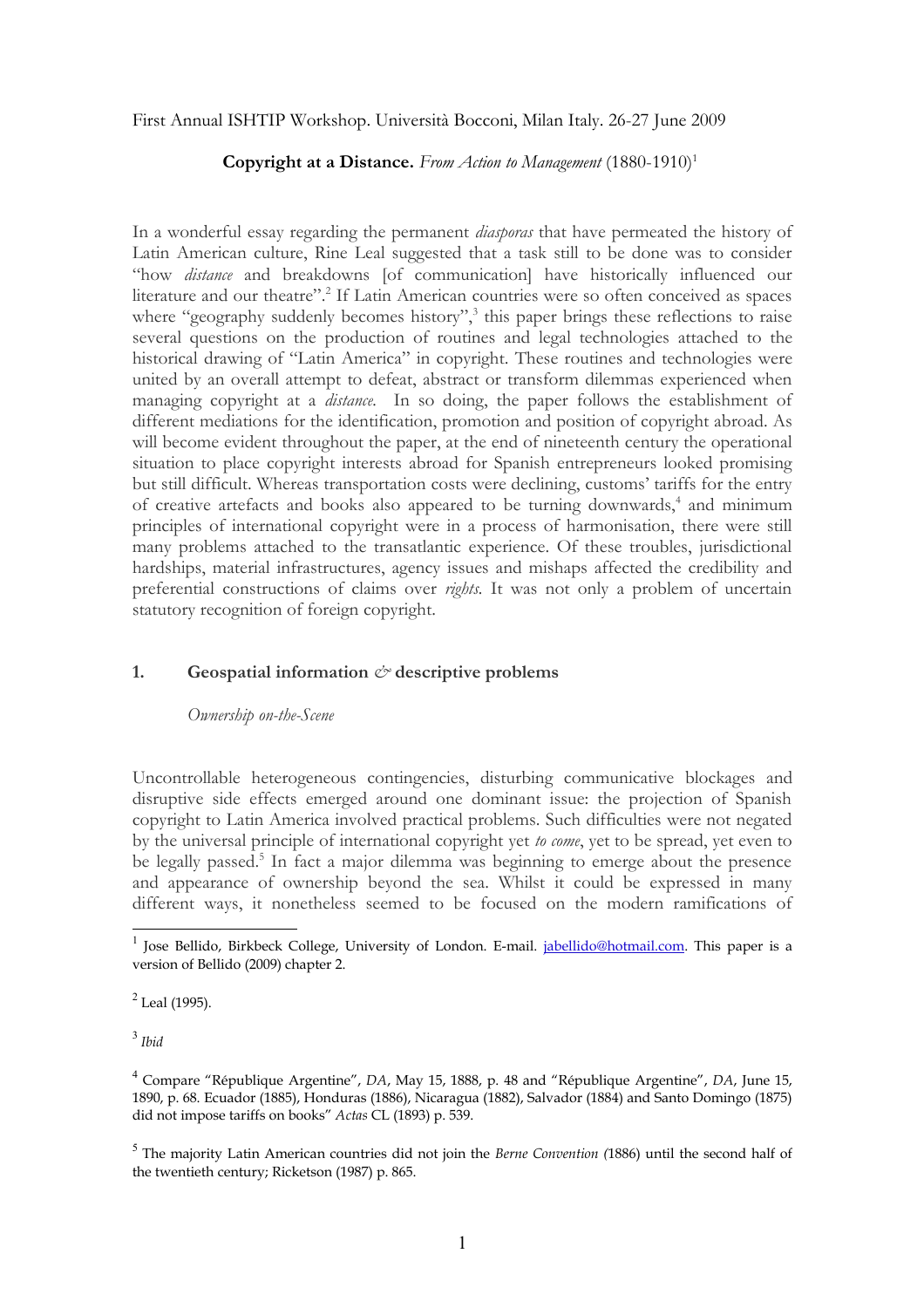property expansion between ownership and control. Property fragmentation and its ramifications created the difficulty of tracing (or perhaps we should say "constructing") objects and subjects of copyright abroad. For instance, one question focused on the way in which to monitor displays of the intangible abroad without losing property rights. Questions also referred to the proper conventions and grounds on which someone could assert her legal presence when claiming *rights* in distant territories. It was a legal struggle appreciated through a different lens. On the one hand, the effort involved the possibility of claiming legal presence whilst being politically absent. On the other, the dilemma eventually opened schemes involving the incidents of ownership to economic assessments. In fact, as an appendix, as a gloss or investigation of legal enquiry, considerations emerged regarding "costs" and "risks" for copyright interests to be safely transmitted. When disposing rights and transferring interests, when preparing claims for rights, legal and political *distance* involved an intrinsic and impenetrable difficulty; a lucrative difficulty worthy of being considered by these private entrepreneurs, who wanted to establish or who had already established copyright interests across the ocean.<sup>[6](#page-1-0)</sup>

#### *Human Resources*

In order to deal with the particularities of the field, in order to secure ventures, a series of networks of correspondents, representatives and clients began to construct a pool of information for those aiming to project copyright interests to Latin America.<sup>[7](#page-1-0)</sup> The main objective of such an enquiry and its informational output appears to have been the exploitation of literary and dramatic *piezas* (pieces) across the ocean. Investment and exploitation of social and economic networks were made on the basis of different arrangements. Copyright recognition of foreign works had not yet fully arrived in *all* Latin American countries.<sup>[8](#page-1-1)</sup> But bilateral copyright treaties had initiated such recognition and thereby expectations had been created.<sup>[9](#page-1-2)</sup> These foreign expectations were channelled by the distribution of empowered representatives abroad.<sup>[10](#page-1-3)</sup> Interestingly, the construction of human networks to exploit these materials served simultaneously as a source to calibrate the development of copyright protection and piracy beyond the sea.[11](#page-1-4) Commercial and legal information became available through them by "news" of literary, musical or dramatic *piezas* circulating in Latin America that received attention in Spanish and Latin American

<span id="page-1-0"></span><sup>6</sup> *Treatises of Peace, Friendship and Commerce* cleared up the scenario for future bilateral copyright negotiations; Darras (1893) p. 802.

<span id="page-1-1"></span><sup>7</sup> The *Galerías Dramáticas* was the major copyright holding in Spain governed by Fiscowich. A second network developed after the *Galerías* was established by the society of Spanish Authors. For a commentary see Caballero (2003) and Surwillo (2002) and (2007).

<span id="page-1-2"></span><sup>8</sup> *See* Bellido (2009) chapter 5.

<span id="page-1-3"></span><sup>9</sup> *See* Bellido (2009) chapter 4.

<span id="page-1-4"></span> $10$  For the episode concerning Francisco Javier Osorno "on behalf of some foreign authors" acting in Mexico, *see* Olavarría y Ferrari (1895) pp. 34-35 and Cruzado (1894).

<sup>&</sup>lt;sup>11</sup> "Notre zélé délégué à Buenos-Aires, M. Julio Perez Carmena, s'efforce d'obtenir que les droits des auteurs espagnols soient dûment garantis dans *ces parages lointains*, où il serait si nécessaire qu'une loi mît fin aux préjudices dont souffrent depuis de longues années nos auteurs", *DA*, Jan. 15, 1892, p. 4.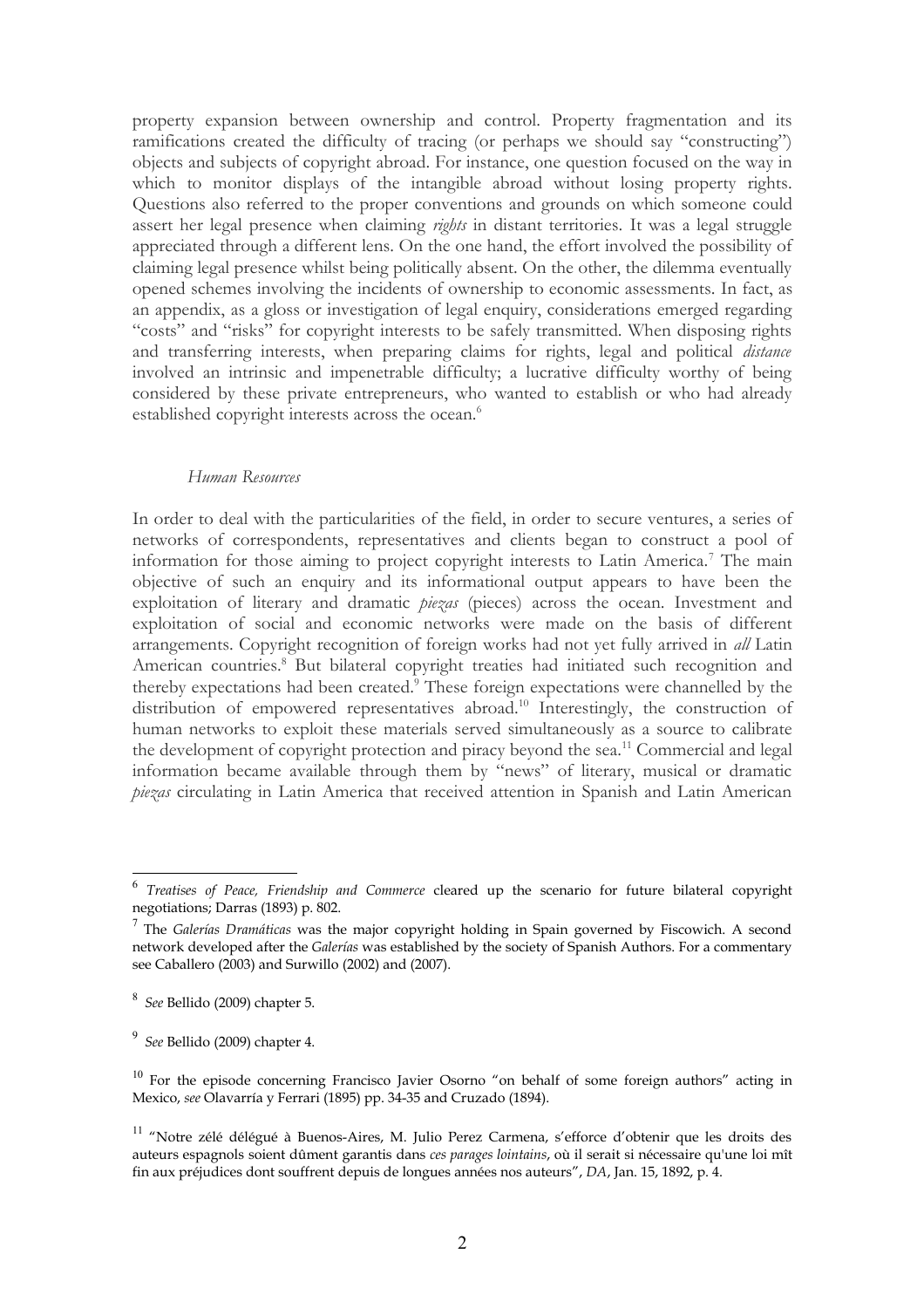journals.[12](#page-2-0) However missives sent by one individual to another constituted the most important form of communication referring to a "reality" on the ground.

From the 1880s onwards, copyright interests and people *interested* in copyright were travelling in directions as diverse as dictated by the unpredictable formation of commercial expectations. Not only Spanish *interests*, but also Spanish people were "transported" to Latin America and vice versa. That is, Latin American entrepreneurs also travelled to Spain, Italy and France with equally diverse expectations.<sup>[13](#page-2-1)</sup> The main objective of these pilgrimages was to arrange priority contracts and exclusivities, and the agenda of these travellers was to incorporate gradually a package of preferential rights, proprietary or not. Around the informal table of negotiation, copyright licences and assignments for the countries they attempted to profit from were negotiated. With their comings and goings, it became natural then to try to protect what they thought was proper to them in law. Faustino *da* Rosa in Argentina, the dynasty of Cordora in Uruguay, and many other Latin American managers constructed cosmopolitan "circuits", conducted international "affairs" and formed mixed "alliances".[14](#page-2-2) In so doing, they made friends in Paris and Madrid, they constructed partnerships with Spaniards, Italians or French and, on their way back, they were welcomed for being responsible in bringing the most important "pieces" and "companies" to Latin America.<sup>[15](#page-2-3)</sup> With the importation of objects of desire, not only were praised companies and pieces brought over, but tension over *rights* acquired (or not) were also logically and simultaneously introduced.

With this horizon opened by a network of relationships, bilateral activities and "regularly" maintained routes, the expansion of marketable interests also led to the appointment of representatives abroad. Spanish copyright "representatives" in Latin America became selected and authorised *ad hoc*. The evolution of recruiting strategies carried out by copyright holders involved a distinctive process of individualisation carried out through different mechanisms. Whilst personal contacts and background acquaintances made a certain profile of individuals especially eligible for delegation of power, a capacity to act abroad and a competence to defend copyright interests had still to be mediated by a public document. If we read some of these documents we can extract some features of the *agent*. It was normally a Latin American resident, preferably Spanish, but it could also be a traveller. Names were selected for their prospective possibility to act and for their personal relationship with the copyright holder.<sup>[16](#page-2-4)</sup> Empowering documents by which the principal

<span id="page-2-0"></span><sup>12</sup> *La España Artística* was the major example of a Spanish journal containing information on the theatrical box offices of both sides of the Atlantic.

<span id="page-2-1"></span><sup>13</sup> Throughout the 1880s, the *Compañía Transantlantica* added new "regular" services that were communicating Spain with Latin America. *See* Hernández Sandoica (1982) vol. II, p. 1008; and "Comunicaciones Marítimas" *El Imparcial,* Oct, 13, 1887, p. 1. In the 1890s, monthly services were also provided with Central America and Mexico. See "Servicios de la Compañía Trasatlántica de Barcelona", *Revista de la Unión Iberoamericana*, May 15, 1900, p 16.

<span id="page-2-2"></span><sup>14</sup> In an interview, Da Rosa described himself as a "dealmaker" in "Hablando con Da Rosa" *Semanario P.B.T.,* March 1917, p. 1. On Cordora, see "La Dinastía de los Cordora", *Revista Rojo y Blanco*, July 1900 *in* ARW and "Pleito Literario. Buenos Aires" *La España Artística,* Sept. 1898, p. 4.

<span id="page-2-3"></span><sup>&</sup>lt;sup>15</sup> On the travels of Da Rosa, see Menéndez Onrubia (1984) pp. 315-321.

<span id="page-2-4"></span> $16$  Power granted by Fiscowich, Arruej on behalf of the society "Arregui y Aruej" to De la Macorra y Pérez (Mexico), signed in Madrid before Arribas and Camacho acting as witnesses" Feb, 21, 1896, T. 395999, fols.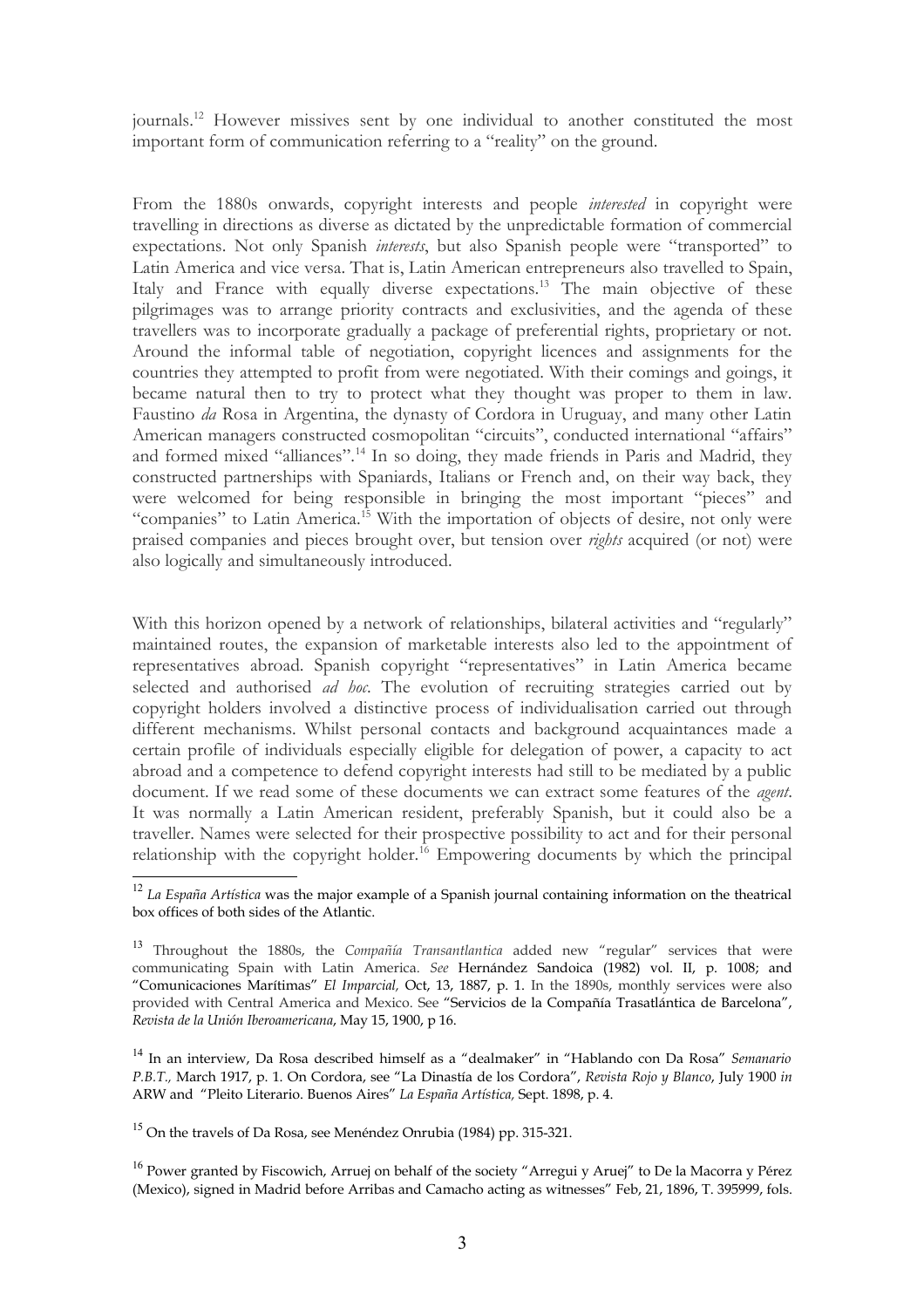and agents were related had to be formalised before a Spanish notary. Copies were expedited for their use.<sup>[17](#page-3-0)</sup> Ignorant of the final destiny of rights, materials and peoples, the scope of action granted was significantly wide.<sup>[18](#page-3-1)</sup> But such a wide scope was also restricted by the prescribed solemnities of general powers of attorney. As these documents were general, the last authorisation to prosecute an action in Latin America was often reserved to the grant of a *specific* power. If the *general* power met the requirements to circulate abroad, that is, if it was validated, the presence and scope of *legal* action given to the Latin American representative was limited. Among the faculties and discretions normally given, representatives were granted the power to receive payments, to authorise performances, to pursue administrative actions and perhaps, more importantly, an independent capacity to appoint further units of representation in the respective countries in which they were operating.[19](#page-3-2) Taking into account such a potential variety of activities to be carried out and because of the difficulty to cover the multitude of risks emerging from them, risks that could certainly affect the patrimony of the principal abroad, $20$  specific charges were underwritten to secure such a performance. For instance, surety bonds on another's behalf were collaterally annexed to copyright transactions.

These documents were duly recorded, following the standard procedure, in front of two witnesses and a notary. It was perceived as a difficult venture, an enterprise upon which success depended largely on luck, so copyright holders tended to attract fiduciary relationships with third parties residing *in* Spain.<sup>[21](#page-3-4)</sup> By introducing a specific second set of personal arrangements, the capacity to assume the job of the Latin American representative was guaranteed by default. It is precisely here that we can perceive how Spaniards perceived the transatlantic copyright experience as an adventure full of risks that needed to be tightly secured. Should the representative embezzle, safeguards to counterbalance the consequences of his acts had been established. And it was the setting of those legal constructs that seemed extremely peculiar. The design of the bond established at home (Spain) for a the accomplishment of activities to be carried out abroad (Latin America) attempted to bridge the distance and to secure contingencies on the performance of agents that such a distance amplified. If the set of relationships legally structured by a nexus of contracts between copyright holders and agents had to be constantly re-enacted, an underlying epistolary connection was also developed in order to keep the information updated. As these letters constitute the main source for their histories, it is not very easy to trace a full scale map showing the movement of representatives when passing information to the copyright holder and vice versa. Nevertheless some sequences may be detected. Following an initiative of the *Societé des Gens de Lettres*, a representative was placed in

884r-887v *in* AHPN.

<span id="page-3-1"></span><sup>18</sup> Power granted by Gullón, Hidalgo, Delgado *and Cia.* to Cevallos Leg. 282, n. 2 (1875) *in* AHNC.

<span id="page-3-2"></span> $19$  See clause 4 in the power granted by Gullón, Hidalgo, Delgado and cia. to Cevallos Leg. 282, n. 2 (1875) *in* AHNC.

<span id="page-3-3"></span> $20$  Alcaraz (1980) p. 33.

<span id="page-3-4"></span><sup>21</sup> Surety bond constituted by Perez Pendas in favour of Fiscowich and society "Arregui y Aruej", Feb. 21, 1896, T. 39599, fols. 888r-895r *in* AHPN.

<span id="page-3-0"></span> $17$  The notary reflected that practice in the margin: "Note. The same above mentioned date, I produced a copy of the power to the grantors" Power granted by Fiscowich, Feb, 21, 1896, T. 395999, fols. 884r-887v, in AHPN.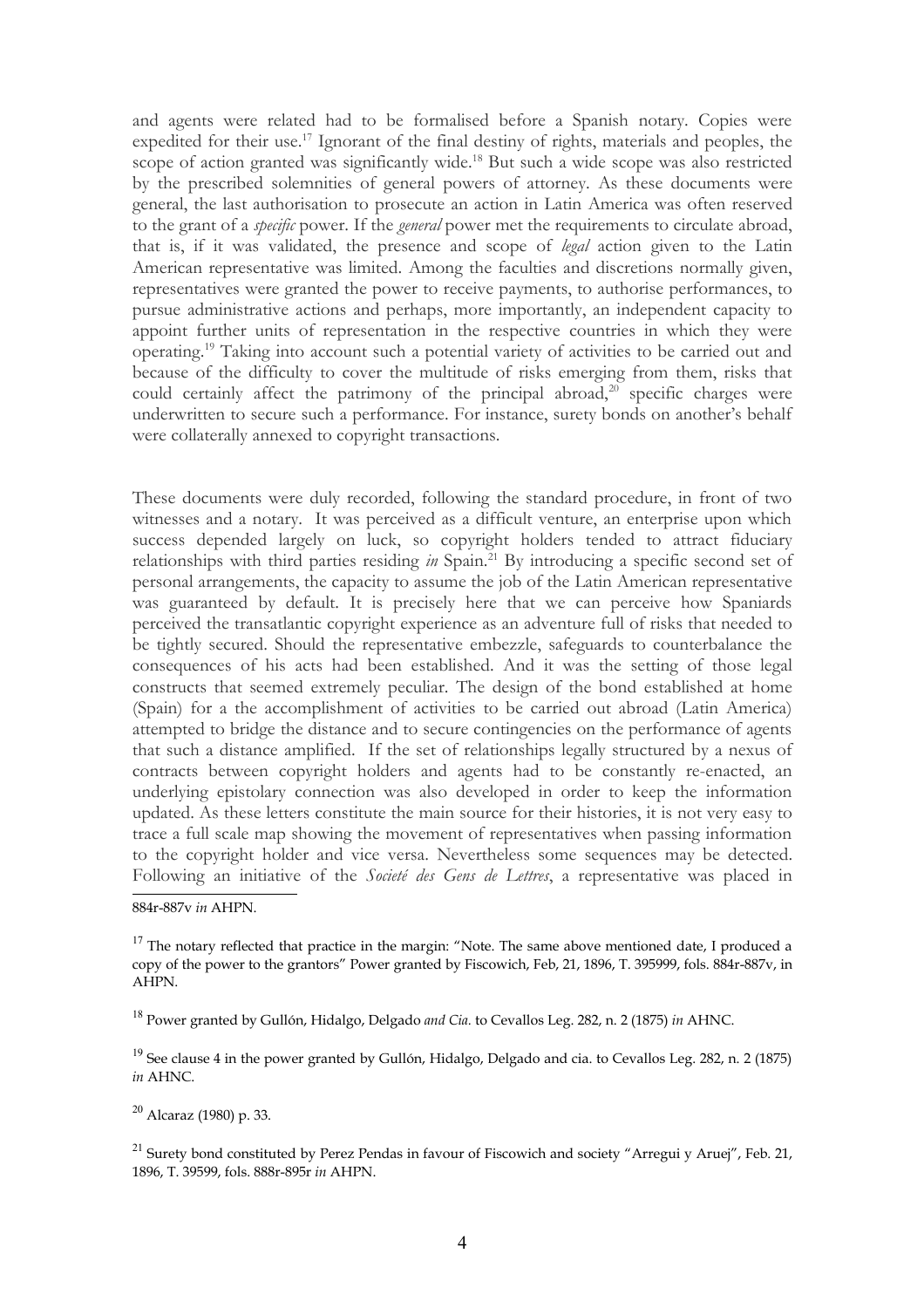México, $^{22}$  $^{22}$  $^{22}$  an agent received a similar honour in Buenos Aires, $^{23}$  $^{23}$  $^{23}$  and so on and so forth. In 1891 a self-proclaimed *official* Spanish theatrical journal, *La España Artística*, edited by a major copyright holding, defined the situation thus: "we have constructed an organisation of the network of correspondents to the most insignificant town of Spain and (Latin) America and an Information Centre FREE for our subscribers"<sup>[24](#page-4-2)</sup>

## *Drawbacks of Human Intervention*

Nevertheless, it is interesting to note that shortcomings and constraints existed. The establishment of private representatives seemed to have been conceived as a reliable source of communication. An epistolary relationship was not a mere source; it also substituted the traditional face-to-face link that existed otherwise. Such substitution was problematic. While expenses and troubles accrued with the creation of networks of correspondence, it is true that costs were being gradually reduced. Yet, when action around ownership was required, that is, when "correspondents" were converted into "representatives", a shift that was sometimes unconsciously made, success was not the standard rule. These trading relations faced an uncertain normative framework, that is, a nebulous law-reporting and law-publishing scenario calling for the security of "laws", a different level of normative productive setting, and a growing series of difficult bilateral normative engagements. Failures were many and of a diverse nature. Firstly, representatives were not given exclusivity to sign deals. And the possibility of reaching agreements for the same *piezas* (pieces) meant that deals began to overlap. Transactions made between Spanish copyright holders and Latin American entrepreneurs without the mediation of the local representative made it difficult for him to monitor the distinction between *legal/illegal* transactions over the intangible in the territory that the agent was supposedly covering.

A second major drawback when streamlining the unregulated world at large by lodging a claim was directly targeting credentials. If an action for copyright infringement was initiated abroad, litigation tended to break down right at a preliminary point, precisely by putting pressure on the validity of the act of appointment. Someone who wished to begin an action had to be capable of doing so, and taking into consideration that capability was an act that was assessed differently by foreign courts, problems were often found with the mechanics of these empowerments. The unreliability of legal representation was exposed everywhere. On the ground, many sorts of risks impinged upon the official acceptance of credentials of lawyers and correspondents in representing a Spaniard in copyright. Not only did danger accrue when each country had a particular way of admitting these accessory documents to the transaction, but if those documents (*powers*) involved a particular phraseology and legal formulae,<sup>[25](#page-4-3)</sup> copyright actions, if attempted, faced a careful preliminary scrutiny of the operative part of these documentary prostheses. Authorisation to achieve full capacity was usually provided by "specific" powers of attorney. And whilst the scope of action for a

<span id="page-4-0"></span><sup>22</sup> "La Propiedad Literaria en México" *La España Artística*, Oct. 1, 1890, p. 1.

<span id="page-4-1"></span><sup>23</sup> "Los derechos de Autores. España y Argentina" *Bibliografía Española*, Aug. 1, 1901, p. 43.

<span id="page-4-2"></span><sup>24</sup> "A nuestros lectores", *La España Artística*, Nov. 23, 1891, p. 1.

<span id="page-4-3"></span> $25$  Alcaraz (1980) pp. 62-65.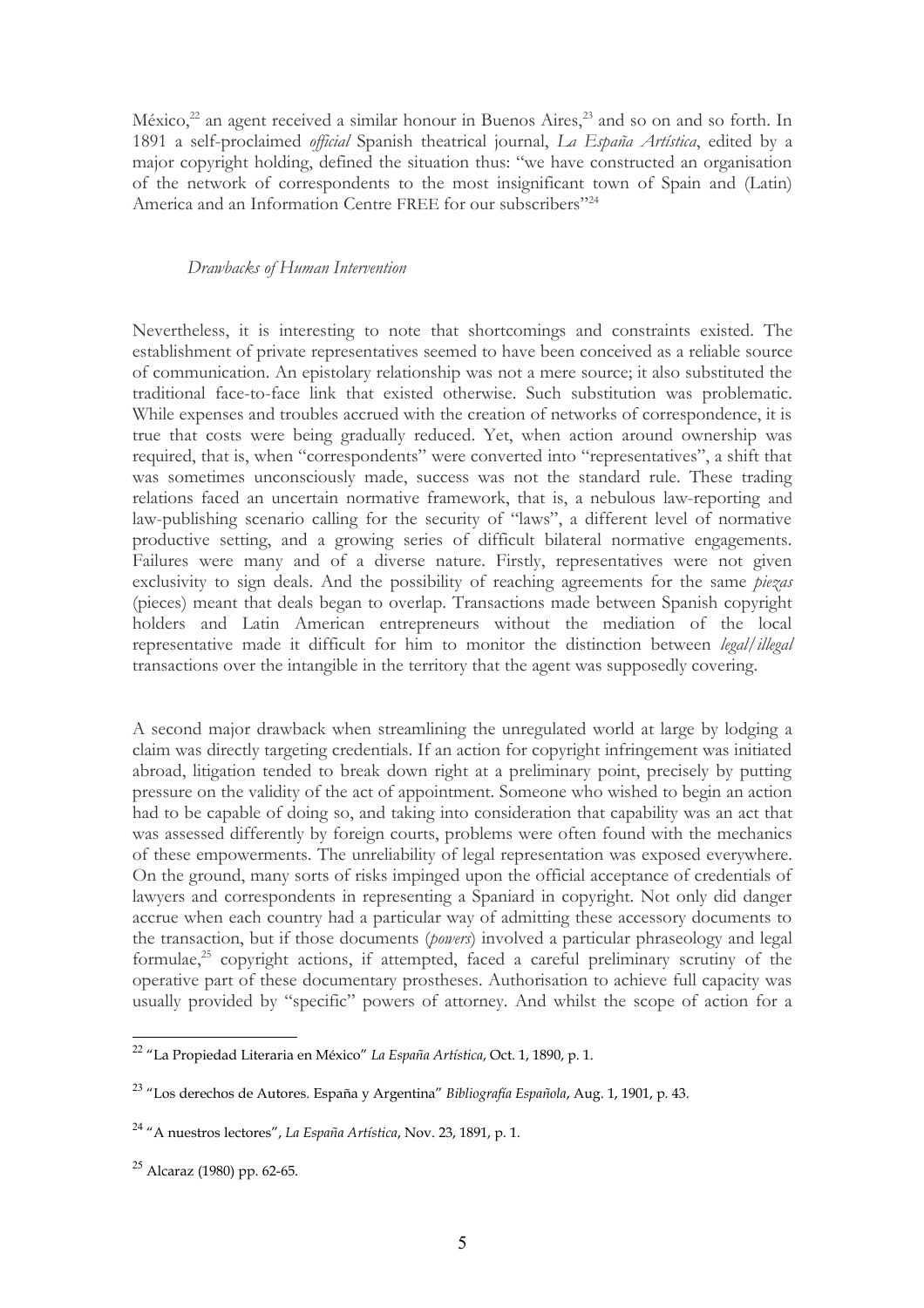copyright agent to act abroad was wide, a final authorisation to bring actions to court was often reserved to that specific role. The appearance of that delay for a second authorisation proved to be fatal in a copyright scenario propelled by a rush for action.

It was also difficult to find ways to ground claims. After a few tests, it was sufficiently clear that "human" agency attached to a hostile environment formed an explosive combination. The nature of the challenges waiting abroad was astonishingly diverse, making it difficult to identify the problems and to locate them.<sup>[26](#page-5-0)</sup> There was a major difficulty in accustoming the eye of Latin American courts to seeing the intangible when coming from abroad. To give an example of the state of things, in Mexico, a copyright agent of a Spanish principal made a fool of himself when he smiled after obtaining a seizure warrant and displaying as a selective hunting trophy the infringing printed materials *(librettos*) that were going to be used by a Mexican theatrical company for the staging of a *zarzuela* belonging to his principal. He had to observe afterwards how the same company performed that dramatic work beautifully without a script, that is, without the aid of the text, as they had memorised the script.<sup>[27](#page-5-1)</sup>

Examples of this kind could be multiplied. In fact, piracy by memorisation was among the many problems faced in the wild scenario where the impossible was possible.<sup>[28](#page-5-2)</sup> Because of the emphasis on the textual element of the performance, when there was no underlying text, difficulties in enforcing the seizure of the intangible were particularly problematic.<sup>[29](#page-5-3)</sup> Rehearsals hiding performances, changes of titles and a repertoire of activities were difficult to monitor. Troubles seemed to follow the Spaniards. In the face of a rapid sequence of events, the issue was not to know the territory but to survey it in a timely fashion. What we can say, retrospectively, is that individual biographies of these agents often show how making decisions at the juncture of copyright litigation, choosing the wrong procedural root or judicially stopping a theatrical performance because of a presumed copyright infringement could aggressively rebound on some of them, as happened. Instead of carrying out a profitable career asserting copyright in the intangibles of their principals, some of them faced bankruptcy proceedings initiated by those presumed (copyright) infringers.[30](#page-5-4)

<span id="page-5-0"></span><sup>26</sup> For instance, a meeting to look for a *modus vivendi* (or practical arrangements) was held between Spanish authors (Núñez de Arce, Arrieta, *et al*) and the major publisher (Fiscowich) was attempted while still waiting for future normative frames. See "La propiedad en América" *La España Artística*, No. 31, II, Madrid January 23 1889, p. 1.

<span id="page-5-1"></span><sup>27</sup> Miranda (2002) pp. 306-307.

<span id="page-5-2"></span> $28$  For instance, it was reported that "another fraudulent edition of the almanac Bailly-Bailliere has been made in Mexico. The companies announce their edition as original by saying that they have spent 30000 pesos in linotype machinery to compose it when it is has been made by photo-engraving processes". *Bibliografía Española*, n. 14, Nov. 16, 1901, p. 7.

<span id="page-5-3"></span> $^{29}$  Surwillo has produced a wonderful work on the elements of that fixation and their effects in a process she calls "cultural nationalization". See Surwillo (2002) p. 181-182 and Surwillo (2007).

<span id="page-5-4"></span> $30$  Autos de interdicto de recobrar promovido por Cevallos contra Torrecillas (empresario de la compañía que actúa en el Teatro Tacón) (1875) Fondo Escribanía Galleti, Leg. 282 *in* AHNC.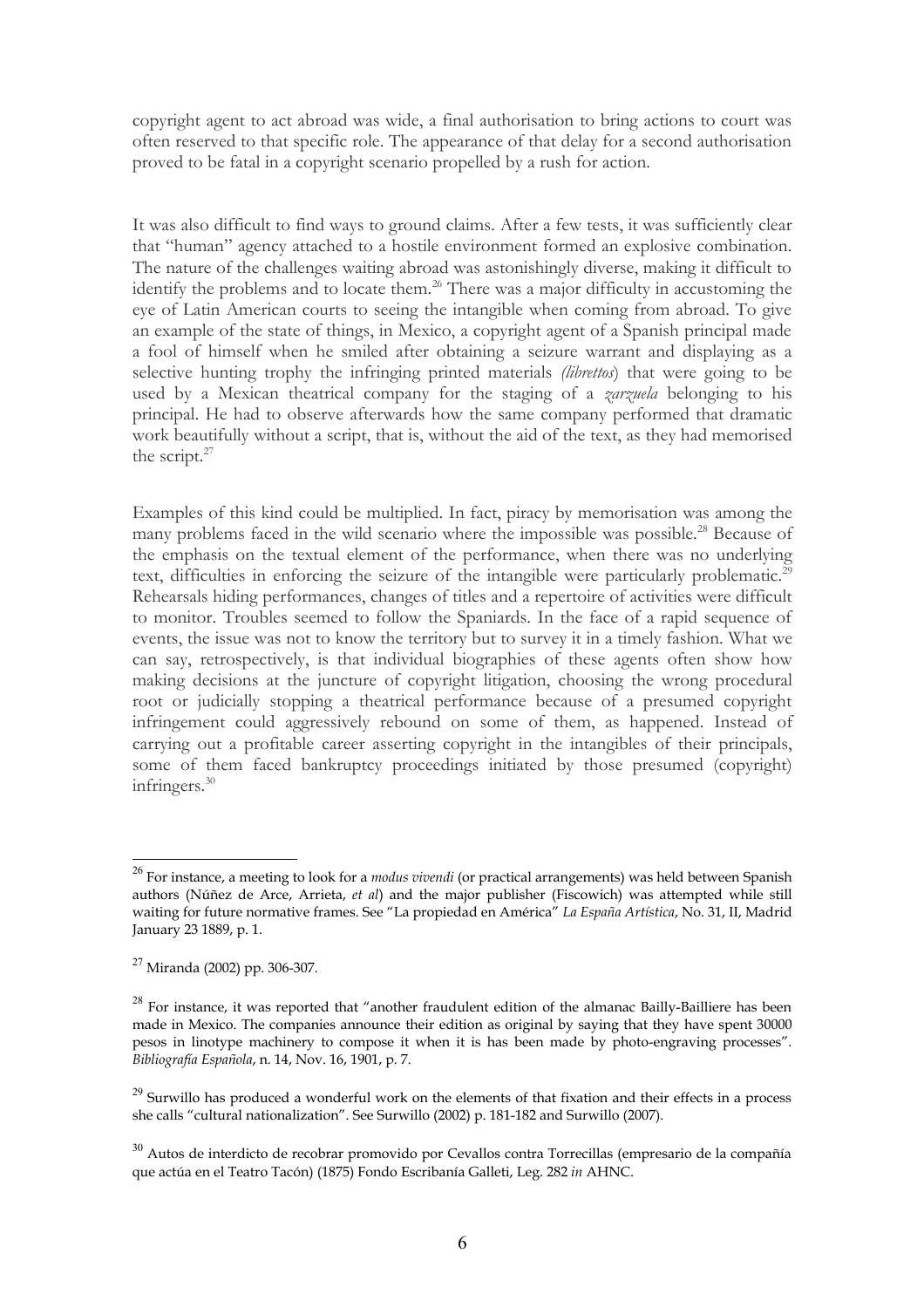### *Human Agency & Colonial Administration*

Latin American territories still qualifying as Spanish colonies (Cuba, Philippine Islands and Puerto Rico) had obvious informative institutional resources from which data could have more plausibly been retrieved and labelled as relevant for copyright. However, there were two issues worthy of note. Firstly, the establishment of specific copyright institutions, such as copyright *registries* in Cuba, Puerto Rico and the Philippine Islands, not only evidenced infrastructural problems due to their physical *detachment*, [31](#page-6-0) but also (or perhaps because of that) such establishments began to acquire a political profile.<sup>[32](#page-6-1)</sup> Their autonomy was perceived as a problem between Madrid and La Havana.<sup>[33](#page-6-2)</sup> Secondly, the obvious colonial institution (the *censor*) often displayed a significant indifference towards copyright. The printing and theatrical *censor* appeared to have been more interested in sanitising other facets of book or theatrical production. They were arbitrarily focused on what a former *censor* once called the "social prophylaxis".<sup>[34](#page-6-3)</sup> And it is significant that neither the problems of the registries nor the indifference of the *censor* stopped the emergence of an additional underlying infrastructure of private representatives in these territories.<sup>[35](#page-6-4)</sup> These agents operating in Spanish colonies were connected to copyright entrepreneurs in a background that was running beneath official colonial structures.<sup>[36](#page-6-5)</sup> Some of them not only were making profitable transactions, but they also looked substantially convincing in pressing the colonial institutions to protect copyright. Such a commitment to the *liberal* values of the institution could be evidenced by their investment in pedagogical enterprises emphasising the benefit of studying copyright law. In a colony ruled under a monarchy, the appearance of copyright textbooks was, to say the least, surprising. In so doing, these agents put pressure on colonial institutions to intervene in the social fabric.<sup>[37](#page-6-6)</sup> As such, representatives

<span id="page-6-4"></span><sup>35</sup> Power granted by Gullón, Hidalgo, Delgado and *Cia*. to Cevallos Leg. 282, n. 2 (1875) *in* AHNC.

<span id="page-6-0"></span><sup>31</sup> Sección 4 del *Real Decreto de 5 de mayo de 1887*. Ministerio de Ultramar. No. 548. This section of the Royal Decree created the so-called "books" of the copyright registry to be endorsed and signed in their first and last page by an *official* representative of the General Government (*Gobierno General*) and the ratification of the secretary of the same General Government. Previously, the issue of single sheets as receipts created a chaotic registry with papers (or receipts) of different sizes and kinds.

<span id="page-6-1"></span> $32$  There was indeed an intense political debate to organize the registries as "provincial", "central" or "autonomous". See *Expedientes sobre la creación de un Registro de la Propiedad Intelectual en Ultramar*, 1892, sig. 6637-4 *in* AGA.

<span id="page-6-2"></span><sup>33</sup> *See* generally Hernandez Sandioca (1982).

<span id="page-6-3"></span><sup>34</sup> For example, issues such as pornography and "fire safeguards" in theatres as the Cuban *censor* Mustelier explained in his memories; Mustelier *(*1913) pp. 15-25.

<span id="page-6-5"></span> $36$  Alejandro Chao "owner of a typographical establishment and one of the most important bookshops in La Habana" is described in Nombela (1976) p. 1015. The establishment was *La Propaganda Literaria* located at Zulueta 28, La Habana (Cuba).

<span id="page-6-6"></span> $37$  A textbook on copyright was released by the publishing house owned by Chao and established in Cuba, La Propaganda Literaria. The textbook was written by García Garofalo (1890).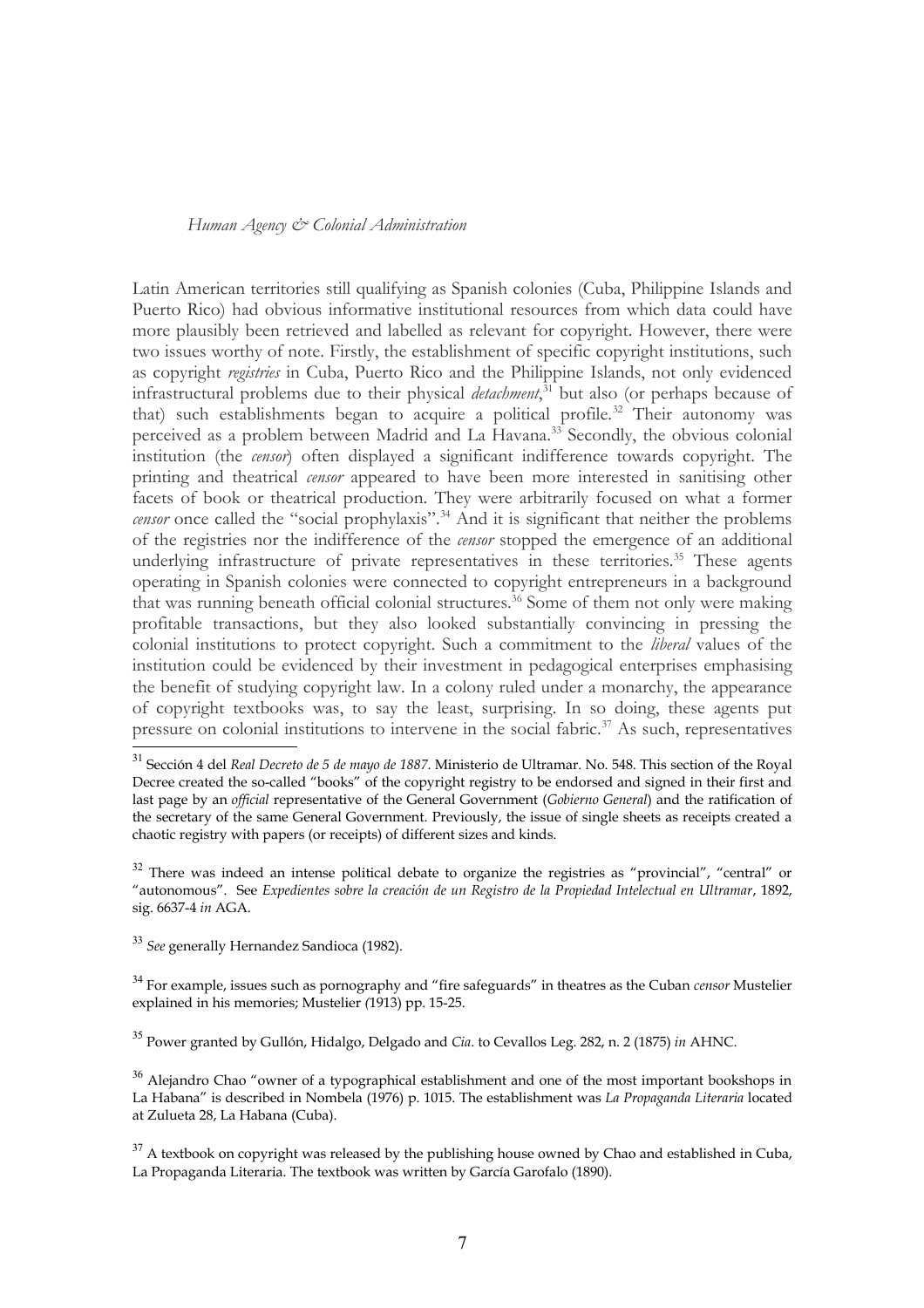of Spanish copyright holders compelled colonial institutions to "publish", and to "collect" Spanish copyright laws<sup>[38](#page-7-0)</sup> in official *Gazettes*<sup>[39](#page-7-1)</sup> and other *official* publications.<sup>[40](#page-7-2)</sup> They also compelled them to gather data about theatrical performances, $41$  to "extend" and to "enforce" metropolitan copyright laws.[42](#page-7-4) Lobbying *for* or *against* an extension of metropolitan copyright was then a common but risky enterprise in colonial territories. The effects of such petitions were difficult to predict since they affected both interests of colonial elites and metropolitan entrepreneurs; interests that could be coincidental *or not*. [43](#page-7-5) Because of that, it is important to highlight here that legal and political intricacies, agency structures and regulatory agendas eventually introduced different copyright issues in Cuba, Porto Rico, or the Philippine Islands from the topics and problems simultaneously appearing in the rest of Latin American countries.<sup>[44](#page-7-6)</sup>

# **2. Environmental perturbations**

## *Fragmentation & Outsourcing*

Of the particular problems when moving copyright interests to Latin America, a significant difficulty for Spanish *private* entrepreneurs was often derived from their internal struggles when identifying facets of ownership. Trouble finding proprietary marks in the materials released abroad was due to the many and diverse arrangements produced alongside the backbone of the intangible. When travelling to and arriving at an unknown legal environment in search of statutory or bilateral security, transporting and reading through the series of contracts underlying the intangible was challenging for obvious reasons. The chain of events show how such a difficult legibility contributed to several experiences of

<span id="page-7-3"></span><sup>41</sup> File promoted by Cevallos requesting certificate of the dramatic works performed at Teatro Colón. 1874. Legajo 176, Número 9424 *in* ANRC.

<span id="page-7-4"></span> $42$  Two documents regarding the file promoted by Cevallos requesting the enforcement of copyright law. Fondo Gobierno General, años 1871-1879. Núm. Orden 16886, Legajo Núm. 351 *in* ANRC.

<span id="page-7-5"></span> $43$  An example of the complexity is the mediation procured by the Governor (Cuba) to the copyright claim of Cevallos against the society *El Pilar* (La Havana), Aug. 1870 "Libro de Actas. 1870-1876" *in* AMMC.

<span id="page-7-0"></span><sup>38</sup> And some of these initiatives succeed; see *Gaceta de la Habana* (Cuba) 21 June 1871. Notebooks promoted by Cevallos, Fondo Gobierno General, 1871, N. Orden 8680 *in* ANRC.

<span id="page-7-1"></span><sup>39</sup> Anacleto Sánchez, representative of the company *Las Novedades* was pleading the publication and application of Spanish copyright bilateral treaties (with England, Belgium, and France) in Cuba. Among other things, he held rights in the (Spanish) translation of Victor Hugo's *Les Miserables.* For that very reason, he was rather interested in securing property interests in the exploitation in Cuba through the bilateral copyright treaties *in* AHN.

<span id="page-7-2"></span> $40$  It was a private pleading what forced the colonial Government to publish, eight years later, the Spanish copyright *law* (1847) in Cuba [published on 2 June 1855 (Imp. del Gobierno, La Habana)]. Regarding the most important legislative output of the nineteenth century in Spain, the 1879 Copyright Law, the process of law publishing was speeded up. In less than one decade, two official publications appeared. The first one appeared rather prompt (1879), and the second one, to which supplements were added (1889).

<span id="page-7-6"></span><sup>&</sup>lt;sup>44</sup> Colonial authorities such as the Governor (Cuba) were granted power to adapt copyright decrees to the "local circumstances". See Royal Decree May 5, 1887 in *Exposición y Decreto. Ley de Propiedad Intelectual*. Habana, Imprenta del Gobierno y Capitanía General, 1889, p. 4.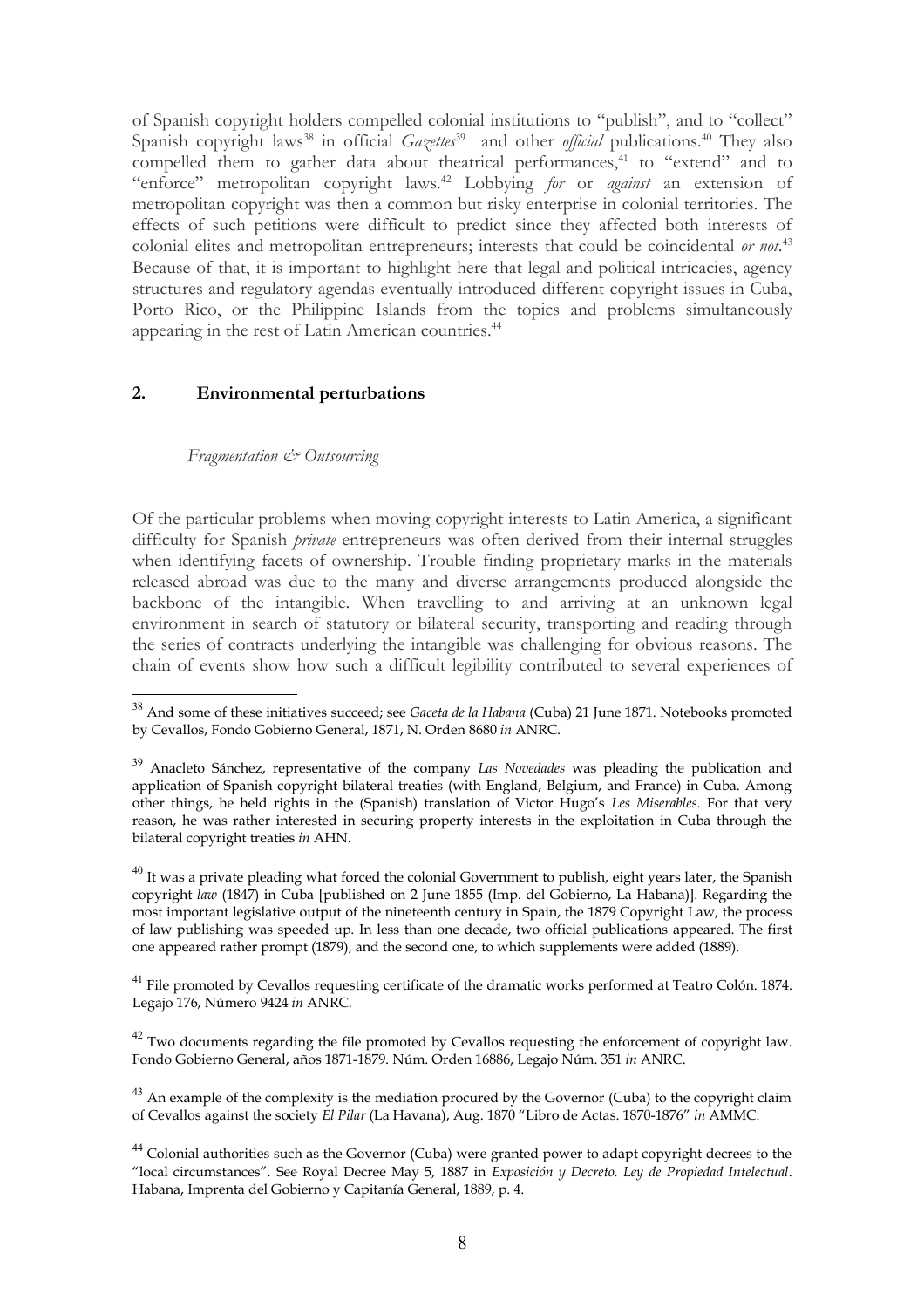defeat. If descriptions of copyright litigation began by looking at particular intricacies of capacity and ownership, genealogical enquiries were subsumed to an even more difficult clearance. Not only did they face a painful journey through the inherent logistics of tracing title, the cursory survey relying on documents and papers of a diverse nature revealed a complex formation of dealings, some of which lacked international recognition. Many of the papers revealed arrangements for private dealings disposing of *rights.* The diversity of these private dispositions led to an unstable position in any litigation overseas. Whereas piracy indeed highlighted a crisis in the clear delineation of the boundaries of the intangible abroad, more problematic and dangerous was the difficult recognition of a fragmented ownership. If distance accentuated the legal variety of transactions annexed to the intangible, legal enterprises abroad made relationships difficult to read. Indeed the variety of contractual forms, the diversity of deals and annexations ran from mortgages or loans using as their basis literary property,<sup>[45](#page-8-0)</sup> assignments of literary property including subrogation,<sup>[46](#page-8-1)</sup> sales of half literary property of a libretto,<sup>[47](#page-8-2)</sup> to the restrictive sales of copyright for the exploitation of works abroad.<sup>[48](#page-8-3)</sup> If we add to that conundrum of validity the ongoing split between ownership and control of copyright when travelling abroad (that is, the outsourcing through specific agency contracts granting the administration for the exploitation of works "beyond the sea")<sup>[49](#page-8-4)</sup> the combination of transactions and proprietary or contractual interests was explosive. While international copyright practical jurisprudence significantly attempted to govern relationships by alluring *principles* and standard contracts,<sup>[50](#page-8-5)</sup> meanwhile, and given that rich diversity, it was not a surprise to see and even to predict the legal downfall of many "representatives".

### *Authenticating provenance*

Suppositions and presumptions functioned badly when *rights* were attempted to be exercised from a distance. The architecture of these relationships was often constructed around *private* arrangements and through different rudiments. One observer reported that "few, very few" contracts encapsulating those deals had been "elevated" to *public* documents.<sup>[51](#page-8-6)</sup> For the passage of copyright ownership to have effect *in* the world,

<span id="page-8-0"></span><sup>45</sup> Loan granted by Jackson to Arregui and Aruej, Nov. 2, 1896, T. 39606, fols. 6536r-6543r *in* AHPN. The systematic purchase of futures gave publishers the label of "banker-publisher" as sharply noted in Sánchez García (2002b) p. 207.

<span id="page-8-1"></span> $^{46}$  Assignment contract of literary property regarding dramatic works in order to pay a debt from De Larra to Fiscowich, Nov. 5, 1895, T. 37960, fols. 7257r-7265v *in* AHPN.

<span id="page-8-2"></span><sup>47</sup> Contract of sale (half literary property of *libretto*) from Navarro in favour of Fiscowich, June 9, 1897, T. 39730, fols. 3409r-3414r; contract of sale (half literary property of libretto) from De Labra to De Pablo, June, 2, 1897, T. 39730, fols 3297r-3302r; contract of sale (half literary work) from Barraycoa to Fiscowich, December 22, 1897, T. 3975, fols. 8215r-8218v *in* AHPN.

<span id="page-8-3"></span><sup>48</sup> Contract of *sale* from De Burgos in favour of the society "Vidal Llimona y Boceta", Nov. 13, 1897, T. 39766, fols. 5821r-5826v *in* AHPN.

<span id="page-8-4"></span><sup>49</sup> Contract of *sale* (libretto) from Prieto to Arregui and Arruej, Dec. 29, 1896, T. 39607, fols. 7733r-7741v *in* AHPN.

<span id="page-8-5"></span> $50$  The most important of those initiatives was the attempt to find a standard international publishing contract, see "La codification du droit relative au contrat d'edition" *DA*, Aug. 15, 1892, pp. 95-98.

<span id="page-8-6"></span><sup>51</sup> Heras (1897).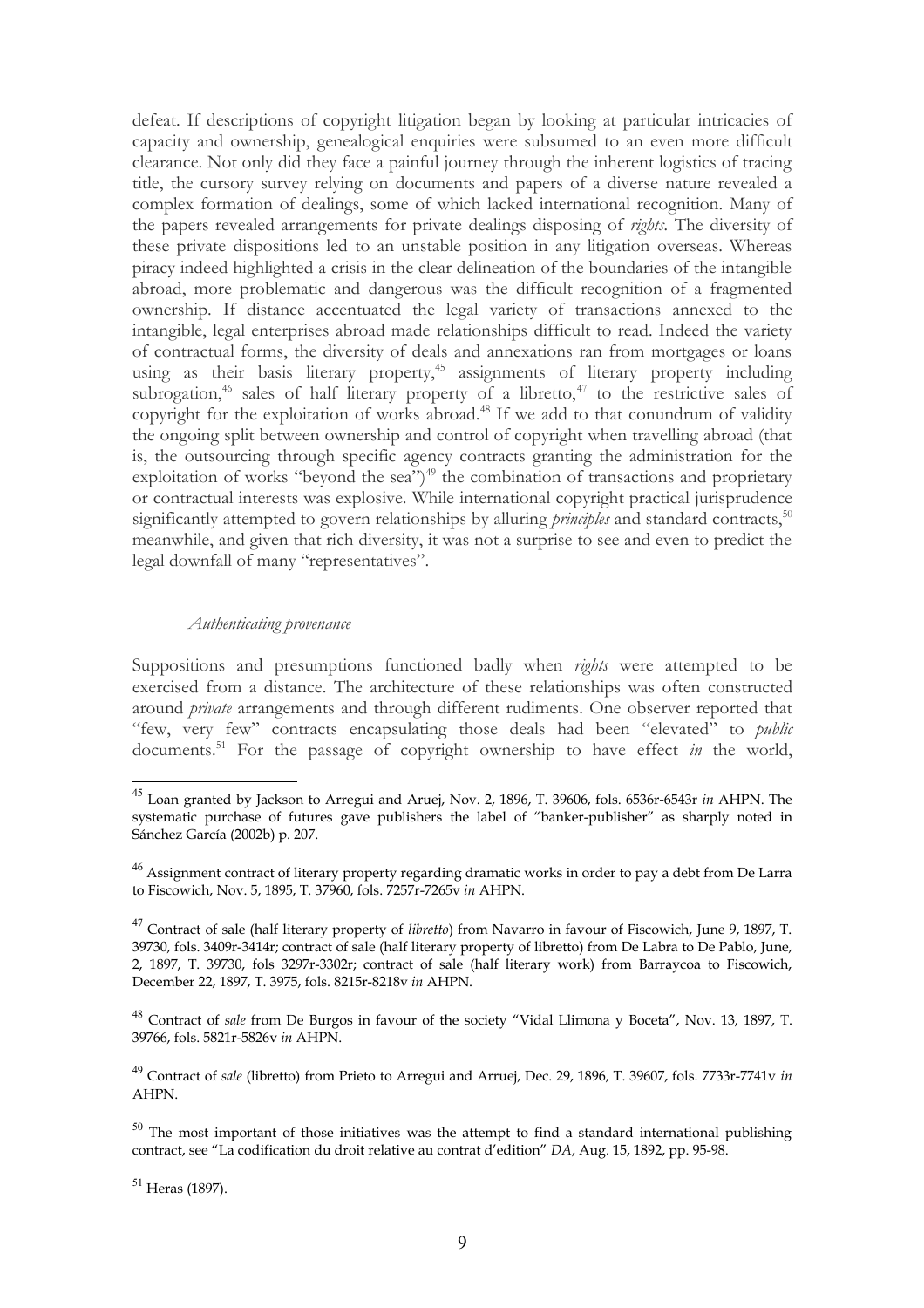authentication was required by Spanish copyright law.[52](#page-9-0) Hence it was necessary to have a process by which a public *instrument* was made on official stamped paper, before a notary and two witnesses.<sup>[53](#page-9-1)</sup> The stamped paper functioning as a tax, the act injected a legal formula into which the copyright relationship between persons and things was folded and secured. The parties executed these documents and after authentication; a copy was stored in the notary's office. There was ample space left on the documents in the left-wide margin for posterior dealings.<sup>[54](#page-9-2)</sup> These comments gave an on-going annotated history of the interests created alongside the intangible. Such documents conveyed, cleared or clarified the *state* of rights by fixing in a categorical manner "the date of transmission".[55](#page-9-3) In doing so, they secured for the assignee the benefits of Spanish copyright law.<sup>[56](#page-9-4)</sup> The matter was bound and given a juridical *form*. Not surprisingly then, interventions in the flow of ownership were converging and complementing the temporal inscriptions made at copyright registries.[57](#page-9-5) It is not so important at this point to focus on the input and skills deployed in such activity. At this moment it was not so crucial whether these interventions were qualified as evidential devices or as constitutive acts for the creation of *rights*. What does interest us here is however the sensitive output of that activity. These gatekeepers and their formal interventions were obviously not facilitating flexible usage abroad. While copies of public documents could be made upon request for the assignee to use in Spanish provinces, forwarding them to a foreign country required additional affidavits and diplomatic arrangements to be in existence between countries for their circulation.<sup>[58](#page-9-6)</sup> Indeed for such dynamism to be achieved abroad,<sup>[59](#page-9-7)</sup> some voices called for the creation of reciprocal representations and for an extension of the Spanish administration.<sup>[60](#page-9-8)</sup> By the end of the nineteenth century, some Spaniards were insisting on the expansion of services provided by consular networks in Latin America. And not surprisingly one of those desires was related to the intervention of consuls in order to channel and to secure copyright contracts.[61](#page-9-9)

<span id="page-9-0"></span><sup>52</sup> "Propiedad literaria" *La España Artística*, Jan. 8, 1889, p. 1.

<span id="page-9-1"></span><sup>53</sup> "Algunas disposiciones de las leyes de Propiedad Intelectual y Propiedad Industrial relacionadas con el oficio del notario" *La Notaría*, July 9, 1883, pp. 10311-10316.

<span id="page-9-2"></span><sup>54</sup> A wonderful description of those activities is given in Merwick (1999) pp. 4-10.

<span id="page-9-3"></span><sup>55</sup> "Algunas disposiciones..." p. 10313.

<span id="page-9-4"></span><sup>56</sup> Article 9 Spanish Royal Decree Sept. 3, 1880.

<span id="page-9-5"></span><sup>57</sup> "Algunas disposiciones..." p. 10313.

<span id="page-9-6"></span><sup>&</sup>lt;sup>58</sup> For instance, a power of attorney found in Cuba was granted in Spain by a set of Spanish publishers and owners of dramatic works to a Cuban agent. See power of attorney by Gullón, Hidalgo, Delgado, De Latrina before the notary Hortiz y Peña, Madrid, March 10, 1870, Escribanía Galleti, Leg. 282, No. 2, *in* AHNC. See also a power of attorney to a Mexican agent. General power by Fiscowich, Aruej y Navarro, on behalf of the company "Arregui y Aruej" in favour of De la Macorra y Pérez, Feb. 21 1896, before the notary Moragas y Tejera. Tomo 39599, fol. 884 r. - 887 v. *in* AHPN.

<span id="page-9-7"></span> $59$  The same power of attorney became legalised before a Public Notary in La Havana (Cuba). Escribanía Galleti, Legajo 282, No. 2 *in* AHNC.

<span id="page-9-8"></span><sup>60</sup> Intervention of Marcoartú in *Actas* CL (1893) pp. 177-178.

<span id="page-9-9"></span><sup>61</sup> Alcalá Galiano (1892) pp. 545-556.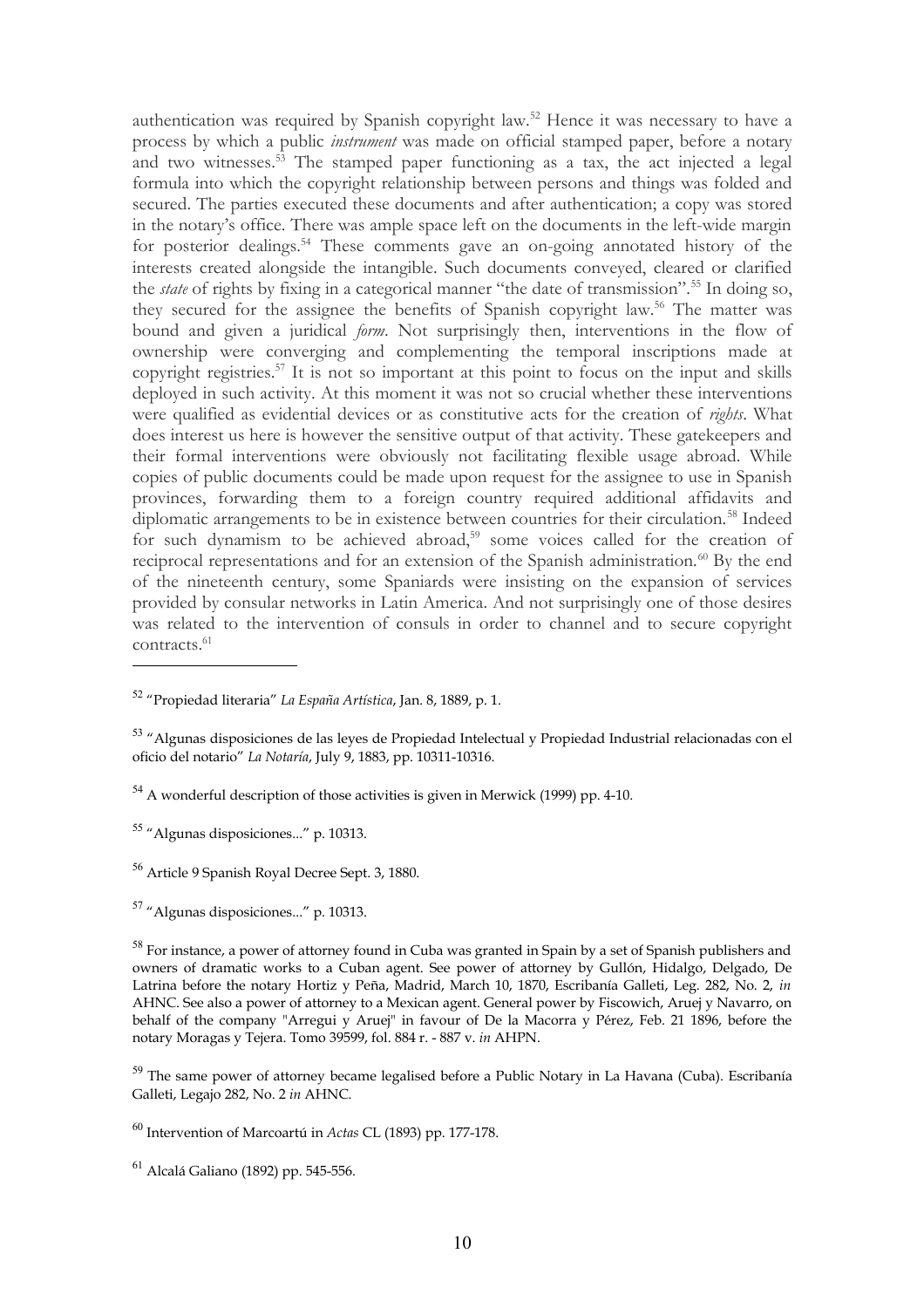### *Interstices of Procedure*

Expectations of what could happen and the inability to achieve the conceptual autonomy of the intangible were coupled with an *in-situ* anxiety. Local representatives had their own interest in ascertaining *rights.* And they had a special sense of urgency. They were the ones to see and touch piratical copies and to attend what they claimed to be piratical performances. They were also the ones especially concerned with piracy because they experienced in the front line activities that could have been qualified as directly prejudicial to their profit making desires. Even before "their" *rights* or their principals' rights, if any, could be determined at law, misdemeanours encouraged them to look for special measures. The question was of enormous practical importance. Their preliminary attempts were often channelled through *interdicts.* Pressured by debts, and with a sense of urgency, some representatives channelled their anxiety through a belligerent procedural agenda. Interdicts were characterised by their sharpness and aggressiveness. They were fast. They were also efficient. And above all, they could avoid the traditional adversarial confrontation, a legal confrontation for which representatives were perhaps not fully equipped. Whilst these moves constituted a challenge, anecdotes of their unsuitability proliferated.

In fact, the sharp effect of interdicts was somehow similar to a freezing "injunction", but their mode of proceeding was shaped markedly differently, depending on the domestic context in which they were petitioned. Of the type of interdicts they had on hand, the most appealing was the interdict to recover possession.<sup>[62](#page-10-0)</sup> It is, however, not a surprise that such a "possessory spirit" was about to experience considerable troubles when dealing with the logic of copyright as envisioned through its underlying property relations. Because of their factual original underpinnings, because of their propensity for interruptions and because of the common categorisation of possession as a vehicle for acquisition of tangible property, these measures that were petitioned by a proxy created even more confusion. Aggressive as they were, these legal attacks in their straightforward categorical interrogation had several consequences. And they also facilitated legal scapegoats. They were rapidly addressing the vexed question of recovery. And to answer "what" to recover and with "what" status the request was made, was not clear at all. Narratives of trial proceedings are particularly revealing. Defendants often counterattacked representatives by isolating their counterarguments around the two tenets of litigious property: the "owner" and the "thing".<sup>[63](#page-10-1)</sup> And not surprisingly, they highlighted the "inherent" difficulty of recovering

<span id="page-10-0"></span> $^{62}$  Autos de interdicto de recobrar promovido por Cevallos contra Torrecillas, Escribanía Galleti, Leg. 282, n. 2 (1875) *in* AHNC.

<span id="page-10-1"></span> $63$  Doctrinal discussions on the difficulties for possession and copyright to match were produced in Spain and UK. See for instance, Williams (1895) pp. 223-237 and "Derecho Real de Reproducción" *RGLJ*, vol. 81, 1892, pp. 74-105.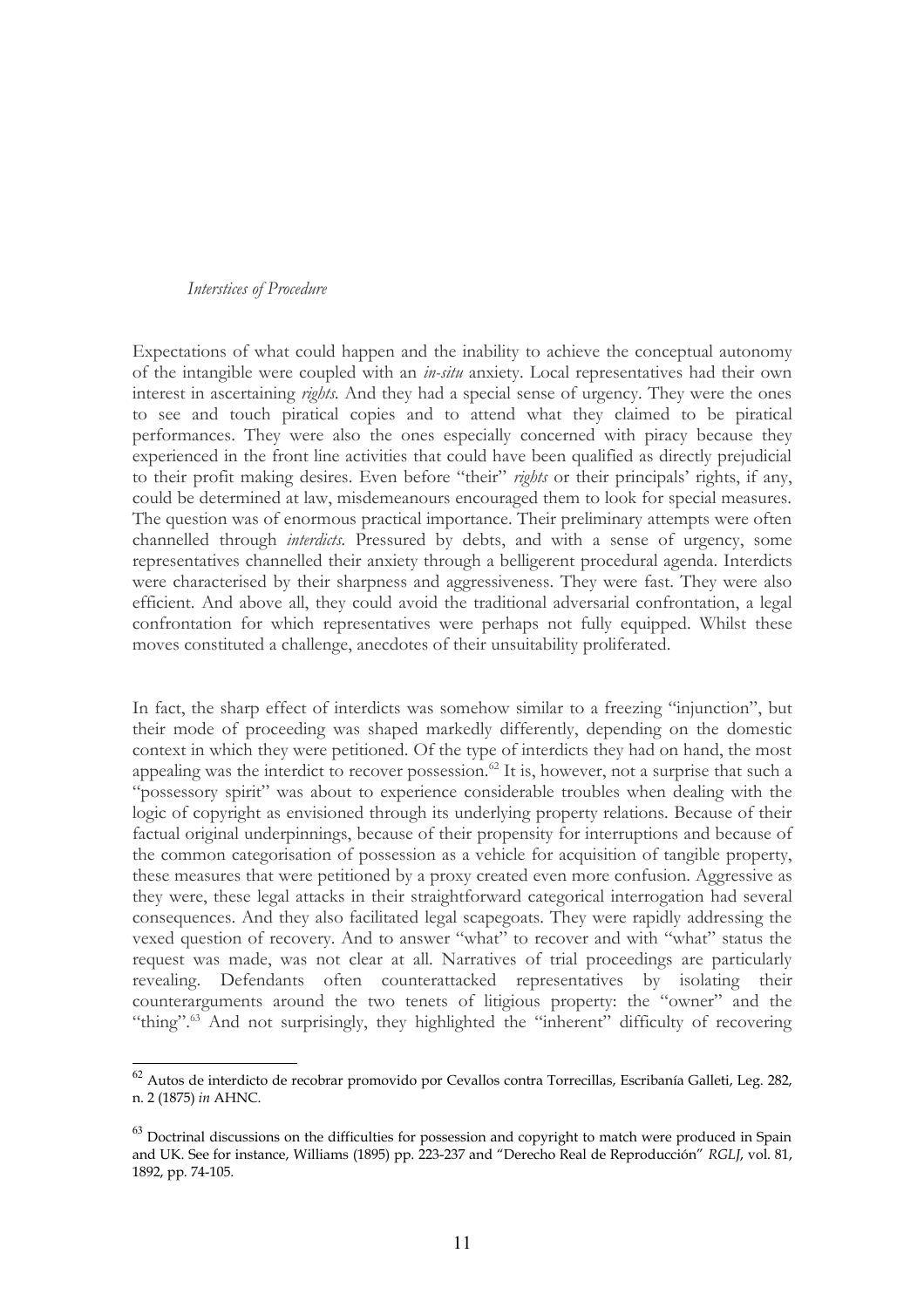possession of "some verses", "combined with the paradoxical aggressiveness of representatives, as if they were attempting to become "more owners than the owner". Mobilising their arguments around the questions of "when, where and how" property connections had been made,<sup>[65](#page-11-1)</sup> strategic defences were remarkably successful.<sup>[66](#page-11-2)</sup>

# **3. Seeing the "Thing"**

## *Evidential Problems*

Amongst the difficulties encountered, not only was the capacity of *the* copyright representative subject to scrutiny, but enormous difficulties also affected the relationship between evidential proofs and the making of the intangible in copyright. Owing to the very nature of intangible property, *distance* and enforceability became a dreadful combination to lock into orbit the "object" and the "subject" of copyright.<sup>[67](#page-11-3)</sup> Litigation abroad often provided for a rich repertoire of copyright "cases".[68](#page-11-4) Enforceability was not *the* issue but the symptom of problems in legal categorisation. Indeed speed and *distance* opened chances for principles to get muddled with their illustration or for the appearance of numerous troubles around what was once called in copyright theory "investitive facts".<sup>[69](#page-11-5)</sup> Not only had multiple intermediaries "worked" items (*piezas*, books), but a screen of different temporalities had just occurred in transit opening up the possibility of new property meanings attached to the intangible. How to manage and to give effect to temporalities has been a long-standing concern for the constitution of copyright systems.

<span id="page-11-0"></span><sup>64</sup> Autos de interdicto de recobrar promovido por Cevallos contra Torrecillas, Escribanía Galleti, Leg. 282, n. 2 (1875) *in* AHNC.

<span id="page-11-1"></span><sup>&</sup>lt;sup>65</sup> "Contrairement à ce que le discours de création esthétique suggère, il possède une plasticité ou réversibilité qui fait que chaque lien entre auteur et œuvre est nécessairement construit, et que le processus de construction s'organise selon des points de repère qui sont trouvés hors du vocabulaire de surface " Pottage and Sherman (1997) p. 97.

<span id="page-11-2"></span><sup>66</sup> Autos de interdicto de recobrar promovido por Cevallos contra Torrecillas, Escribanía Galleti, Leg. 282, n. 2 (1875) *in* AHNC.

<span id="page-11-3"></span> $67$  "To assert one is to imply the other, and together, like the twin suns of a binary star locked into orbit about each other, they define the centre of modern literary system" Rose (1994) p. 28.

<span id="page-11-4"></span> $68$  Hiring well-known lawyers, judges and legal scholars in an attempt to find copyright recognition abroad became a common practice. Sometimes legal scholars on tour in Europe offered their services to act as representatives to fight for legal recognition in his home country. In Argentina, for instance, Delcasse, law Professor at the Universidad of Buenos Aires and supervisor of a series of thesis on copyright, was hired by the Italian publisher Ricordi. He published the particulars of the copyright claim in Delcasse (1895). In Mexico, Xavier Osorno, first instance judge, after visiting Paris in 1887 expressed his desire to stop piracy there and "et annonça que, dans ce but, il avait reçu des pouvoirs spéciaux notamment de MM. Alexandre Dumas, Sardou [...] " *Chronique*, Oct. 25, 1890, pp. 217-218. His desire was also reported to have been the establishment of a "local jurisprudence" to guarantee French authors the protection of their works in "Mexique. Propriété littéraire et artistique au Mexique" *Clunet* (1890) p. 777.

<span id="page-11-5"></span><sup>69</sup> Publication or manufacture *in* the specific Latin American country gave certain rights to the person publishing the work. It might be argued that this act *invested* him with certain rights. See Bellido (2009) chapter 5.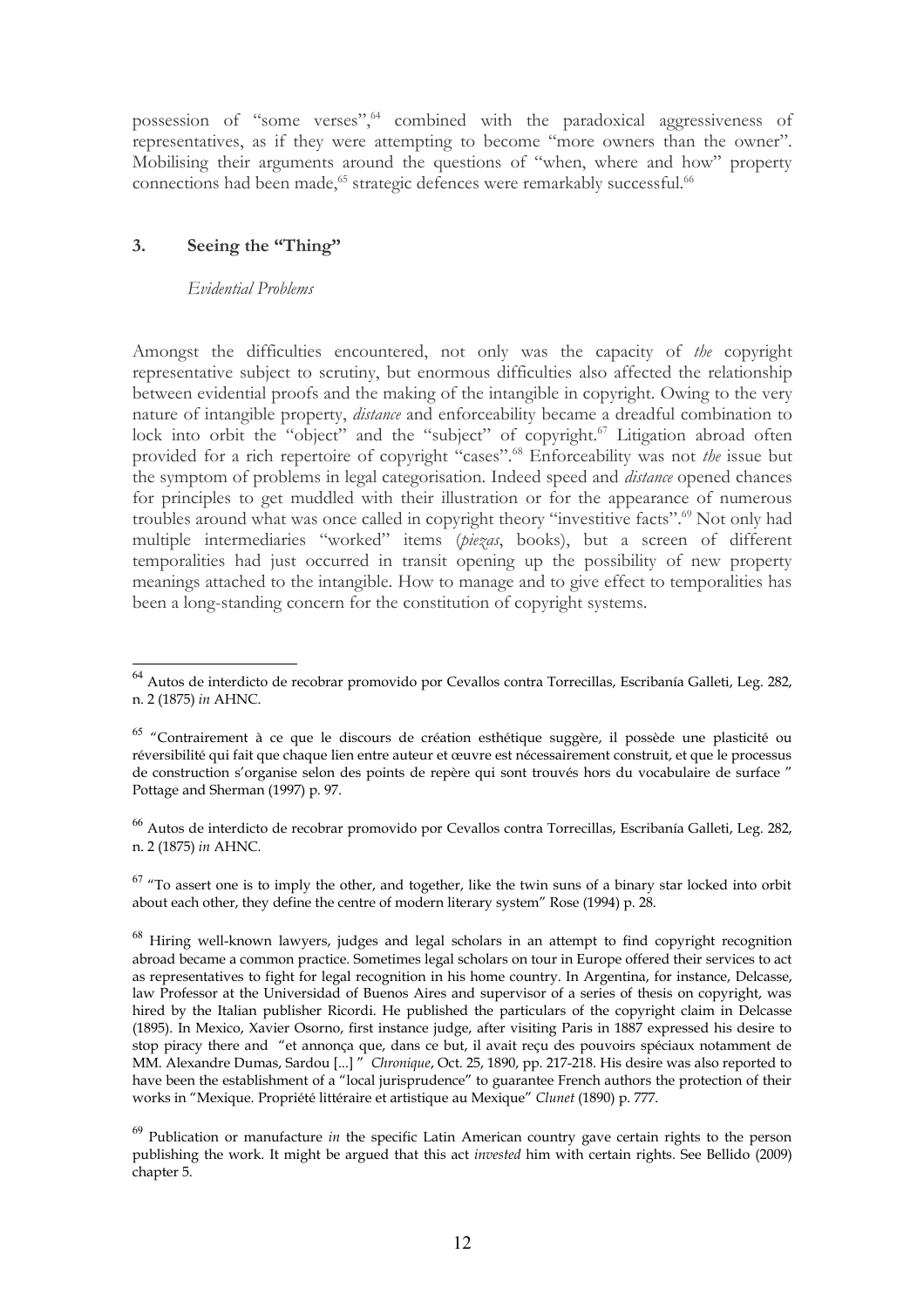In so doing, administrative measures could be seen also as the establishment of different ordered practices to control the relationship between evidence (*certificate of the registry*) and what such evidence could have been "pointing toward" *(ownership*).<sup>[70](#page-12-0)</sup> If copyright registries had succeeded, this measure could have also attracted copyright to public law. Many consequences could have been derived from this institutional support. For instance, if the idea of copyright registries had realised, the likelihood of copyright being a magnet for the attention of its political radar could have also increased.<sup>[71](#page-12-1)</sup> It could be argued that with the passage of time further (constitutional) significance would have attached to the ways of acquiring property and that copyright could have developed different forms and answers in Latin American countries.<sup>[72](#page-12-2)</sup> In this sense, registration was an institution with political, legal and economic consequences. Furthermore, registration attached to copyright a different "territorial" character. While the history of Latin American copyright registries is something yet to be written, $73$  we can anticipate some features of the experience in the majority of Latin American countries. Most of them faced internal and external infrastructural difficulties.

To give an example: when copyright registration systems were planned in Latin American countries, alternative solutions were developed *in* Europe directly attacking their consolidation. It is here that we can appreciate the effects of the narrative anticipation of international copyright over national differentiation. When countries such as Costa Rica sought to adjust their bilateral treaties to their registration systems, when they were trying to use tempering mechanisms in their connection to the "world" in copyright, related actions in Europe sharply followed. Not only did multilateral frameworks begin to avoid formalities, bilateral copyright relations found hyper-functional ways to maximise the benefit of protecting rights beyond the sea without procedural or temporal impositions coming from abroad. An example of such a convenient way of preserving flexibility *in* an abstract entity and of securing protection *for* copyright abroad was the negotiation for the

<span id="page-12-0"></span> $70$  Pottage (1998) p. 132. This issue flared up in litigation because "[n]ot having a copyright registry securing rights, companies lacked the means *to see* whether the works they were offering were or not proper" Quesada (1904) p. 6.

<span id="page-12-1"></span> $71$  While modern copyright scholars such as Spence (2007) pp. 23-24 conclude that the historical failure of copyright registries was a natural consequence of their inabilities to reduce search costs, it seems to me that such an economic understanding simplifies historical controversies in copyright between *professionalism* and *officialism.* For instance, the very idea of registration attracted orders from Public Works' Ministries and mediating attempts to recognise, qualify and invalidate property origins in copyright, *see* Soto (1902).

<span id="page-12-2"></span> $72$  And the running of time could have affected not only the status of the record but also the likelihood to succeed in copyright actions abroad. It was no surprise then to see how some Latin American jurists convinced that "copyright is acquired when the author deposits the work before the authority" in *Actas (a)* p. 323.

<span id="page-12-3"></span> $^{73}$  Of the issues that affected the fate of the copyright registration systems was the late assimilation of the translation right into the reproduction right. The registry was one of the means to fix the clock for the running of time (*ten years*) in the right of translation. This solution provided by the first text of the *Berne Convention* (1886) led copyright scholars such as Darras and Bricon to propose the creation of an international copyright registry; see Bricon (1888) p. 173. In Latin America, many countries began projecting copyright registries. See Venezuela's copyright law May, 12 1887 as recalled in Medina (1975) p. 129 and p. 133.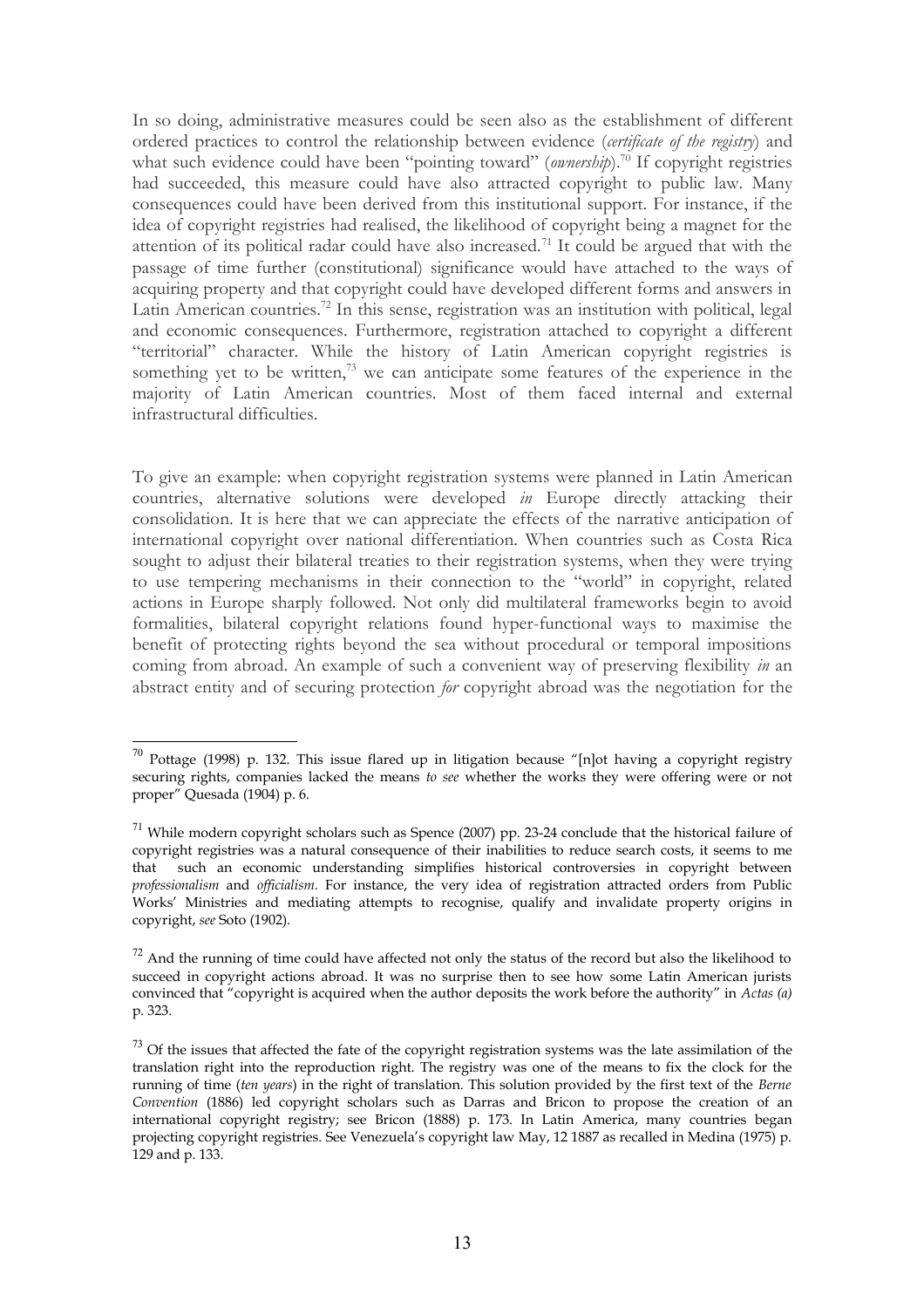establishment of Latin American national copyright registries *in* Paris.<sup>[74](#page-13-0)</sup> Not surprisingly such recourse was portrayed as an attempt to institute a more suitable *modus vivendi* for French or Spanish copyright interests abroad.<sup>[75](#page-13-1)</sup>

Nonetheless, the main practical problem was to define juridical concepts in copyright. Details emerged in the wake of disputes. It was as if the lack of normative crystallisation had fully impregnated and given birth to different meanings of the intangible in Latin America. Because of diverse conditions, mainly derived from the surplus of materials and the active investment of intermediaries, an untameable scenario was staged for those who wanted to come first in their attempt to isolate an object of property abroad. For the thing to be "captured" in copyright law, cognitive and procedural difficulties were as tricky as the scene once narrated by James Barnes.<sup>[76](#page-13-2)</sup> The mentioned surplus of materials was produced at different stages of the creation of the intangible. And these temporalities could have found their justification in many circumstances: for example, the existence of taxes on specific types of bindings that made it more profitable for foreign "books" to be "reworked" in Latin America.<sup>[77](#page-13-3)</sup> However, the theoretical consequence of these issues was that if the justification of copyright was based upon labour theories, the possibility for Spaniards to formulate claims diminished as "*re*working" activities gave birth to new property claims. Indeed, these activities were thought of as attaching property titles to different "works". "Running copies" of texts,<sup>[78](#page-13-4)</sup> groups of unbound leaves, composite works containing parts of music and librettos,<sup>[79](#page-13-5)</sup> were all circulating specimens taking full advantage of the possibility to claim priorities and to make up "origins" and identities.<sup>[80](#page-13-6)</sup> The combination of chances for access, and the rich terrain to create property "origins" on the ground, precisely made Latin American courts reluctant to absorb conceptual crystallisations of modern copyright law.[81](#page-13-7)

<span id="page-13-2"></span> $76$  Barnes (1974) and Barnes (1970) pp. 299-300.

<span id="page-13-3"></span> $^{77}$  Tariffs on different binding types led some publishers to enter into the business of piracy. Only paperback bindings did not have to pay in Venezuela or Mexico. The rest of the binding types were paying tariffs. See *Actas* CL (1893) p. 539.

<span id="page-13-4"></span> $^{78}$  Despite being devoted to an earlier period, interesting notes on the relationships between the intangible and its embodiments in Bouza (2001).

<span id="page-13-5"></span><sup>79</sup> Barnes (1974).

<span id="page-13-0"></span> $74$  Chavegrin (1901) p. 737. See also Bellido (2009) chapter 4.

<span id="page-13-1"></span><sup>&</sup>lt;sup>75</sup> "Si cependant il était absolument impossible d'arriver à ce résultat, ne serait-il pas possible d'établir un modus vivendi qui faciliterait l'inscription de l'œuvre et la production du certificat d'origine, ou qui remplacerait ces deux formalités par une déclaration à faire à la légation Cubaine, à Paris" in letter from the Ministry of Public Works to the Ministry of Foreign Affairs, June 16, 1910 *in* CADN. Carton 121. Another example was the reorganisation of the Spanish copyright registry to avoid those prescriptions and temporal specifications of the property were productively used in Latin America. Se *further* "Comunicación de Fomento" March 27, 1895, Exp. Inscripción de obras en el Registro, Leg. 288, n. 10*, in* ACD.

<span id="page-13-6"></span> $80$  Some notes on the temporal productivity where piracy emerged are given in Nowell-Smith (1968) p. 8 and transcript of session, March 18, 1903 presided by Aza *in* ASGAE.

<span id="page-13-7"></span><sup>81</sup> Pappafava (1885) pp. 226-234; 295-305 and "A propos du caractère juridique et des vicissitudes historiques du Droit de propriété sur les œuvres de littérature et d´art. Étude du docteur Vladimir Pappafava" *DA,* March 15, 1888, p. 29.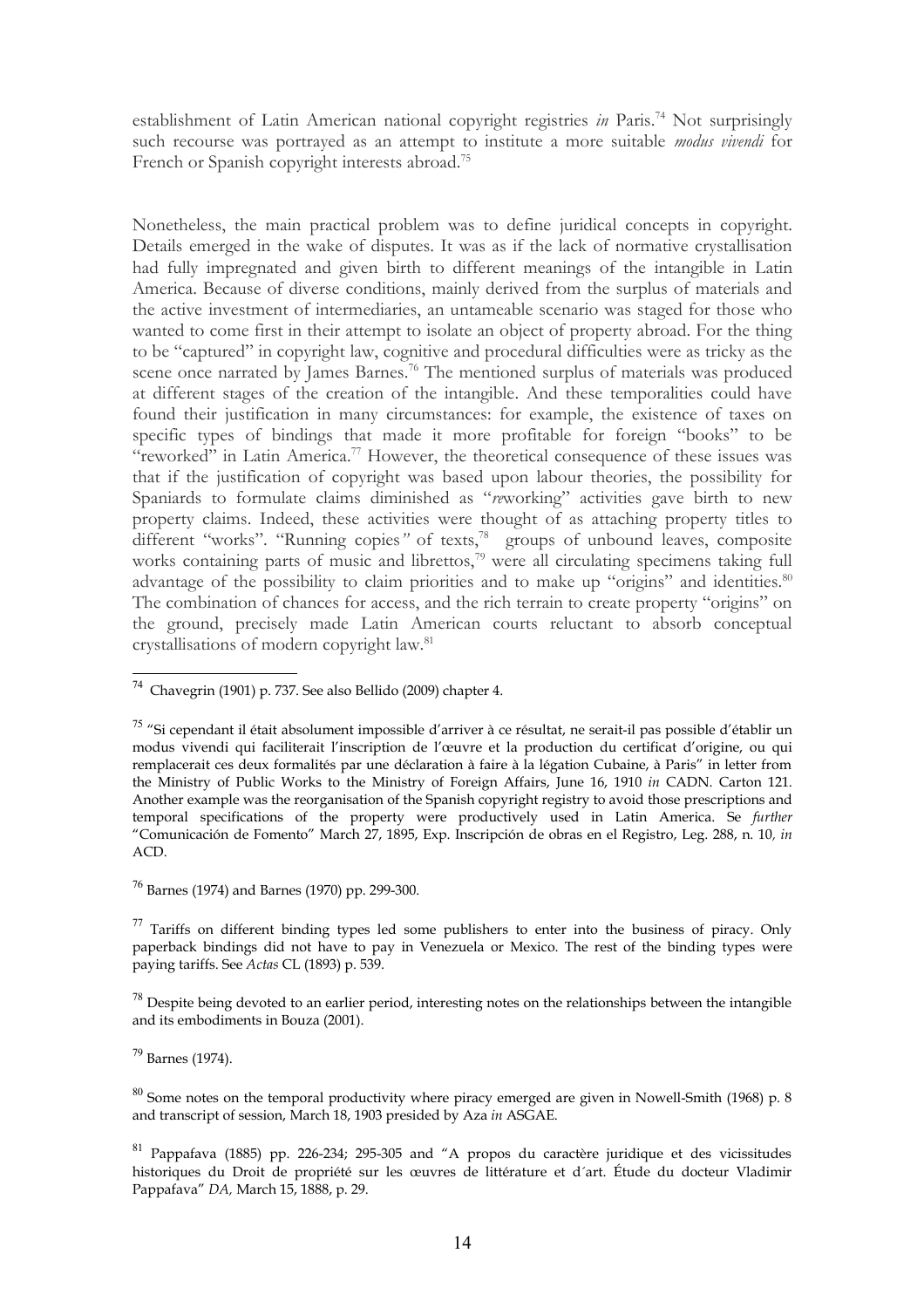#### *Rationalising Sight*

Unsuitable as it was, heavy-handed as it appeared, the first issue was to accustom the eye to peruse specific materials and to control specific data. A failure to notice what might be perceived as an insignificant legal detail or inappropriate selections of evidential strategy were issues that needed attention. What is normally labelled as the flip of a coin became a decisive intervention of domestic *chance* in copyright disputes in Latin America. Likelihood of failure due to a circumstantial detail in asserting and constructing claims formed the everyday experience of copyright representatives. If someone looked at the unplanned character of litigation, copyright holders appeared to demonstrate a continuous inability to *re*-produce, to identify and to monitor the "intangible" when transmitted and communicated to Latin America. That might explain how bilateral copyright negotiations and their normative expectations were coupled by a distinct sense of disquiet regarding particular annotated experiences "on the ground".<sup>[82](#page-14-0)</sup> Incidental litigation was indeed another kind of related problem that showed its specific features. The basic problem was the mobility of information. In these situations, the handling of literary and dramatic property knowledge in Latin America, that is, its data-basing, migration and construction, was a problematic issue. Tracing of data and reconciliation of legal materials regarding property ownership was observed to be a fragile chain. The legal itinerary usually formed a journey set in temporal sites full of material surprises regarding the tidiness and provenance of property information. Methods of identification in "literally" a forest of materials needed practical and professional knowledge to quantify, qualify and therefore to construct different categories to cross accounts than copyright *inspection*.

#### *Placing Orders*

If we focus our attention on the expectations generated in the theatrical marketplace, how the way in which copyright was transacted from the 1880s onwards, these shifts in its inner workings affected the visibility and ways of communicating and transacting copyright abroad. For some time, a prototypical way of making arrangements had governed the transportation of dramatic "pieces" from Spain to Latin America. It was quite common that, as valuable assets, texts for performance exploited the temporal gap opened by distance. Economic relations between the two sides of the Atlantic expanded through the combination of the moments of "delivery" and "payment" which were singularly managed. And hence contracts coordinated different private expectations: Spanish editors who acquired copyright,<sup>[83](#page-14-1)</sup> representatives who had been commissioned and Latin American theatrical managers who looked for exclusivity. These three units created a chain of relationships in which the subject matter was often two tiered: first, the contractual formulation comprised of the acquisition of the "right to use" these "materials" in the

<span id="page-14-0"></span><sup>82</sup> *See* chapter 4, Bellido (2009).

<span id="page-14-1"></span> $83$  Nombela (1976) p. 979; Surwillo (2002) pp. 178-180 and pp. 232-233.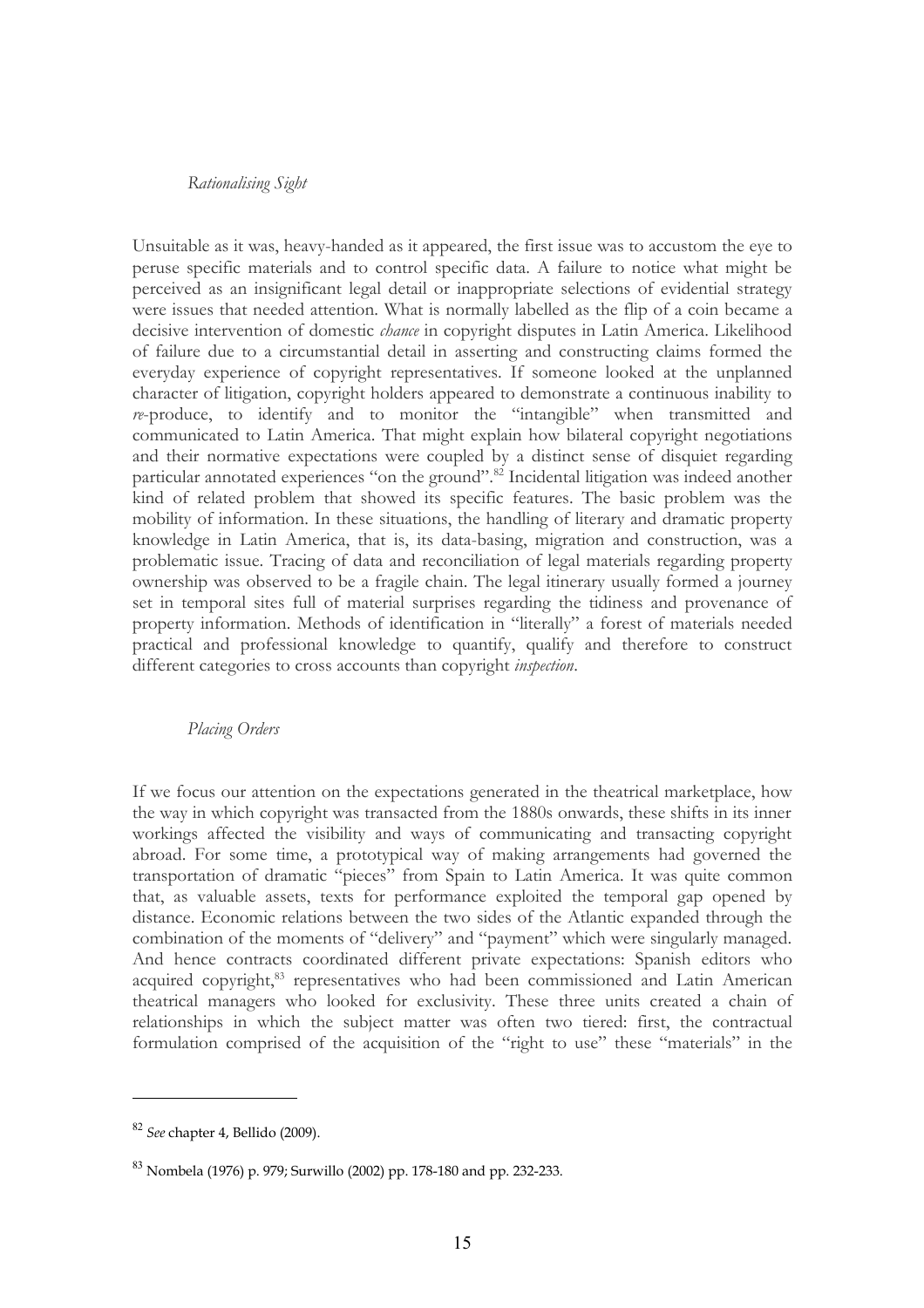"Republics of Spanish America"; <sup>[84](#page-15-0)</sup> second, the procurement of copies sent for their exploitation. The upshot of this outline was a complex set of activities in which major holdings of rights "collected", such as those led by Arregui, Hidalgo, Gullón, or Fiscowich, compromised the supply of copies *by post*. [85](#page-15-1) Since the act of payment was often settled for individualised lump sum transfers, risks were specially distributed. For Spaniards the problem came primarily when piracy activities broke that postal communication in transit. For representatives and Latin American entrepreneurs, major risks were deferred to a posterior moment, when "materials" arrived in Latin America. The point to observe here was that these major copyright Spanish holdings were *institutionally* and physically remote. Copyright scholars would, in the future, consider that those types of transactions could not be easily categorised as copyright agreements. They could certainly argue that they contained the exploitation of the "use" of the tangible material. It is not my purpose here to enter into the copyright significance of such a relationship but to continue with a set of differences in the way those ingredients of material copies and rights became differently and productively combined, helping to project abroad the conceptual autonomy inscribed in modern copyright. The aim is to follow them to show metamorphosing relationships and how possibilities to describe the intangible abroad were also changing. The scene was embedded in convoluted stories where epistolary relationships, business ties and companies en route played different roles with the consequence of bridging that distance.<sup>[86](#page-15-2)</sup>

The first type of communicative network that came to mutate ways of dealings in copyright was established in the most important Latin American cities.<sup>[87](#page-15-3)</sup> And it came to portray a picture of Latin American cities as being "invaded" by professional artists and writers with immigrant origins.[88](#page-15-4) Immigrants that were recently settled served as a point of interaction in the circulation of information related to copyright. Communicative lines were established between the places they left behind (Spain, France or Italy) and their new "home".<sup>[89](#page-15-5)</sup> For instance, some associations of Spanish immigrants in Latin America became proxy observers of copyright. These associations in Buenos Aires (Argentina) or Montevideo (Uruguay) transmitted relevant information to diplomatic legations, information that became exploitable by Spanish copyright holders.<sup>[90](#page-15-6)</sup> Eventually they also offered their services to publishers to become representative of Spanish copyright interests abroad.<sup>[91](#page-15-7)</sup> It

<span id="page-15-1"></span> $85$  ibid, pp. 185-186. Delgado described Firscowich as "a man of clear intelligence, a gentleman astute in business, active and prudent, […] with a deep knowledge of the human heart in general and of the heart of dramatic authors in particular" Delgado (1999) p. 66.

<span id="page-15-2"></span><sup>86</sup> García Sebastian (2005) pp. 147-176.

<span id="page-15-3"></span><sup>87</sup> "It was not until 1887 that the first *census* of Buenos Aires was established. It consisted of 433.375 inhabitants and 400 industrial establishments of which more than a half (213) had been founded after 1880" Lafforgue (1977) p. 439.

<span id="page-15-4"></span><sup>88</sup> Lafforgue (1977) p. xxvii; see also García Velloso (1960) pp. 128-129; and Rusich (1974) p. 97. "¡Literatos, a defenderse¡" *La España Artística*, July, 8, 1889, p. 2.

<span id="page-15-5"></span> $89$  "The strongest wave of emigration is dated in the period from 1887-1890" Butel (1999) p. 249.

<span id="page-15-6"></span> $90$  Letter from Brunetti y Galloso (Spanish legation in Montevideo) to the Ministry of Foreign Affairs (Spain), April, 1 1891, Leg. 1382. Rel. Culturales *in* AMAE.

<span id="page-15-7"></span><sup>91</sup> "Los derechos de autores. España y Argentina" *Bibliografía Española*, n. 4, Aug. 1 1901, p. 43.

<span id="page-15-0"></span><sup>84</sup> Nombela (1976) p. 1032.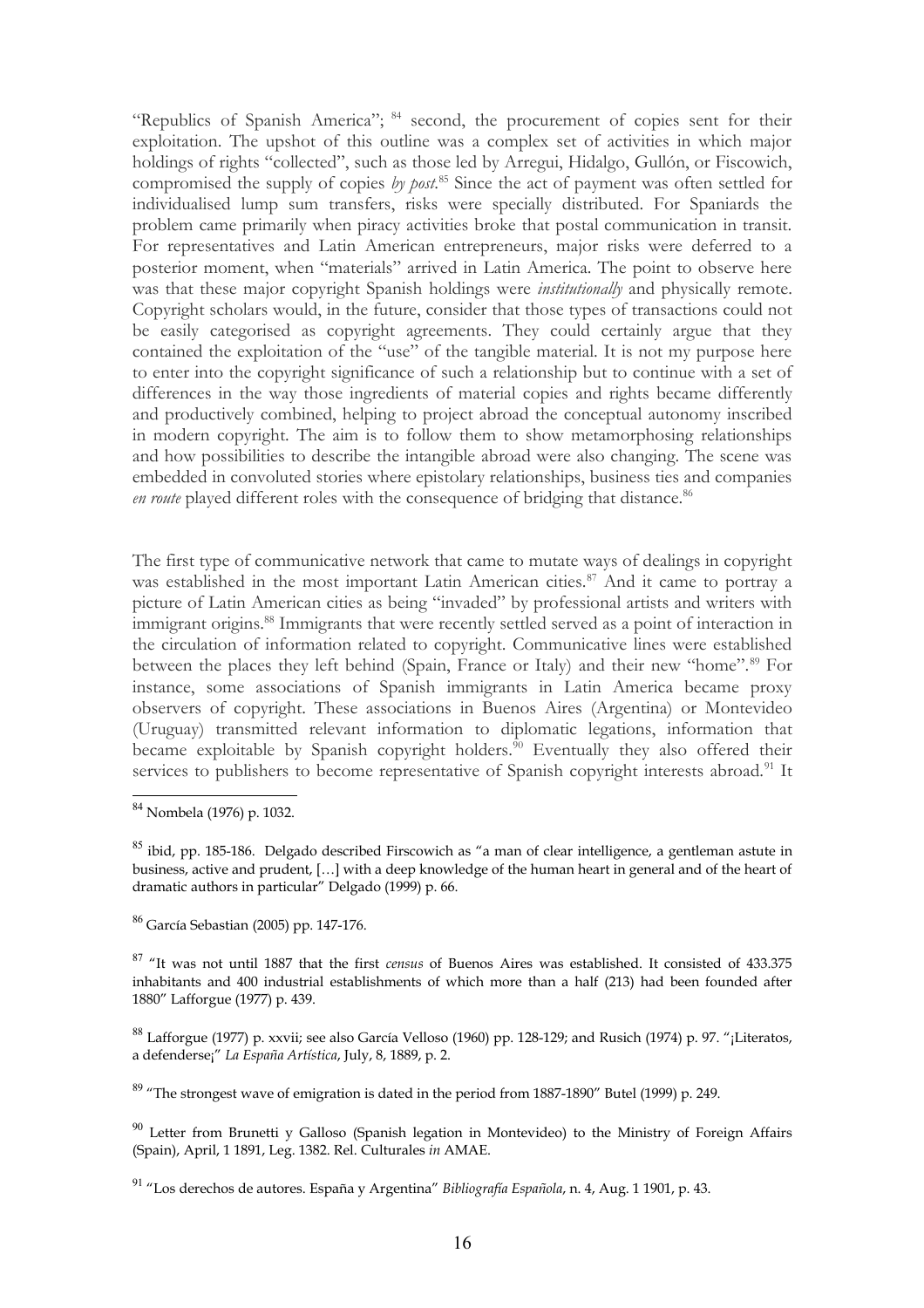was not only those "mapping" exercises that made them extremely effective, nor was their distinctive influence only derived from a reservoir of personal contacts they had kept with the literary and drama scene<sup>[92](#page-16-0)</sup> (contacts that nonetheless were also often interchanging opinions and suggestions on copyright law),  $\frac{93}{3}$  $\frac{93}{3}$  $\frac{93}{3}$  rather, the most interesting social element in this trajectory was perhaps its fruitful incorporation in those Latin American cities. Their penetration and interaction grew as time passed by. Indeed, while they kept in touch with Spain or Italy, they also began to be increasingly involved in the local scene by representing copyright interests,<sup>[94](#page-16-2)</sup> introducing and exchanging contacts, giving and obtaining expertise. When they were involved in transactions, they obviously attempted to defend property rights in dramatic works; but it was their insistence on recognition of *interests* that began to be productively confused with the recognition of *rights*. [95](#page-16-3)

Companies constructed a second type of network *en route*. It is difficult to reconstruct exact itineraries and precise activities. But it is nevertheless possible to ascertain a significant appearance of "desires of interacting persons for adjustment to new benefit-cost possibilities".<sup>[96](#page-16-4)</sup> Many circumstances could elucidate the emergence of these expectations. Communications and professionalisation could serve to explain how a significant emergence of business opportunities was created by the difference of seasons between Europe and Latin America. Itinerant theatrical companies began to operate yearly in both Spain and Latin America.<sup>[97](#page-16-5)</sup> Systematic tours of theatrical companies such as *Cia. Mendoza-Guerrero* or *Cia. Ramón Cebrián* not only channelled economic desires but also brought about a significant social influence through which the form of economic routines and legal relations were "acclimatised".<sup>[98](#page-16-6)</sup> Social ties, commercial transactions and copyright dealings all came together. Not only did secured means of transferring credit through correspondence predominate, $99$  the circulation of these companies also showed that they were both personal vehicles of theatrical know-how and further interactive points between

<span id="page-16-2"></span><sup>94</sup> Lafforgue (1977) p. 440.

<span id="page-16-3"></span><sup>95</sup> Some of these Spaniards or Italians were "naturalised" Mexican or Argentinean, see Carta de naturalización mexicana extendida a Enrique de Olavarría y Ferrari", México, Nov. 24, 1880 *in* AOF. In 1892, a theatrical company managed by a Spaniard announced that they were going to distribute royalties pouring from copyright, "the purest property", even though it was not yet legally recognised in Argentina. "En annonçant l'ouverture de la nouvelle saison théâtrale pour le mois de mars 1892, l'entreprise Onrubia à Buenos-Aires a fait savoir au public qu'elle était disposée, la propriété littéraire, « la plus pure des propriétés », n'étant pas sauvegardée dans le pays, à mettre de côte. Chaque soir, le cinq pour cent des entrées pour être distribué aux auteurs des pièces dramatiques représentées. *La España Artística* applaudit à cette mesure équitable et espère que l'exemple qui en ressort sera suivi", *DA*, July 15, 1892, p. 91.

<span id="page-16-4"></span> $96$  Anderson and Hill (2002) p. 489 quoting the famous essay by Demtsetz (1967) p. 347.

<span id="page-16-5"></span> $97$  "The success of [...] in Madrid continued in Cuba, Porto Rico and Philippines" in Nombela (1976) p. 1033. For a general overview of the issue, see Casares (2002) pp. 532-539 and "Los teatros" *La Ilustración Española y Americana*, Oct. 15, 1894, p. 223.

<span id="page-16-6"></span><sup>98</sup> Lafforgue (1977) p. 440 and p. 442; Carella (1957) p.108.

<span id="page-16-0"></span> $92$  The bibliography here is vast. A nice introduction could be Arrieta (1957).

<span id="page-16-1"></span> $93$  Letter from Ayala to Olavarria where the former was thanking the later for the envoi of different copies of an essay on literary property, June, 21, 1875 *in* AOF.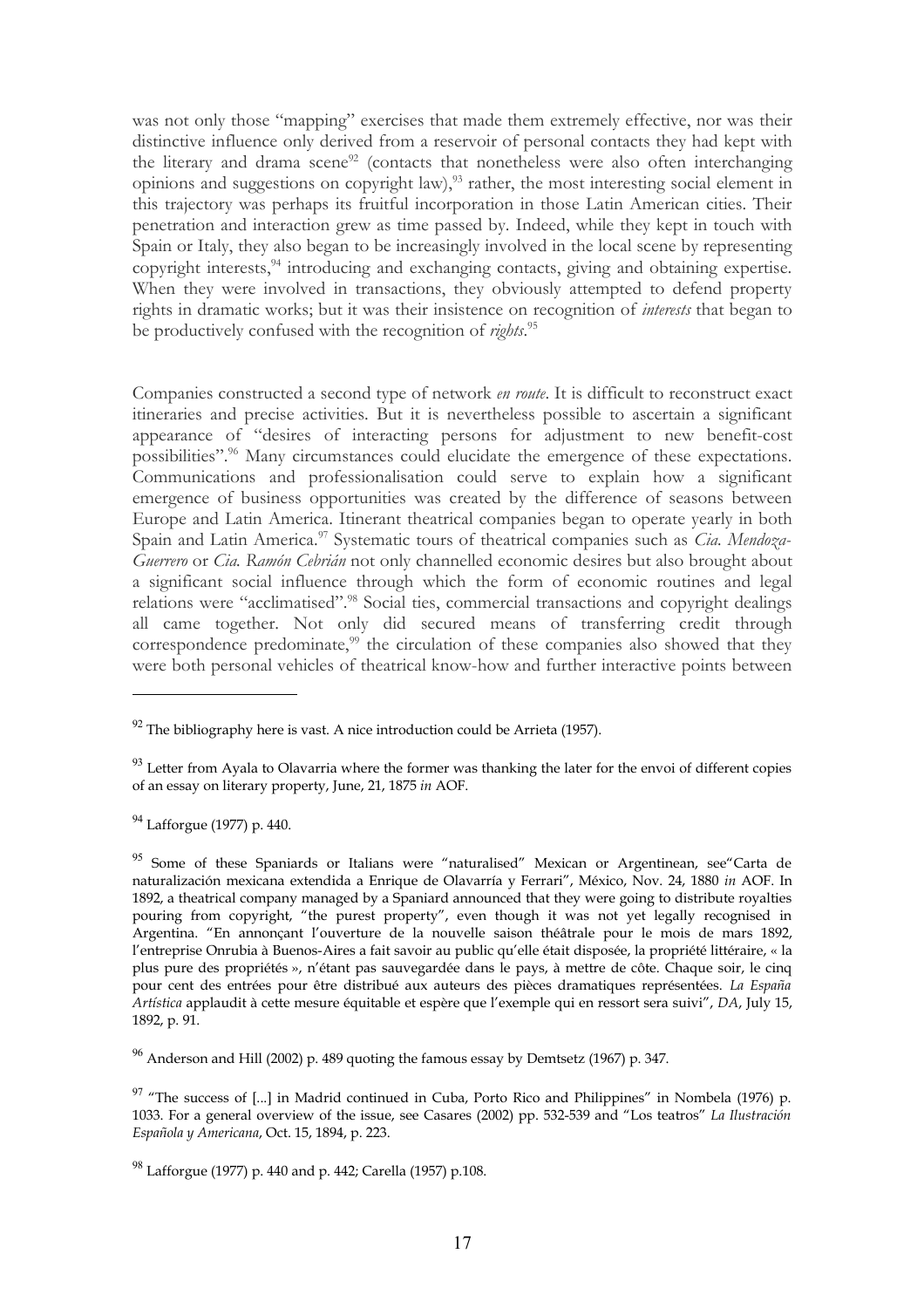the Spanish and Latin American box offices.<sup>[100](#page-17-1)</sup> Travelling around the most important Latin American cities, artists took with them a selection of Spanish dramatic productions.<sup>[101](#page-17-2)</sup> Subsequently, copyright tensions arose.<sup>[102](#page-17-3)</sup> Specifically, the presence of these companies in Latin America gave Spanish copyright holders occasion to put pressure on local intermediaries and entrepreneurs to pay some money for the exploitation of Spanish dramatic pieces.[103](#page-17-4) Threats of artists' strikes before a performance occasionally enabled Spanish artists to collect money for their authors, even before any legal recognition of international copyright protection in several Latin American countries.<sup> $104$ </sup> A few decades later, the Spanish *society* of authors found it productive to instrumentalise for its own benefit the behaviour of these artists en route. It did so in different ways. On the one hand, it used the information provided by travelling companies to control the activities of its representatives in Latin America.[105](#page-17-6) On the other hand, it also upheld sharp measures to extend its scope of collection to places where foreign copyright was not yet fully recognised.[106](#page-17-7) For instance, measures began by restricting the use of the repertoire *in* Spain to companies that were not collecting money in Latin America.[107](#page-17-8) And it continued by formally requiring from artists and entrepreneurs the payment of rights issuing from representations made abroad.[108](#page-17-9)

## *The appearance of Bordereaux*

<span id="page-17-2"></span><sup>101</sup> A description of this figure is given in Pérez Galdós (1923) pp. 217-222.

<span id="page-17-3"></span><sup>102</sup> Letter from Díaz de Mendoza to Pérez Galdós, Sept. 22 1899 in Menéndez Onrubia (1984) pp. 142-145; and Oyuela (1900) p. 17.

<span id="page-17-4"></span> $103$  These collecting activities made by artists were criticised by representatives of SAE in Latin America because they were loosing their commission fees. See transcript of session, May 18, 1904 presided by Echegaray *in* ASGAE.

<span id="page-17-5"></span><sup>104</sup> Letter from Tovia to Herrero Espinosa, Ministry of Foreign Affairs, March, 6 1900, Leg. 1382. Rel. Culturales *in* AMAE.

<span id="page-17-6"></span><sup>105</sup> "Some artists and entrepreneurs of Spanish theatrical companies denounce that Philippine companies perform Spanish works in Tagalog language without authorisation of their authors and they have also informed that some of the representatives of this society in the Islands are precisely the authors of the translations" in transcript of session, Nov. 28, 1903 presided by Echegaray *in* ASGAE.

<span id="page-17-7"></span><sup>106</sup> "A cobrar" *El Heraldo de Madrid,* Aug. 23, 1903.

<span id="page-17-8"></span><sup>107</sup> Transcript of session, May 18, 1904 presided by Echegaray in ASGAE and another warning was given one year later, in transcript of session, May 6, 1905 presided by Sellés *in* ASGAE.

<span id="page-17-9"></span><sup>108</sup> "The assembly decides to claim those rights to the actress and entrepreneur Matilde Moreno"; transcript of session, May 18, 1904 presided by Echegaray *in* ASGAE.

<span id="page-17-0"></span><sup>99</sup> "I enclose with this letter a bill of exchange valued in 205 pesetas, that was the sum of your *rights* from a representation of *San Quintin* we made in Buenos Aires", letter from Diaz de Mendoza to Pérez Galdós, Nov. 19, 1899 in Menéndez Onrubia (1984) p. 149.

<span id="page-17-1"></span> $100$  For the routes taken by the theatrical company led by María Guerrero, see De Pedro (1928) pp. xi- xv; see also "Compañías y Actores" in Menéndez Onrubia (1984) pp. 253-299. For the references to the Latin American experience of María Tubau, see Menéndez Onrubia & Ávila Arellano (1987) p. 60. For a biography of Tirso Escudero, see Castan (1940).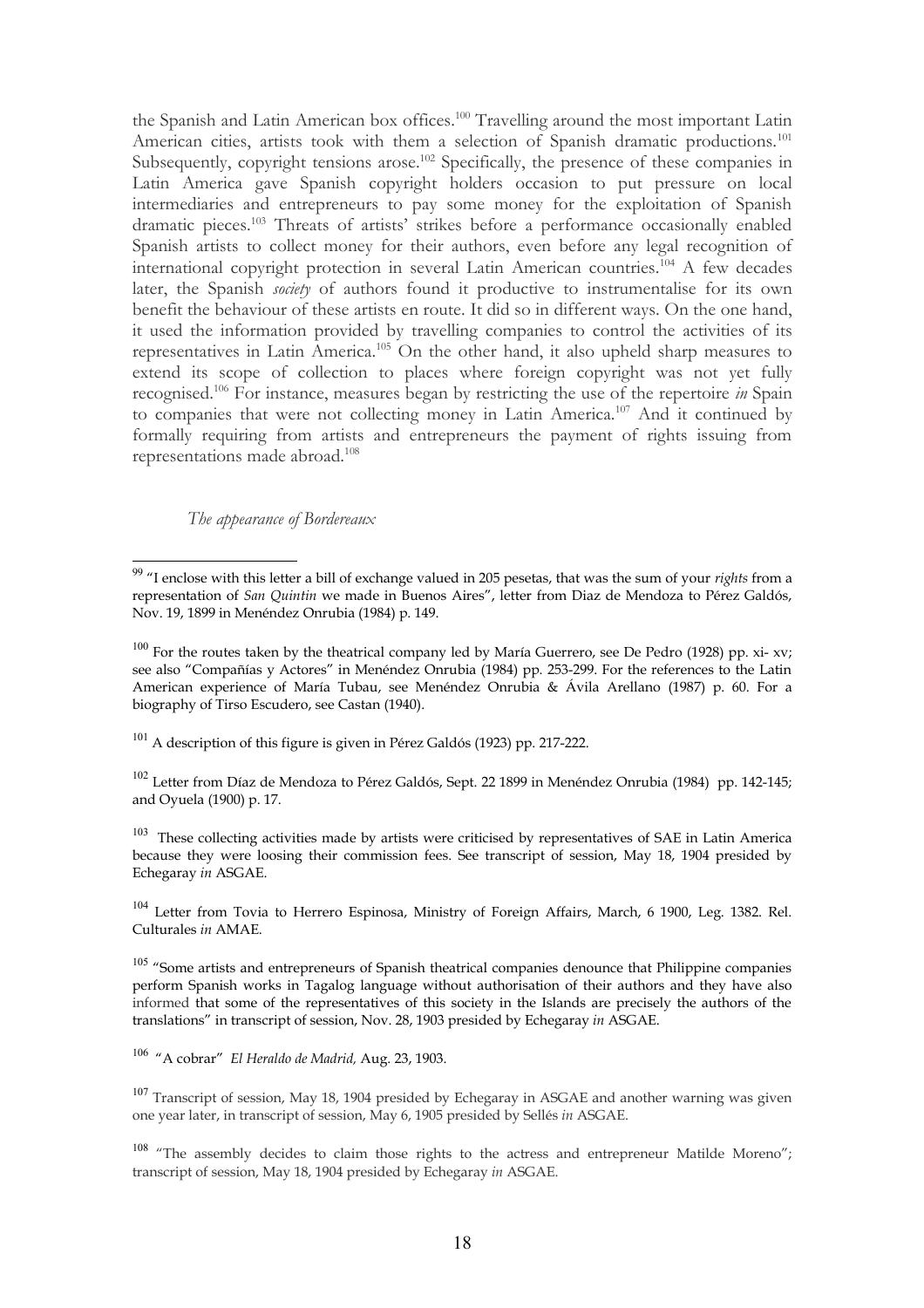In response to the needs of the moment and embedded in the sudden increase of communicative networks, itinerant artists and immigrants became part of changing practices affecting the projection of copyright. Their ongoing relationships built a vital bridge for communicating *rights* at a distance. It was not a one-way street. Local interests contracted artists, disputed rights, amounts and ways of payment. Foreign companies were hired.<sup>[109](#page-18-0)</sup> And theatres were often rented spaces for the production of theatrical pieces. If we pay attention, what the picture begins to give us is a glimpse of the appearance of different mediators between persons (*authors*) and things (*works*) reaching Latin America.[110](#page-18-1) First, *artists* were often employed to "work in *any* Republic of South America and Central America".<sup>[111](#page-18-2)</sup> And secondly, business practices began to create links and grounds for the construction of legal arguments in the litigation and collection of *rights*. A special type of theatrical practice provided for a kind of responsive *document* suitable for the handle of these activities in which many people intervened. When entrepreneurs dealt with *rights*, they obviously attempted to clarify the security of the intangible. If there was a foreign case and no international copyright had to be paid, a place for such a non-existent relationship in the accounts was to be left blank. This blank space showed nonetheless how those practices were extremely important because they began to capture, to acknowledge and to categorise the complexities of relationships. Such practices of processing data formalised spaces by opening up the possibility of compromises and rights to be recognised and allocated in a standard descriptive format. Not surprisingly the same practices continued to be used when the normative picture of copyright appeared a bit more clarified and forms of international copyright then applied.[112](#page-18-3) The recording of collaborations and the emergence of these descriptions began by the common use of *bordereaux,* a reporting gesture annotated in the margins of discussions by copyright experts in international forums.[113](#page-18-4) Making a *bordereaux* involved the collating of relevant information on paper for the production of a dramatic piece. Theatrical owners asked for an account of the everyday activities held in a theatre in order to measure its productivity and to discharge responsibilities.<sup>[114](#page-18-5)</sup> To a certain extent, bordereaux served to avoid the menace of *injunctions.* By making the information visible, *bordereaux* was a form of accounting suitable for processing and tracking different moments of the theatrical production. They brought together data of different types of relations and "unified" it.<sup>[115](#page-19-0)</sup>

<span id="page-18-0"></span><sup>109</sup> "Contrato de la Actriz" in Menéndez Onrubia (1984) pp. 319-320.

<span id="page-18-1"></span><sup>110</sup> It is highly significant that *lease* contracts operated in theatres. In case of a copyright infringement, there was a potential responsibility that the owners of theatres want to set aside. This specific circumstance affected the internalisation of accounting practices this paper is exploring.

<span id="page-18-2"></span><sup>111</sup> *See* Sassone (1943) p. 68, 88-89 and 95.

<span id="page-18-3"></span><sup>112</sup> For instance, after the Spanish signatory of the *Montevideo Convention* in 1899, we can see how the same type of accounting practices was productively used by Spaniards to retrieve information from Latin American theatres. These practices were important because through them *rights* could be connected to certain descriptions of the intangible.

<span id="page-18-4"></span><sup>&</sup>lt;sup>113</sup> "Another suggestion, made in 1896, by the famous copyright scholar Pouillet, was that the publisher should furnish the author with a bordereaux, in *Publishers' Circular;* see also the supplement to n. 2 *DA*; Feb. 15, 1894, p. 39.

<span id="page-18-5"></span><sup>&</sup>lt;sup>114</sup> An evolution of this process of making data visible in Uruguayan theatres is given in Bouret (2004) pp. 74-80.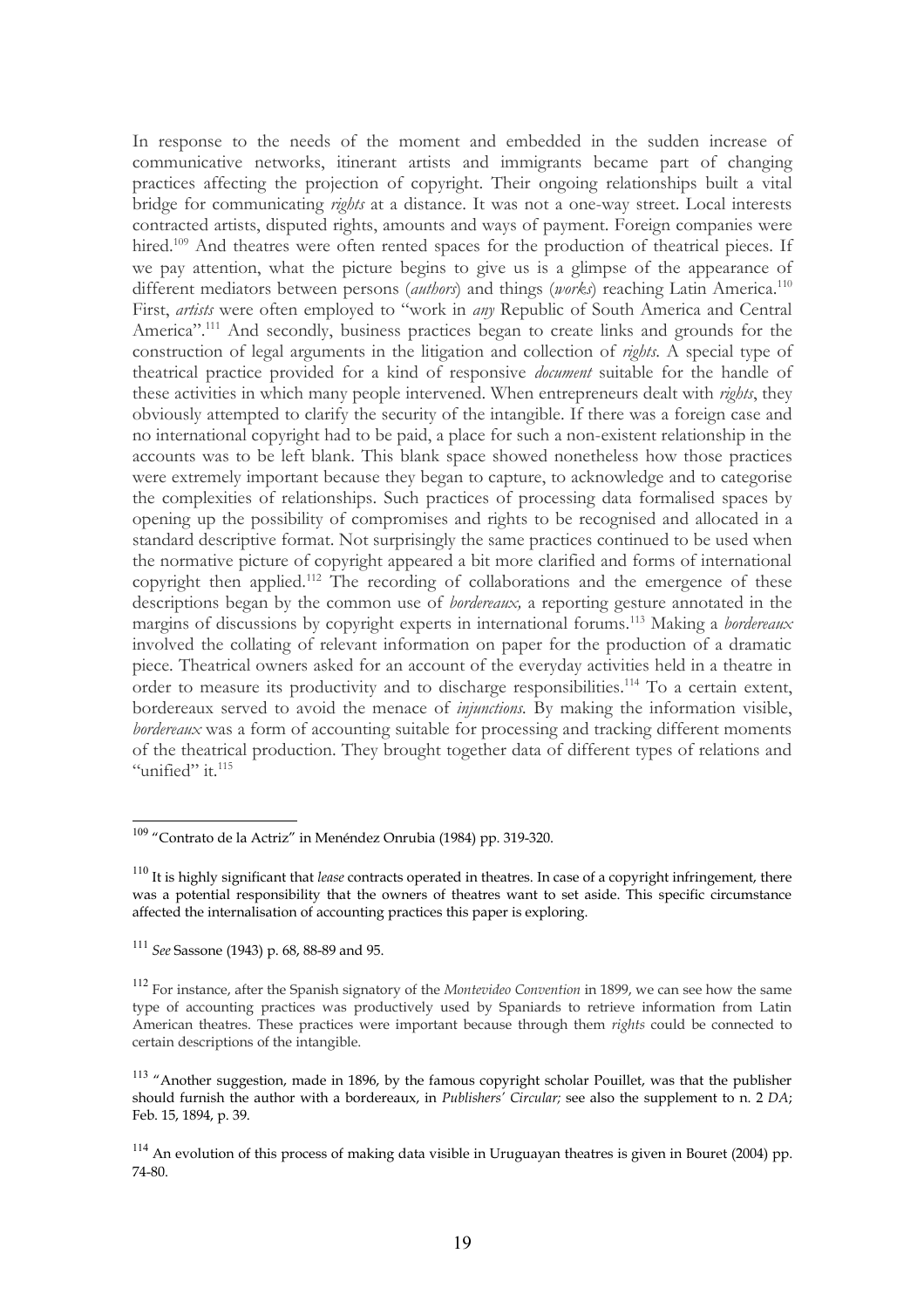In 1889, an immigrant named Justo López Gomara, a man once considered "the Spaniard with more friends in Argentina",<sup>[116](#page-19-1)</sup> pioneered their systematic use in Buenos Aires.<sup>[117](#page-19-2)</sup> The presence of these sheets of paper imperceptibly spread fast throughout the whole continent. If we attempt to draw a map, traces of similar papers can be spotted in many other Latin American theatres.[118](#page-19-3) Their design was interesting. The list of entries contained ran from the date and hour of the performances, the quantity of the performances, the title of the dramatic works, the distribution of seats in a theatre, the amount of tickets sold, the type of the taxes owed, or the date of the premiere. Information about these activities was rendered, distributed and partitioned in various columns, each being identified with brief headings. And what is more important: theatrical companies supplied the data. Those boundaries within the sheets of paper created a textual description from which copyright could operate. Perhaps the most interesting issue to highlight here is that some of these ways of describing the intangible were previously held as legal obligations. The shift from obligation to habituated practices of recording was subtle but thoroughly significant. The generalised convention shows a transformation from legal to social obligation. Now theatrical companies made transparent their own activities through these accounting exercises because the transparency had been accepted socially.

Lack of completeness made those objects (*bordereaux)* relevant. As they provided information to be entered and ordered onto specific forms, they were not completed until the intangible work was produced. As if an inner matrix had developed copyright to extract information, their potential relied upon the combination of a sheet of paper *and an actor* to fill in the data. Soon after that, references to the accuracy of these explicit professional selfexercises to give accurate information were collaterally made in discussions on international copyright. The interesting issue here is that these requests were now produced not on the basis of legal principles but on the moulding of behaviour to *professional* standards. It is not a surprise that their references were peppered by appeals to "sincerity".<sup>[119](#page-19-4)</sup> The appearance of these replicating sheets in Latin America allowed for a significant synthesis that could associate data *with* rights. The set of data variables became extremely useful for the display of information relevant for copyright management.[120](#page-19-5) Reconciling rights and data, the acquisition of information for copyright *collecting* or infringing purposes relied upon the regularity of these detachable materials. Not only could the form of payment be modelled through them, but *bordereaux* had the generative capacity to pursue different ways of computing rights. They contained a pooling informational basis whereby percentage royalties could be calculated. Facilitating the dissolution of property into money, their

<span id="page-19-0"></span><sup>115</sup> Souchon from SACEM discussed the major errors found in those accounts in supplement to n. 2 *DA;* Feb. 15, 1894, p. 39.

<span id="page-19-1"></span><sup>116</sup> Rahola (1905) p. 382; Biagini (1993) pp. 137-147; Lena Paz "Argentina" in Casares (2002) pp. 141-142.

<span id="page-19-2"></span> $117$  Quesada (1904) pp. 82-83 and p. 114-115; see also Lafforgue (1977) p. 442.

<span id="page-19-3"></span><sup>118</sup> The archive of the Teatro Solís (Uruguay) keeps the accounting practice of *bordereaux* since 1897.

<span id="page-19-4"></span><sup>119</sup> Supplement to n. 2 *DA*; Feb. 15, 1894, p. 39. "Relations of Authors and Publishers in France" *Publishers' Circular* April 22, 1899, p. 416.

<span id="page-19-5"></span><sup>&</sup>lt;sup>120</sup> On the other hand, "bordereaux [were] making so difficult the life of the artist in "La sociedad de autores" *La Correspondencia de España,* Aug. 19, 1903, p. 1.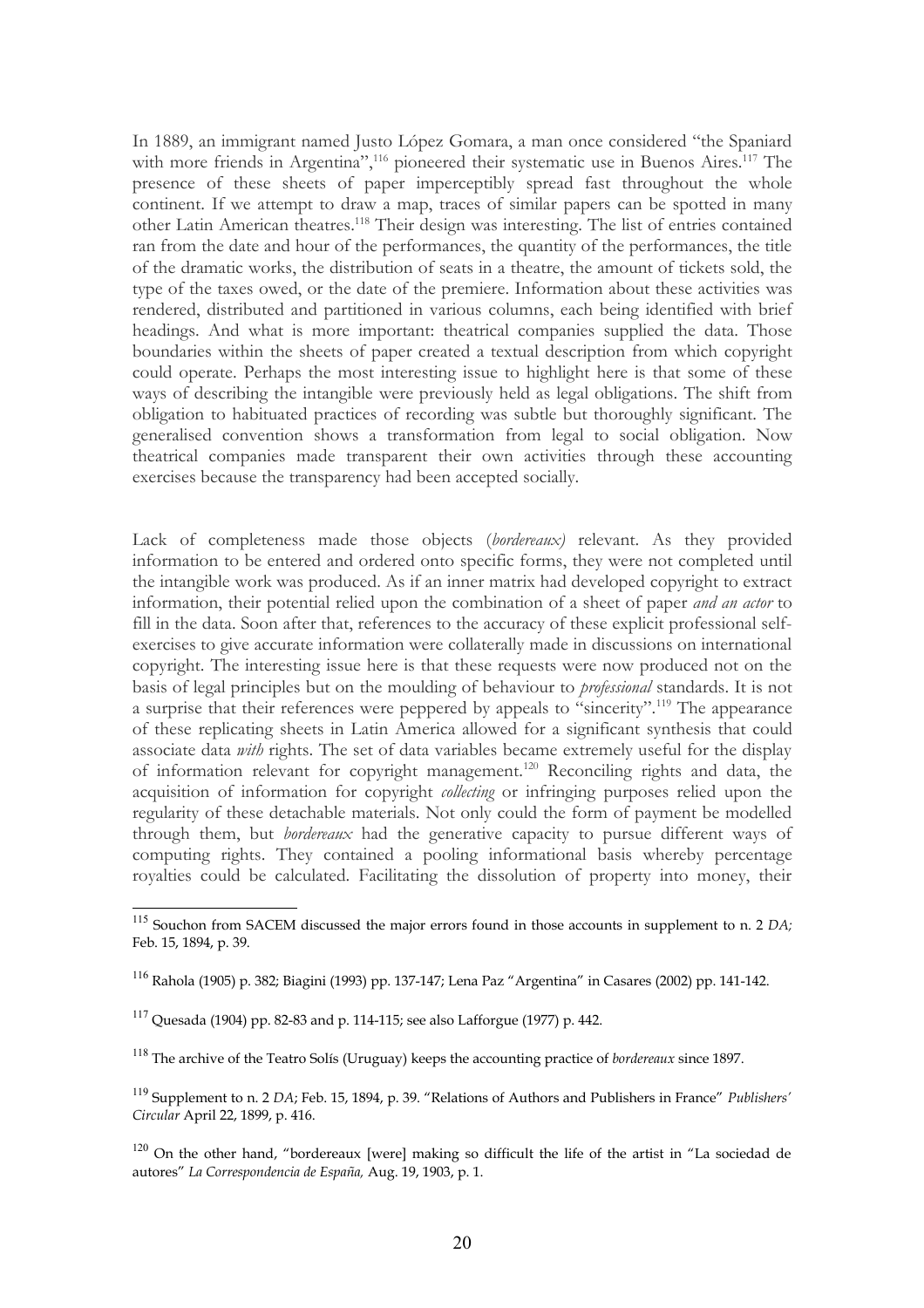appearance also paved the way for the imperceptible shift that was making a significant equivalence between the collection of *rights* and the collection of *money*. [121](#page-20-0) The appearance of this portable way of making visible descriptions of the intangible in copyright is coincidental with the incipient litigation in Latin America*.* Ernesto Quesada, surely the most important copyright scholar in Latin America at the time, admitted the crucial evidential weight that those sheets of paper carried when grounding copyright claims.<sup>[122](#page-20-1)</sup> The intangible "work" in copyright was made manifest through these accounts. And not only did litigation begin to resolve issues according to them. What seems significant is precisely how professional practices helped to translate abstract concepts in copyright ("work", "author") by *distancing* them from the contingencies that could accrue underneath. These transportable devices lend themselves to connecting concepts and data far afield. For instance, literary or theatrical professionals based in Latin American cities continued requiring companies working in provinces to supply and produce these paper sheets.<sup>[123](#page-20-2)</sup>

# **4. From "archives" to the "repertoire"**

### *Strategies of Constitution*

In 1899, the *Sociedad de Autores Españoles* (Spanish Society of Authors)<sup>[124](#page-20-3)</sup> was constituted. It was a key and controversial event. For some, it was the constitution of a literary "picklock".<sup>[125](#page-20-4)</sup> For others, mainly those who joined such an associative endeavour, perhaps it was an attempt to "break the chain of intermediaries" through collective measures. It constituted the "abolition of the economic slavery" in which authors and writers "had been for many years enchained".<sup>[126](#page-20-5)</sup> Surely it was a "beginning" in copyright's history that reflected the emergence of a certain type of professionalisation in the field. The birth of most of the modern copyright collecting societies in Europe coincides with crucial moments of international copyright.<sup>[127](#page-20-6)</sup> Some commentators of international copyright went even further when they noted the "creation *néccessaire* de *sociétés dés auteurs*".[128](#page-20-7) Whereas the

<span id="page-20-4"></span><sup>125</sup> *See* generally Pérez Gironés (1903).

<span id="page-20-5"></span><sup>126</sup> Más Ferrer (1978) p. 33; González Peña "Sinesio Delgado" in Casares (2002) pp. 622-623; and Delgado (1963) p. 22.

<span id="page-20-6"></span><sup>127</sup> Ehrlich seems to link the emergence of collecting societies to the *Berne Convention* (1886). According to him, SACEM (France) became the prototype upon which the Italian (1882), Austrian (1897), Spanish (1901) and German associations were constituted; see Ehrlich (1989) p. 1.

<span id="page-20-7"></span> $128$  Bricon (1888) pp. 180-187. It is true that associations of authors existed before this period, however collecting societies as a "company" of authors in which administration and ownership was divided, that is, incorporated societies were a phenomenon of the late nineteenth century; see the comments in *Publishers' Circular*, Feb. 1, 1884, pp. 97-98.

<span id="page-20-0"></span> $121$  Arroyo (1961) p. 13.

<span id="page-20-1"></span><sup>122</sup> Quesada (1904) pp. 114-115; see also "République Argentine" *DA*, July 15, 1892, p. 91.

<span id="page-20-2"></span><sup>123</sup> *Porteños* (people of Buenos Aires) and people from provinces as noted by Quesada (1904) p. 85.

<span id="page-20-3"></span><sup>124</sup> Sánchez García (2002b) pp. 205-228; transcript of session June 16, 1899 *in* ASGAE.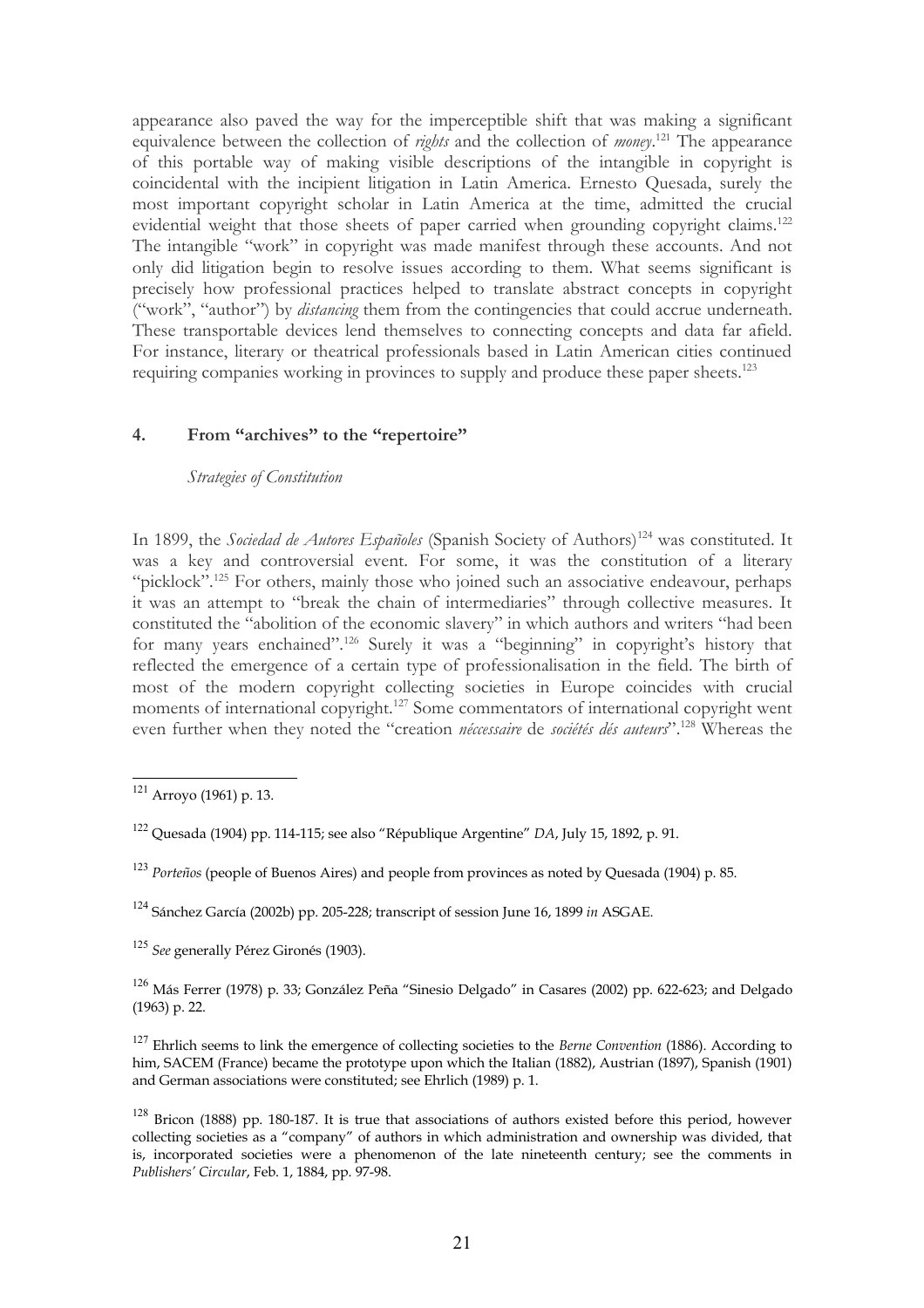aims of the Spanish society were often overemphasised,<sup>[129](#page-21-0)</sup> some important organisational infrastructural changes took place. Not only did the birth of the new association absorb old associations,[130](#page-21-1) it also meant the reorganisation of collections of materials that major copyright holdings had previously acquired.<sup>[131](#page-21-2)</sup> It also meant the creation of a separate institutional space for copyright. In a circular bearing the warning "extremely important", Spanish and Latin American theatrical entrepreneurs could then read that the aim of the society was to "facilitate the exploitation of this class of business" in order "to attend the common good".[132](#page-21-3) The outline is surely known to copyright scholars. It is the story of authors by a profession organising themselves to control *rights* and to exploit their works.<sup>[133](#page-21-4)</sup> Since it is a well-known passage, it is at specific features of the episode where this paper will focus. These lines refer to the particular instances in the organising process by which the administrative machine of the society was "solidly" constituted.[134](#page-21-5) It was precisely the separation of copyright ownership and administration that made the emergence of collective societies extremely successful abroad.

Of the strategies to break the so-called "monopoly" of publishers, the founding fathers of the society fashioned what they considered an extraordinary move, a "memorable event".[135](#page-21-6) For them, the main obstacle to constituting a society was the bottleneck formed by a nexus of exclusive contracts already signed by authors.[136](#page-21-7) These contracts were compromising the future productive input of authors. When, for instance, "original" scores or materials had to be given to the party to whom the author had transacted, it was then quite difficult to make up a society of authors anew and therefore to attempt the construction of a new stock of *rights* and materials. Archives were the meeting point where such a stock was simultaneously managed and policed by publishers, $137$  a combination that was said to provide them with a strategic position to decide the moment of making copies (or not) and to gain a priority over the timing of licensing *rights*. [138](#page-21-9) The plan of the society to break such a bottleneck and to gain subscriptions began by making several authors write and compose

<span id="page-21-0"></span><sup>129</sup> Letter from Delgado to Perez Gironés, April 1, 1901 in Perez Gironés (1903) p. 7.

<span id="page-21-1"></span><sup>130</sup> The major fusion came between writers and musicians (*Sociedad de Autores, Compositores y Editores de Música)*. See transcript of session, June. 27, 1900 presided by Arín *in* ASGAE. General historical overview is also given in Tussell and Delgado Porras (2000) pp. 16-17; and Arozamena (1961).

<span id="page-21-2"></span><sup>131</sup> See power of attorney granted by Fiscowich, Feb. 25, 1896, T39599, fols. 844r-887v *in* AHPN.

<span id="page-21-3"></span><sup>132</sup> Transcript of session, Feb. 13, 1900 presided by Aza *in* ASGAE.

<span id="page-21-4"></span><sup>133</sup> Transcript of session, Oct. 3, 1899 presided by Aza *in* ASGAE.

<span id="page-21-5"></span> $134$  "It has been proceed with the necessary pace, the appointment of correspondents and the envoi of repertoires for the administrative machine to begin to work with a service solidly organised and no cent was lost", *ibid.*

<span id="page-21-6"></span><sup>135</sup> Soto (1914) p. 207; see also Delgado (1999) pp. 4-5.

<span id="page-21-7"></span><sup>136</sup> Surwillo (2007) p. 148.

<span id="page-21-8"></span><sup>137</sup> *See* for instance the news on the seizure of Fiscowich's archives in *Montevideo Musical*, July 8, 1894.

<span id="page-21-9"></span><sup>138</sup> Delgado (1963) p. 20.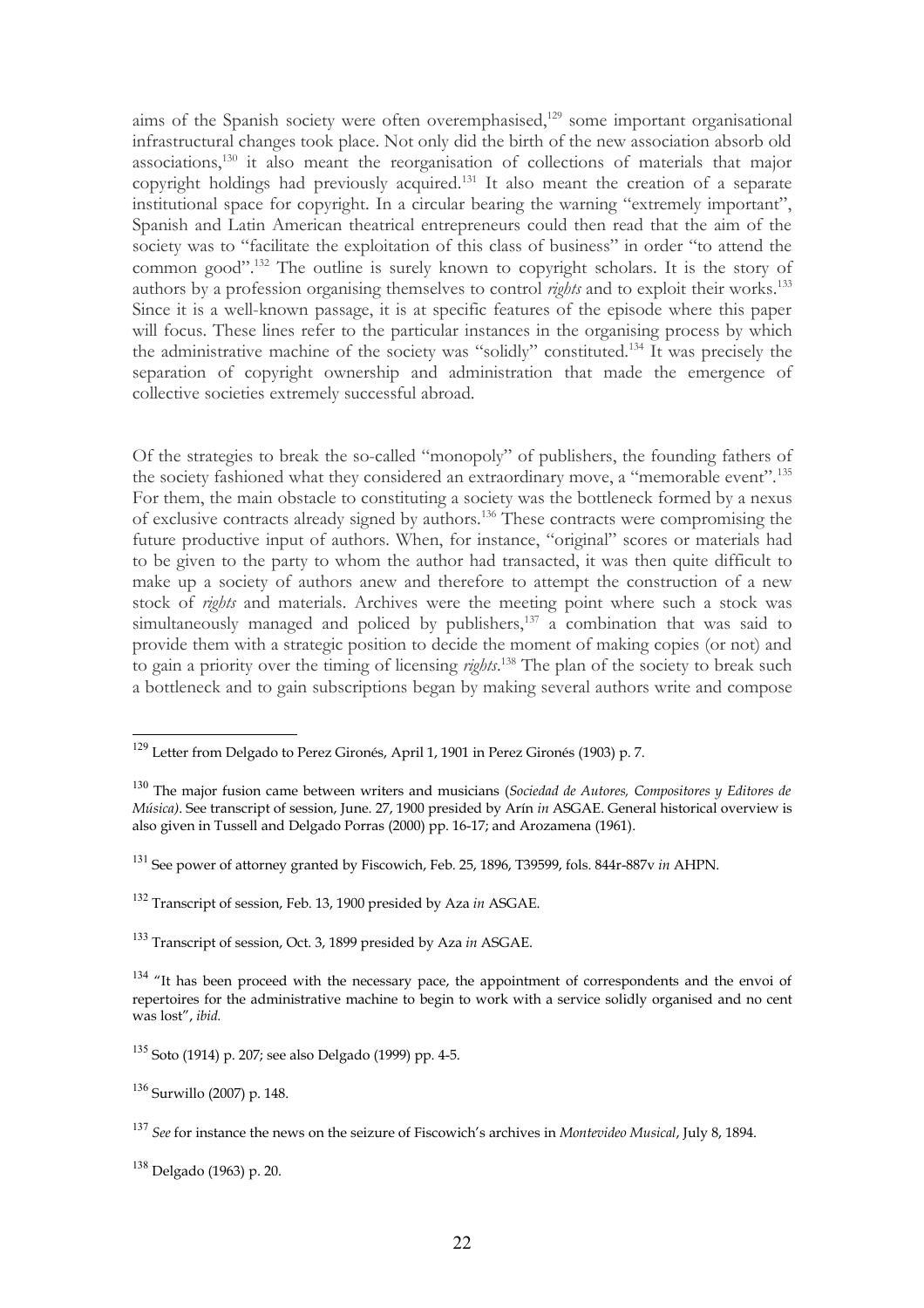works together.<sup>[139](#page-22-0)</sup> The combination involved an unknown writer and a well-known musician, the latter being tied contractually to the aforementioned "monopolistic" publishers. Given that the output of the collaboration was a work of joint authorship, a lacuna left in exclusive contracts was fruitfully exploited. Stipulations of contracts did not say anything about collaborations when tying the contractual future of authors, so a door was left open for those activities to break sharply with previous exclusivities. New materials derived from those joint creative efforts, such as scores or librettos fed simultaneously the new repertoire recently created by the society and the old archive of publishers already established. Whereas an unknown writer gave one so-called "original" manuscript to the society, another copy of the same manuscript was transmitted to the publishers by a famous author. In doing so, ambiguous terms of previous exclusive contracts were "respected". After a few weeks, the strategy became even more aggressive. Not only were works of joint authorship promoted inside the society, but also works under pseudonym were tactically appearing in its incipient *repertoire*.<sup>[140](#page-22-1)</sup> These strategies finally succeeded.<sup>[141](#page-22-2)</sup> With the ability to act rapidly, the society of authors was faster to reproduce materials and to dispose of both materials and *rights* in the market. When publishers retaliated, claiming breach of exclusive contracts, fraud and copyright infringement, the new society of authors claimed that scores and related materials were legally obtained by one of its members, or two members, under "the abyss" and "labyrinths" of pseudonyms.<sup>[142](#page-22-3)</sup>

After many vicissitudes, not only was the society opportunistically constituted but also "the king of the archives" was defeated.<sup>[143](#page-22-4)</sup> For the reorganisation of peoples and things, the society had to arrange membership and a flexible infrastructure. As with any other type of social grouping, the society achieved cohesion by stipulating conditions for the entry and exit of its members.<sup>[144](#page-22-5)</sup> Written statutes contained special clauses, of which a significant one was that authors of *librettos* were compelled to sign agreements with musicians *before* the premiere of a dramatic piece. Hence, the compromise with these authors was not to sell or to license rights to anybody but to communicate these letters to the society.<sup>[145](#page-22-6)</sup> While the society indeed constituted a new centre of organisation of rights; a centre which provided free legal advice for the service of its members,<sup>[146](#page-22-7)</sup> these rules requiring the affiliation of writers and musicians gave birth to a significant nexus of contracts that supported the emergence of linking transactions and the creation of an overall "mandate". As the constitution of a large agency, it was its identification and separation of ownership through

<span id="page-22-0"></span> $\frac{139}{139}$  These aims were described as "bureaucratic machinations" by Perez Gironés (1903) p. 34.

<span id="page-22-1"></span><sup>140</sup> Delgado (1999) p. 138.

<span id="page-22-2"></span><sup>141</sup> Delgado (1999) p. 105.

<span id="page-22-3"></span><sup>142</sup> Delgado (1999) p. 115.

<span id="page-22-4"></span><sup>143</sup> González Peña "Florencio Fiscowich" in Casares (2002) pp. 781-782.

<span id="page-22-5"></span><sup>&</sup>lt;sup>144</sup> When a writer tried to drop his membership, the assembly agreed to "impose collective authority upon those unhappy who want to be exploited, in order to give an example to the exploiters" in transcript of session, May. 4, 1900 presided by Aza *in* ASGAE.

<span id="page-22-6"></span><sup>145</sup> Transcript of session, Feb. 5, 1900 presided by Ramos Carrión *in* ASGAE.

<span id="page-22-7"></span><sup>146</sup> Transcript of session, March. 30, 1900 presided by Aza *in* ASGAE.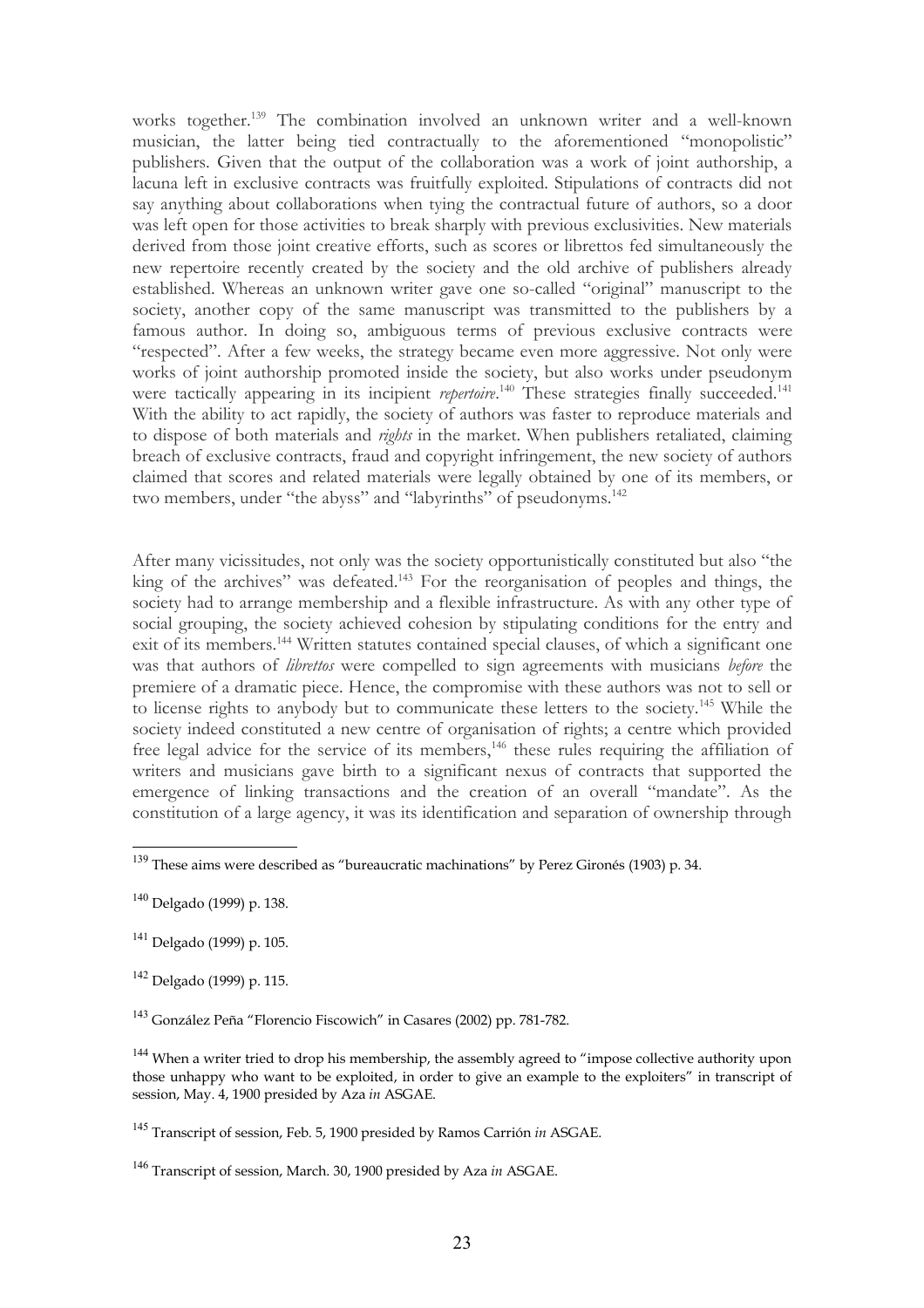managerial authority that proved to be extraordinary. Inside, the society established internal adjudicative mechanisms to solve disputes over copyright ownership.<sup>[147](#page-23-0)</sup> One virtue of this flexibility is to provide for a collective *administrative* umbrella that displaced the primary construction of ownership enquiries through notaries' windows and sparse safeguards.<sup>[148](#page-23-1)</sup> It allowed for a smoother translation of copyright interests abroad by making them more transparent. It was indeed a very limited and external transparency. But that transparency, when streamlined abroad, meant profitability. For profitability was derived from a disposition that meant that ownership was able to be circulated, a copy of the *repertoire* was literally put "in the hands" of representatives.<sup>[149](#page-23-2)</sup> Significantly, the streamlining success also had much to do with the establishment of a centre that opened a more "regular line" of communication.[150](#page-23-3)

## *Taming distance to a single Office*

When the society received the materials recently bought from the publishers, "in forty eight hours" they constituted the "archive" differently.<sup>[151](#page-23-4)</sup> What seems extremely interesting from the birth of the society of authors was the process of making a space in which relevant objects fluctuated. Of the many institutional resources created, there was a peculiar item called the *repertoire.* Despite the short time allowed, the process to obtain an office space and to build up this singular item was not a straightforward task.<sup>[152](#page-23-5)</sup> First, it was a process of creating a distinct item with the purpose of leaving it unfinished. The importance of the repertoire was its incompleteness since it had to become an object in continuous flux. The openness facilitated the reception and cataloguing of new materials on arrival. Then it was the "administrative machine" of the society that gave such an item its movement. The society partitioned its activities and moved to a more spacious office where divisions and roles were distributed. Entering the new building, crossing the garden, the edifice was divided into two wings. By looking at them it was possible to see the main distinctive tasks with which the society was engaged.<sup>[153](#page-23-6)</sup> On the left, a visitor faced the main offices. But if he had had a look at the basement, he would have seen a copy office at the centre of which lay a recently bought lithograph printer. The machine – reporters observed - had an incredible speed rate of 750 copies *per* hour.[154](#page-23-7) It was indeed the jewel upon which the

<span id="page-23-4"></span><sup>151</sup> Transcript of session, Oct. 3, 1899 presided by Aza *in* ASGAE.

<span id="page-23-6"></span><sup>153</sup> Arroyo (1961) p. 11.

<span id="page-23-7"></span> $154$  Soto (1914) p. 210.

<span id="page-23-0"></span> $147$  Arbitration was chosen many times to avoid litigation and to adjudicate ownership between members, see transcript of session, May 27, 1904 presided by Echegaray *in* ASGAE.

<span id="page-23-1"></span><sup>148</sup> The society was constituted by "faithful administrators" in "A cobrar" *El Heraldo de Madrid,* Aug. 23, 1903.

<span id="page-23-2"></span> $149$  "Associates promptly sent me the list of their works; I spent many hours ordering that; type composers stayed awake and on June 29, all the representatives had their catalogue on their hands" Delgado (1999) p. 83.

<span id="page-23-3"></span><sup>&</sup>lt;sup>150</sup> Reporting regularity moved from the traditional three months to a shorter reporting frequency (one month); Delgado (1999) p. 84.

<span id="page-23-5"></span><sup>152</sup> Bowker and Leigh Star (1999) p. 18.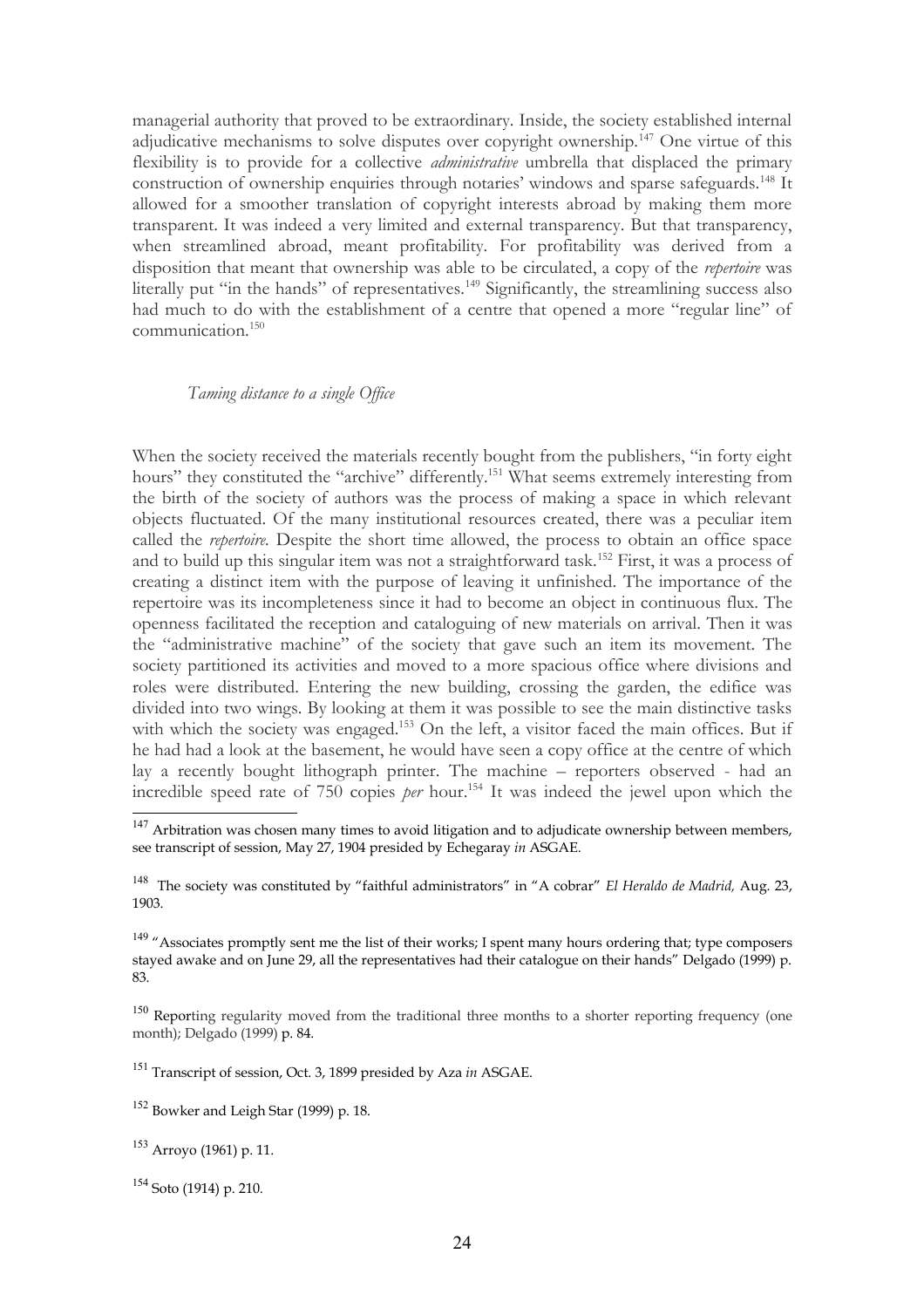society had been constructed,<sup>[155](#page-24-0)</sup> and that physical proximity and co-presence in the society of authors causes us to reflect on the curious legal segregation between the intangible and its embodiment. Nevertheless, it was also in that wing that it was possible to see an archive where the polished "originals" were kept.<sup>[156](#page-24-1)</sup>

These zones of activities were subdivided according to the variety of tasks they were assigned. A glance at the everyday routine of the offices could have shown how spatial usage also divided activities. In other words, space differentiated between reception, inventory, copy, and remittance of copies.[157](#page-24-2) There was also a collecting office and a negotiating department.[158](#page-24-3) There was a telephone line established to support and to enhance those activities.[159](#page-24-4) And very close to it, the visitor was confronted with another daily resource. The resource was an important device to manage copyright abroad. A clerk who started working at the society at the age of fifteen enthusiastically reflected the ritual in his memories. It consisted of looking at a chart in which "a nomenclature where all tariffs and seating capacity of theatres in Spain and Latin America was specified".<sup>[160](#page-24-5)</sup> For the clerk the chart constituted one of the many steps in the administrative impulse in which the society was involved. Not only had the resourceful device been drawn to control spatially the intangible, but a series of legislative *collections* of Latin American copyright laws and a theatrical *census* were also edited.[161](#page-24-6) Indeed, these materials were united by an interest in "knowing" and acquiring specific information from abroad, anticipating or substituting many operations on the ground. To some observers, it was precisely the situated technology in which facts and numbers were observed *in* the office through these devices (charts, collections and maps) that gave the society a sort of "territorial property" at a glance.[162](#page-24-7) And, importantly, these devices preserved the minimum of useful information, information that was however important for copyright collecting.

A last but important resource by which the infrastructure was brought into action was the employment of clerical staff that soon numbered eighty. To a certain extent, the working practices of the society resembled those of a factory. Figure 6 precisely captures a scene in which we can see how the copy "office" created a workspace for the management of copyright. We can appreciate how desks and people were arranged in a way utilising space and time to maximum efficiency. Sheets of papers were suspended from lengths of string

<span id="page-24-0"></span><sup>&</sup>lt;sup>155</sup> It was even symbolically "baptized" with champagne; Arroyo (1961) p. 12.

<span id="page-24-1"></span><sup>&</sup>lt;sup>156</sup> "A lithographic machine to print sheets using electric motor was installed" in transcript of session, March 3, 1901 presided by Aza *in* ASGAE.

<span id="page-24-2"></span><sup>157</sup> Transcript of session, Feb. 13, 1900 presided by Aza *in* ASGAE.

<span id="page-24-3"></span><sup>158</sup> Transcript of session, Dec. 22, 1900 presided by Arin *in* ASGAE.

<span id="page-24-4"></span><sup>159</sup> "Telefono 1484" *Bulletin* SAE, July 10, 1905, p. 1.

<span id="page-24-5"></span><sup>160</sup> Arroyo (1961) p. 17.

<span id="page-24-6"></span><sup>161</sup> Perez Gironés (1903) p. 34.

<span id="page-24-7"></span><sup>162</sup> Perez Gironés (1903) p. 39.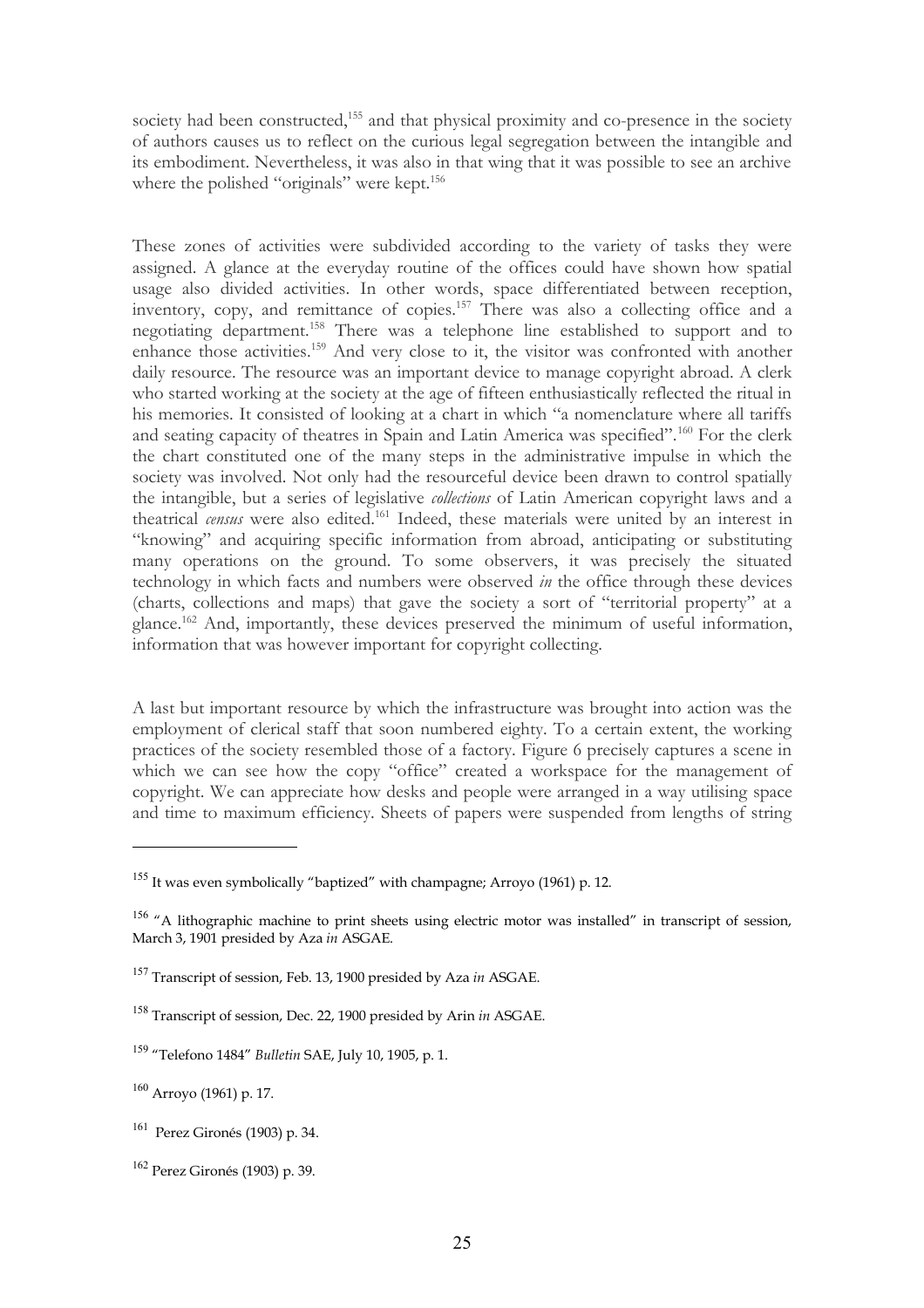to maximise time and to organise files. Office space was also organised to ensure that clerks were not interrupted. Their face-to-face contact with the public was severely restricted to avoid chatter and distraction.<sup>[163](#page-25-0)</sup> Lecterns and other tools of trade were provided. And we can also see how the office manager inspected the work done by clerical staff. Some of these clerks had been trained to communicate and to interact effectively *with* representatives. They were dispatching letters, using machines and calculating royalties.[164](#page-25-1) They were trained to be aware of the practicalities of handling *bordereaux*. They also served to cut off the "infinity of abuses made by correspondents";<sup>[165](#page-25-2)</sup> abuses that had previously been creating copyright conflicts with Latin American entrepreneurs. Reviewing the work done by representatives became a routine task for the collective enterprise. After a few months, the same clerk remembered being able to say: "we knew the *repertoire* by heart" because the job was "as simple as ABC".<sup>[166](#page-25-3)</sup> Indeed, both staff and the divisions created a workspace encompassing repetitive tasks where they were supposed to interact in order to avoid organisational "hindrances".<sup>[167](#page-25-4)</sup>

The success in expressing that copyright collective *voice* depended not only on the construction of a society but mainly on the making of an interactive workspace through which the object (*repertoire*) was set in motion. In doing so, the manner and pace of exploitation of *rights* were also affected. Payment was now based on a formula in which a percentage was applied.[168](#page-25-5) Liquidity of rights and fluctuation of money became the rule for the payment of copyright abroad, more common even than lump sums. In*voicing* was automated and systematised. Perhaps more importantly, the modelling and coordination of activities not only affected the form of reception but also the conceptual perception of copyright abroad. This process of building the informational infrastructure for copyright was indeed a crucial shift in sorting things out in small practical areas of international conflict that were developed at the time. The founder of the Spanish society described the modelling process as follows:

"Tracks full of exemplars were arriving from different publisher's warehouses […] All different editions of dramatic works made throughout the nineteenth century were arriving, mixed and messed up. The task to be done was that of dividing titles, inspecting different catalogues, making a general recount, applying to each author

<span id="page-25-1"></span> $164$  Delgado (1999) p. 84.

<span id="page-25-2"></span><sup>165</sup> Transcript of session, Jan., 15, 1900 in Soto (1914) p. 214.

<span id="page-25-3"></span> $166$  Arroyo (1961) p. 9.

<span id="page-25-4"></span> $167$  "[...] everything was catalogued, ready, disposed and ordered to work without hindrances". Transcript of session, Oct. 3, 1901 presided by Arin *in* ASGAE.

<span id="page-25-5"></span><sup>168</sup> Spain began to reflect this on her bilateral copyright treaties. For instance, the Mexican-Spanish treaty (1903) included the following clause (article VI): "The aim of this article is to avoid doubts and difficulties on performing rights that could be paid to authors of dramatic works, lyric or lyric-dramatic works in the country which is not the country of origin, tariffs, the parties agree here to fix the tariffs". See "Servicios de la Compañía Trasatlántica de Barcelona", *Revista de la Unión Iberoamericana*, Sep. 30,1900, p 2.

<span id="page-25-0"></span><sup>&</sup>lt;sup>163</sup> "An Appeal to the Members: The Managing Director earnestly appeals to members and to everybody who is about to deal with the society that any claim, report, data request, complaint, etc...they may have to be always addressed to the Managing Director instead of filing it directly with the clerks. He also appeals to them to avoid entering into the offices, archive, or copy office in order to avoid any interruption or distraction of the personnel" *Bulletin* SAE, Aug. 1904, p. 7.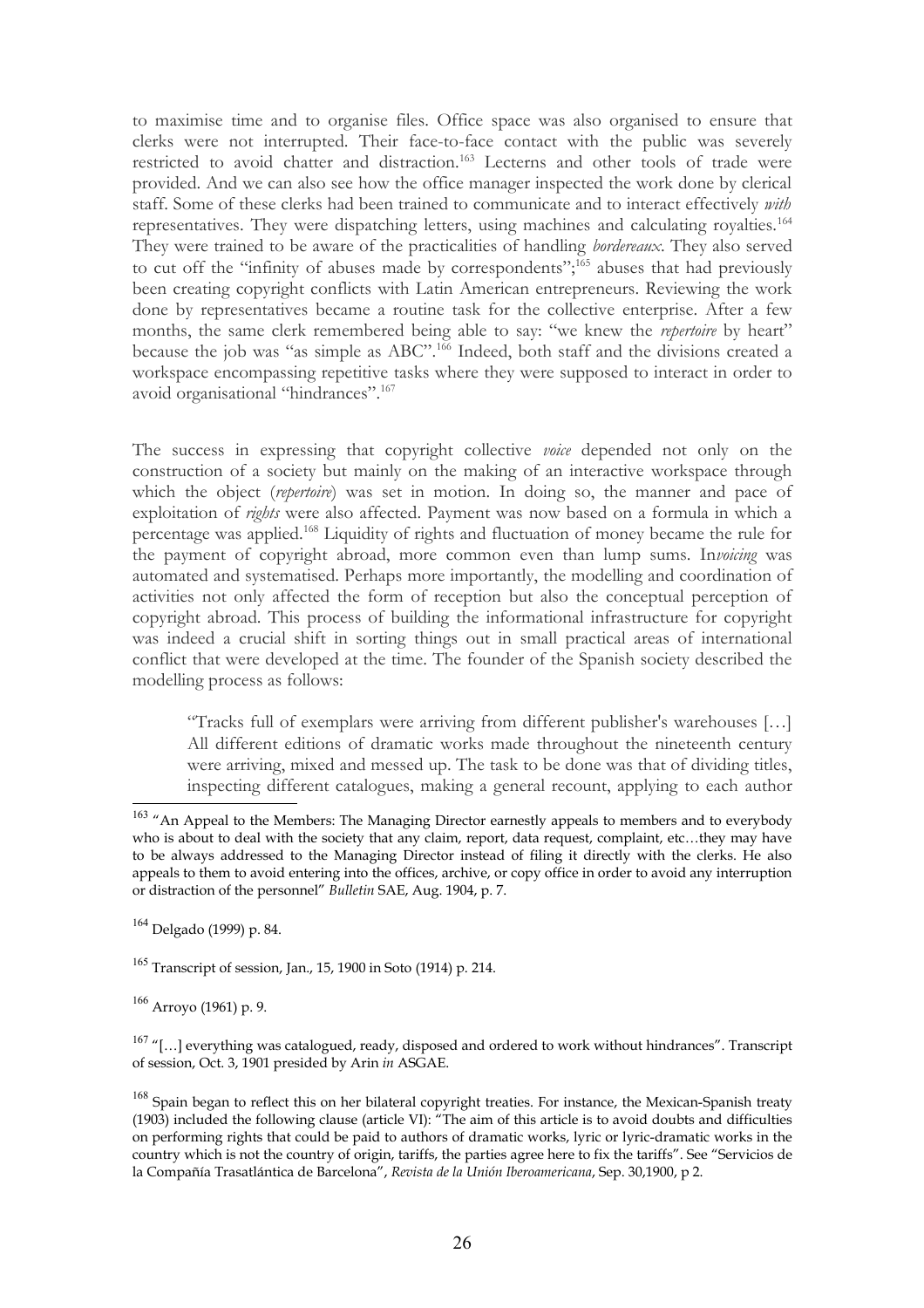those works that were related to him, pointing out the part that corresponded to each owner…To sum up, the task to be done was that of arranging everything because *without those arrangements there was nothing*" […][169](#page-26-0)

Thousands of materials arrived simultaneously at the office basement. And thus the modelling process began. It was a data-intense activity, an "arduous task" forging an ongoing process of collecting and purging data and attaching literary, musical and dramatic "works" to their "authors" *for* copyright collecting purposes.<sup>[170](#page-26-1)</sup> Not only did that bureaucratic work of framing and formatting increase the exploitation ratios of *rights* regained, it precisely eradicated ownership difficulties by giving birth to an uninterrupted layout where identification tools of copyright were established.<sup>[171](#page-26-2)</sup> Initiated by the society, this practice of cataloguing and indexing scores, annotating copies and specifying rights produced a *list* of "works" and "authors" that were previously scattered over different places, private catalogues and private contracts.[172](#page-26-3) Useful device that it was, this list (*repertoire)* served to diminish what was previously considered as "inherent" problems of distance.<sup>[173](#page-26-4)</sup> It was nothing more than a list, but precisely because of that, it was indeed an easy device to be transported abroad. It was also "compact" since controversies about property had been arbitrated, compressed and cleared. After such an infrastructural shift, the observer continued - "the repertoire (*of "works"*) emerged flamboyant, clean, exact [...]".<sup>[174](#page-26-5)</sup> So extraordinary was the activity of the society that the first tax classification given by the Spanish government to the society was that of a publishing industry. And the response the society gave was that "they [were] not a publishing house but merely a deposit warehouse of exemplars".<sup>[175](#page-26-6)</sup>

When this "social edifice" made reference to Latin America,<sup>[176](#page-26-7)</sup> the desire was that the "payment in those Republics could be made with the same facility as in Spain".<sup>[177](#page-26-8)</sup> Not only did collectivising a *voice* help authors in being heard in the Spanish Parliament when copyright bilateral negotiations were at stake, $178$  the effect was even more powerful. When

<span id="page-26-4"></span> $173$  "In Mexico some difficulties were spotted at the beginning because of the obstacles inherently created by distance"; transcript of session, Oct. 3, 1899 presided by Aza *in* ASGAE.

<span id="page-26-5"></span><sup>174</sup> Transcript of session, Oct. 3, 1899 presided by Aza *in* ASGAE.

<span id="page-26-8"></span><sup>177</sup> Transcript of session, Oct. 3, 1899 presided by Aza *in* ASGAE.

<span id="page-26-9"></span> $178$  Delgado to Echegaray in which he sent the report of the society "concerning the Mexican-Spanish copyright negotiation", June 21, 1903 *in* AS.

<span id="page-26-0"></span><sup>169</sup> Delgado (1999) p. 83.

<span id="page-26-1"></span> $170$  Arrovo (1961) p. 11

<span id="page-26-2"></span><sup>171</sup> Leigh Star (1999) p. 379

<span id="page-26-3"></span> $172$  An illustration is given in Surwillo (2007) p. 86.

<span id="page-26-6"></span><sup>175</sup> Transcript of session, May 13, 1902 presided by Aza *in* ASGAE.

<span id="page-26-7"></span> $176$  "It consists of the unification of all the theatrical services, destroying current archives by building a social edifice […] by destroying intermediaries" transcript of session, Oct. 3, 1899 presided by Aza *in* ASGAE.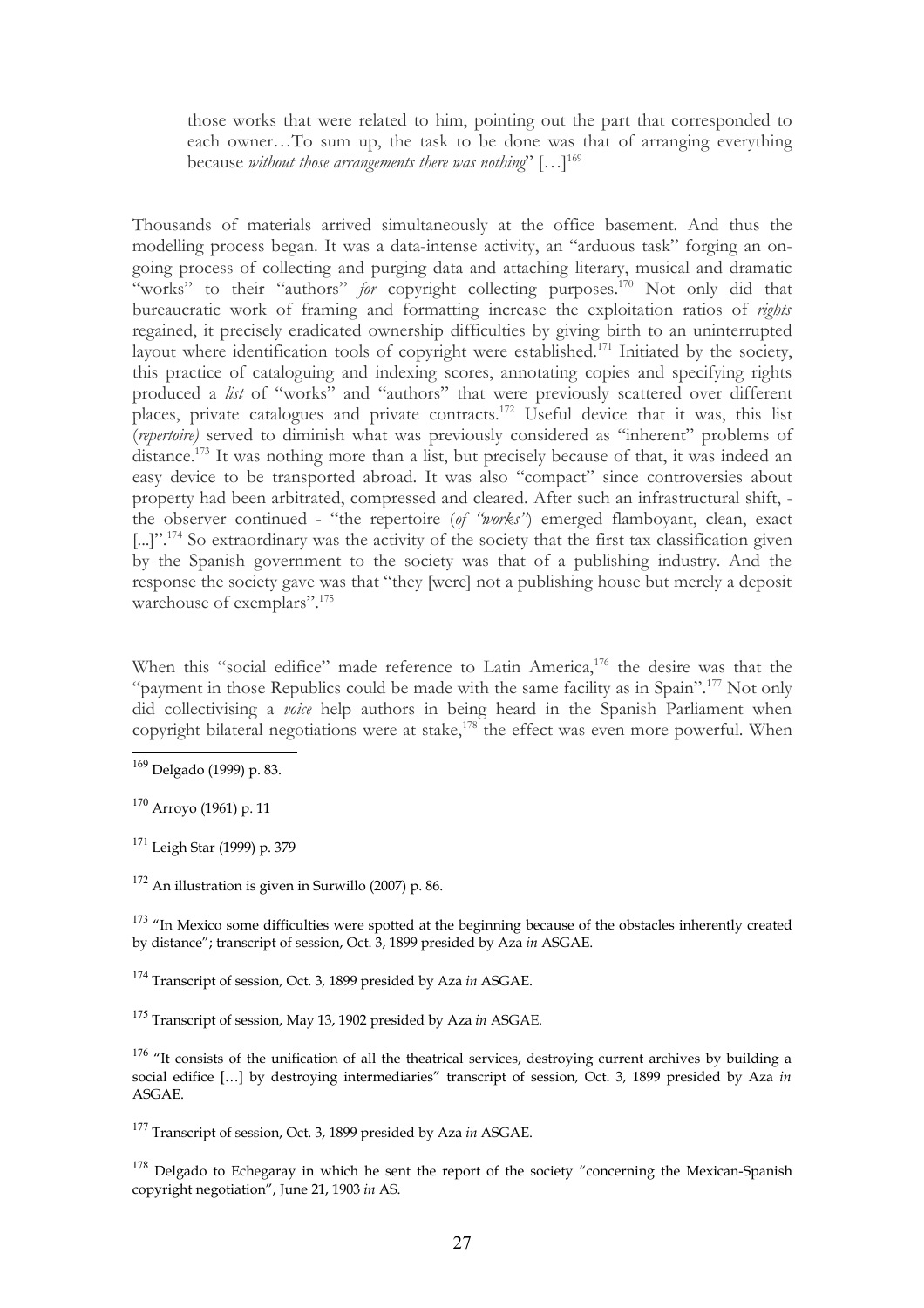the *repertoire* was connected and superimposed on *bordereaux*, the society maximised the use of these two devices to translate interests abroad.[179](#page-27-0) Simply but importantly, the combination secured time and money and prevented controversies. A typical sequence before the coming of this administrative machine showed how the mechanics of acquiring the material, knowing about places and inquiring about rights was full of nuances. When this scenario was suddenly taken over by the society, the implications were profound. Communication technologies also helped. Cablegrams from and to Buenos Aires or Mexico were increasingly dispatched from that single office. And more importantly, transactions produced in the intervening periods were reduced for the main objective was to produce a "cheap and fast" *collection*. [180](#page-27-1) Cheapness and speed were the ideals and they were reflected in the regulatory framework now established. For instance, additional payments for urgency of material were eradicated.<sup>[181](#page-27-2)</sup> Deposits for their use were also abolished.[182](#page-27-3) And Latin American representatives were sent materials to build up an available on-demand stock in which the society reserved auditing rights and a capacity to inspect.[183](#page-27-4) By turning the previous troubling search of ownership to a flexible supply of rights and *materials*,<sup>[184](#page-27-5)</sup> a significant resource was opened.<sup>[185](#page-27-6)</sup> Previously unknown territories were now accounted for since the rules of the *repertoire* gave free access to theatrical companies and actors.<sup>[186](#page-27-7)</sup> The "freedom without limits" in the disposition of rights and materials was often perceived as making available numbers of copies and rights facilitated upon request. Rights and copies were able to be authorised now at any time and on more

<span id="page-27-0"></span><sup>&</sup>lt;sup>179</sup> "Given the wide explanations given by Mr. Santomé and Torres Reina, and reading all the letters, documents and *bordereaux* exhibited by Santomé in order to show his job done in Latin América in order to obtain the payment of property rights […] the assembly agrees to declare his management entirely satisfactory" [highlighted in the original] transcript of session, May. 4, 1900 presided by Aza *in* ASGAE.

<span id="page-27-1"></span><sup>180</sup> Delgado (1999) p. 88.

<span id="page-27-2"></span><sup>&</sup>lt;sup>181</sup> Before the coming of the society of authors, private entrepreneurs were quite discretional in stipulating payments. For instance, there were bonus payments for the urgent deliveries and premieres. See Valverde (1979) p. 240; "15 pesetas per day, 30 pesetas if the work was new, 30 pesetas if it was an urgent delivery, and 500 pesetas on bonds" in González Peña "Florencio Fiscowich" in Casares (2002) pp. 781-782.

<span id="page-27-3"></span> $182$  Real orden circular derogando la de 2 de Enero de 1889 acerca del estricto cumplimiento de los artículos 49 de la ley de Propiedad literaria y 63 y 119 del reglamento para su ejecución, sobre depósitos de cantidades en garantía de los derechos de los propietarios de obras dramáticas ó musicales *Gaceta de Madrid,* 83, March 24, 1891.

<span id="page-27-4"></span><sup>&</sup>lt;sup>183</sup> As the Mexican representative suggested that making copies in Mexico was very expensive, he was provided with more materials to foster the exploitation by renting. Transcript of session, Feb. 27, 1901 presided by Aza *in* ASGAE; auditing rights of the same Mexican archive can be read in transcript of session, Oct. 19, 1904 presided by Echegaray *in* ASGAE.

<span id="page-27-5"></span><sup>&</sup>lt;sup>184</sup> An example of this flexibility was the creation in the archive of materials for theatrical companies without orchestra. The absence of those materials before made some companies to annotate copies to adjust it to their use; see "Report"*Bulletin* SAE, Feb. 10, 1905, p. 5.

<span id="page-27-6"></span><sup>&</sup>lt;sup>185</sup> For some observers, that lack of supply was one of the causes of piracy. Reporting a fraudulent copy made in Mexico, they suggested that the "lack of available copies awakened the greed of (Latin American) industries". *Bibliografía Española,* Nov. 16. 1901, p. 7.

<span id="page-27-7"></span><sup>&</sup>lt;sup>186</sup> Ramos Carrión recalled the experience of reading the first payroll as follows: "When I saw the payroll from July I was amazed to see not only that the amount of money was higher than the same month of previous years but also that I was being paid from places I had no notice at all" Delgado (1999) p. 84.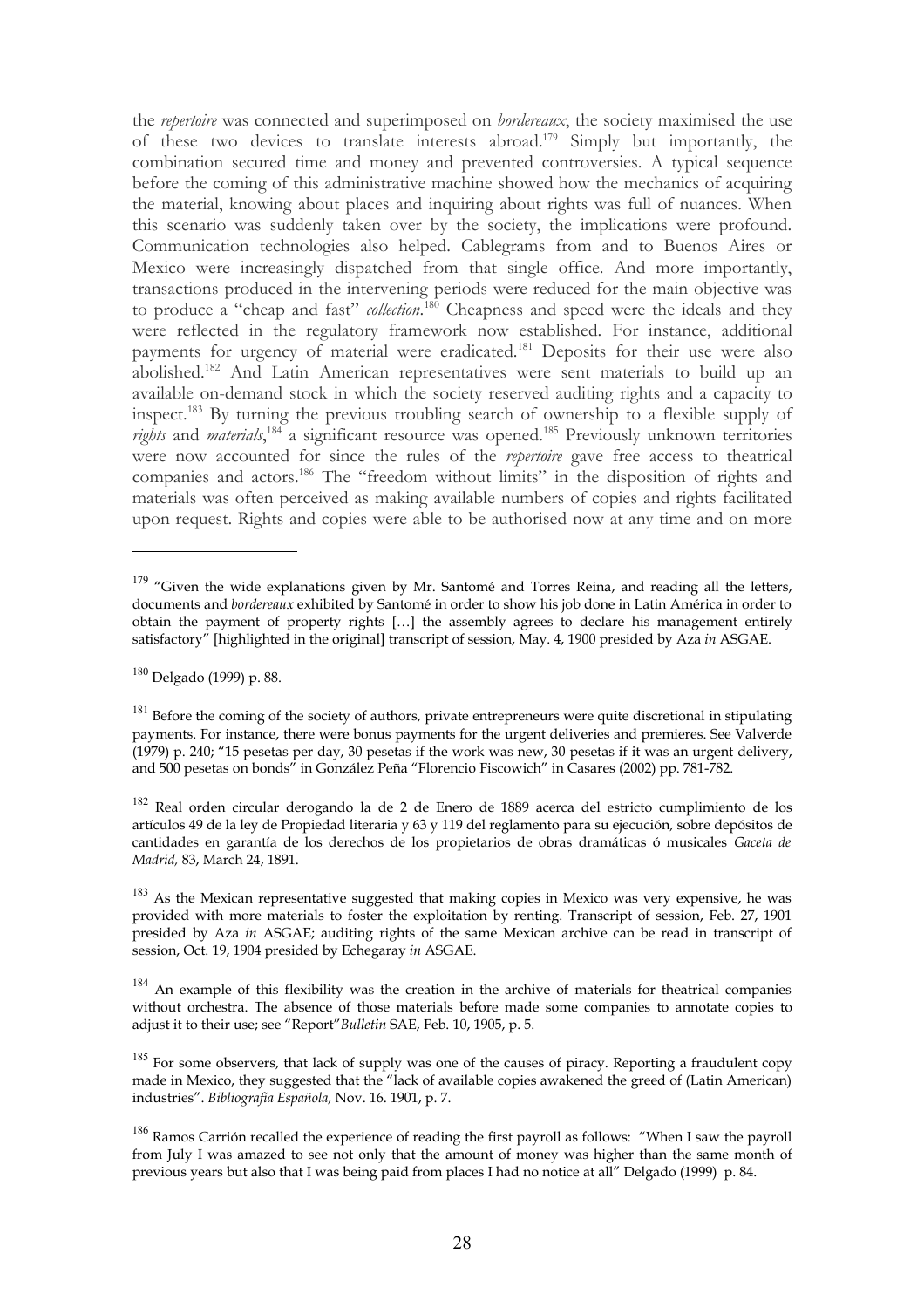flexible manner. The society "trusts[ed] the good faith of theatrical companies and actors who will surely correspond to this act of trust".<sup>[187](#page-28-0)</sup> Gentle in manner, strong in deed,<sup>[188](#page-28-1)</sup> it was true that the making available of information and their possibilities to structure repertoires were crucial for bridging copyright distances. They were translating them from contingent *ad hoc* claims into a systematic management of copyright.

*Registry & Repertoire*

It was not an issue that could be explained only in economic terms. The result can better be seen as a work of practical intelligence and of social engineering.<sup>[189](#page-28-2)</sup> By solving problems of previously witnessed linkage, institutional resources of the society solved several controversies.[190](#page-28-3) And such a social investment attracted orders from abroad since its significance was derived from the confidence shared in *rights* already "cleared".<sup>[191](#page-28-4)</sup> It was as if a different indexation of copyright information was created. Now the reference to an "author" was foremost and the back was by a corporate society. Previously there had been a need for an enquiry through the contractual nuances of copyright ownership and the possible flaws of copyright registries.[192](#page-28-5) When the design of the "unique archive" was attached to the conduct of business abroad, multiple consequences were achieved.<sup>[193](#page-28-6)</sup> Not only had the administration begun to fit the plane provided by *bordereaux,* but descriptions of an intangible in transit were also facilitated. This also became an imperceptible routine in the on-going coordination of actions. Standard copyright contracts had been implemented,<sup>[194](#page-29-0)</sup> and those standard frames were also flexible. They were subject to slight

<span id="page-28-0"></span><sup>187</sup> Transcript of session, Feb. 13, 1900 presided by Aza *in* ASGAE.

<span id="page-28-1"></span><sup>&</sup>lt;sup>188</sup> "Suaviter in modo, fortiter in re" was the description given to the operations of the society by Perez Girones (1903).

<span id="page-28-2"></span><sup>&</sup>lt;sup>189</sup> "Without time to waste, it has been decided to transmit a certificate of the works inscribed in Spain before 1899 and exemplars for their inscription in the registry of Cuba", transcript of session, April. 20, 1900 presided by Aza *in* ASGAE; A similar *envoi* to secure rights was done in relation to Mexico, transcript Nov. 2, 1904 presided by Echegaray in ASGAE and Costa Rica, transcript of session, Oct. 18, 1905 presided by Linares *in* ASGAE.

<span id="page-28-3"></span><sup>&</sup>lt;sup>190</sup> While the repertoire of SAE was an ongoing catalogue of dramatic and musical works, almost simultaneously, publishers not only professionalised themselves, they also launched a similar catalogue to the literary scene. It was called the *Bibliografía Española* and later converted into *Bibliografía Española e Hispanoamericana*. I have focused here on the theatrical and musical scene because it seems to me that they involved a more specific challenge to monitoring the production of the intangible in Latin America and a more interesting place to study the coordination of actions and emergence of objects to do so abroad. For literary details see Martínez Rus (2002) pp. 1021-1058.

<span id="page-28-4"></span><sup>&</sup>lt;sup>191</sup> It was precisely that confidence built in the society what made the activity successful and the "scheme workable". In different context (land registry), suggestions on how minor bureaucratic routines were relevant in UK Land law, see Pottage (1995) p. 401.

<span id="page-28-5"></span><sup>192</sup> The lack of coordination between the market and the infrastructure of the Spanish copyright *registries* (general and provincial) was considered as one of the consequences that "Spanish works might be freely reproduced by French publishers in Latin America". See note from Nuñez de Arce to López Puigcerver, Dec. 21, 1894 *in* AGA Caja 63 Leg. 6803.

<span id="page-28-6"></span><sup>193</sup> González Peña "Archivos" in Casares (2002) pp. 129-133; and Soto (1914) p. 209.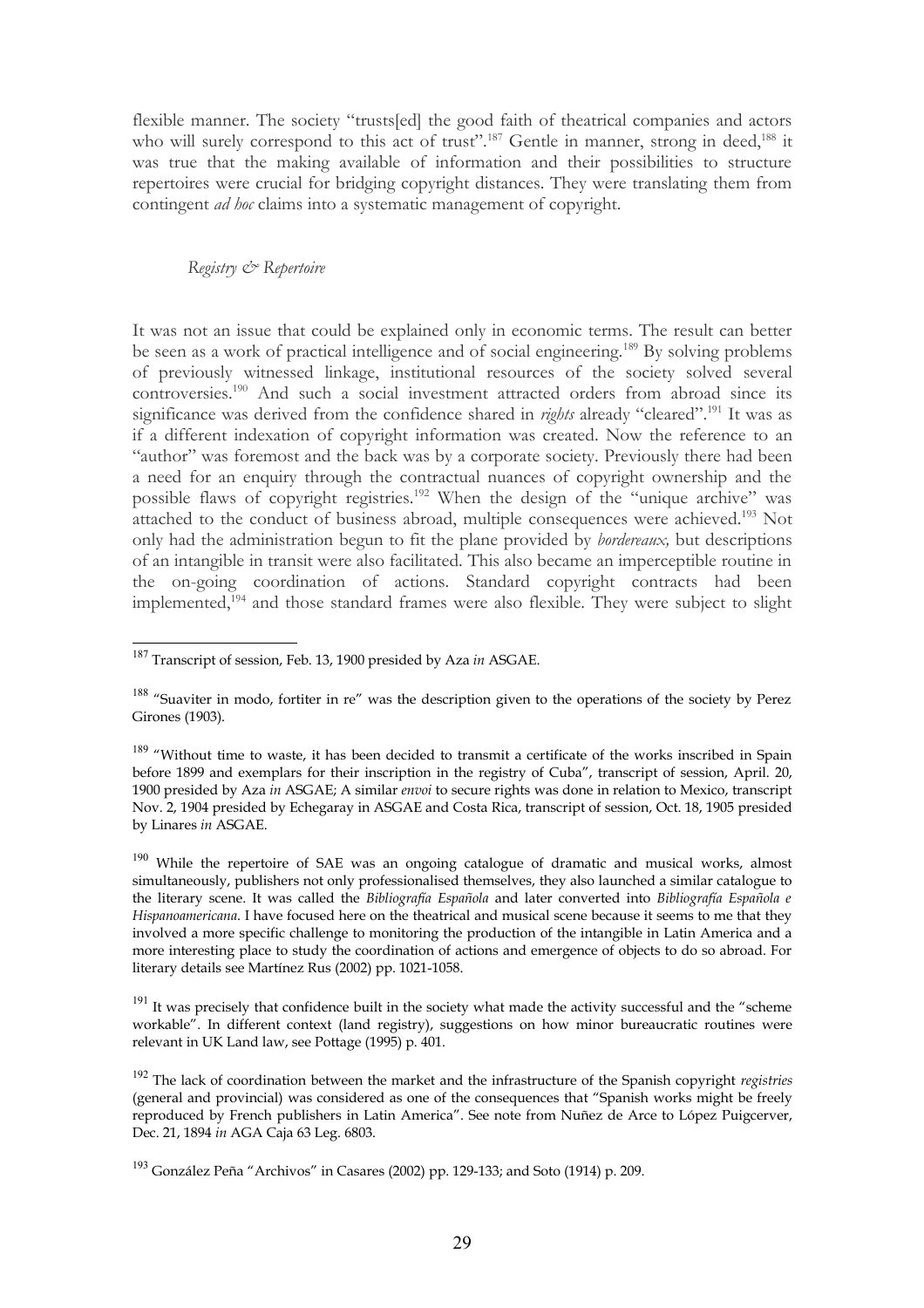modifications "to sanitise deficiencies experienced *in practice*".[195](#page-29-1) Adjustments were then employed to absorb complexities, facing contingencies as they arose. In other words, adjustments were made continuously from the variety of dealings and as the pace of problems of collecting rights flourished.<sup>[196](#page-29-2)</sup> So, for dealing with contingencies abroad, clerical activities and agency structures were expanded to achieve an international management of rights abroad. The performance of these activities and the framing of these structures were concentrated in Latin America. The new centralised office established in Madrid set in motion facilities for a fluid momentum to gain strength. On the one hand, representatives had to report the point of origin and the destiny of travelling theatrical companies.[197](#page-29-3) On the other hand, certificates and exemplars, scores and librettos (now polished) were despatched to Latin American representatives for their inscription in domestic Latin American copyright registries.<sup>[198](#page-29-4)</sup>

Yet the same flexibility had a more curious effect that needs to be emphasised. The reporting frequency brought about an on-going stability in the descriptions of the intangible abroad. If we read some of the copyright cases at the end of the nineteenth and beginning of the twentieth century *in* Latin America, we see how those descriptions came to the surface in the forms provided by those societies.<sup>[199](#page-29-5)</sup> This technical and powerful ordering activity and that collective agency formed an assemblage that opened up a possibility of overcoming some of the problems previously experienced in a difficult legal environment.<sup>[200](#page-29-6)</sup> It was being considered as a descriptive guarantee. Previously, communicative and legal troubles provoked by the *distance* between Spain and Latin America were peppered by controversies mainly derived by the diversity of sources dealing with different informational artefacts. Now the information was uploaded *in* Latin America through clearance sheets and copies of *bordereaux.* These copies were finding their way back to the Madrid office on a monthly basis.[201](#page-29-7) The very same sheet of paper furnishing the data was processed according to the different statuses and signatures accumulated on the route.[202](#page-29-8) This issue is perhaps the most interesting topic to consider now. The

<span id="page-29-2"></span><sup>196</sup> For the contracts, see transcript of session, Feb. 5, 1900 presided by Ramos Carrión *in* ASGAE.

<span id="page-29-3"></span><sup>197</sup> *Bulletin* SAE, Sept. 10, 1905, p. 2.

<span id="page-29-5"></span><sup>199</sup> Quesada (1904).

<span id="page-29-7"></span><sup>201</sup> Transcript of session, June 21, 1900 presided by Aza *in* ASGAE.

<span id="page-29-0"></span><sup>&</sup>lt;sup>194</sup> The contract was implemented in 1903 and representatives were given some scope of action to decide when theatrical companies had to provide a collateral bond; see "Report" *Bulletin* SAE, Feb. 10, 1905, p. 5.

<span id="page-29-1"></span><sup>195</sup> Transcript of session, May 13, 1902 presided by Aza *in* ASGAE.

<span id="page-29-4"></span> $198$  An account of the envoi to Cuba to secure rights on works is given in the transcript of session, March 13, 1900 presided by Aza *in* ASGAE; another *envoi* to Costa Rica for the inscription in copyright registries was given in transcript of session, Oct. 18, 1905 presided by Linares *in* ASGAE.

<span id="page-29-6"></span> $200$  And that was not a banal issue. The authority of those "catalogues" was scrutinised. Observing another catalogue, a journal suggested that it was not reliable because there was no attachment of authors to their works. See "Abusos a la sombra de la propiedad intelectual" *La España Artística*, 140, pp. 1-2.

<span id="page-29-8"></span> $202$  "Announcement to representatives: It is advised to representatives that they should send the list before the 15. If they fail to do so, they will be disturbing the work of the office, delaying all operations with evident prejudice for the efficiency of the services" *Bulletin* SAE, June 10, 1905, p. 1.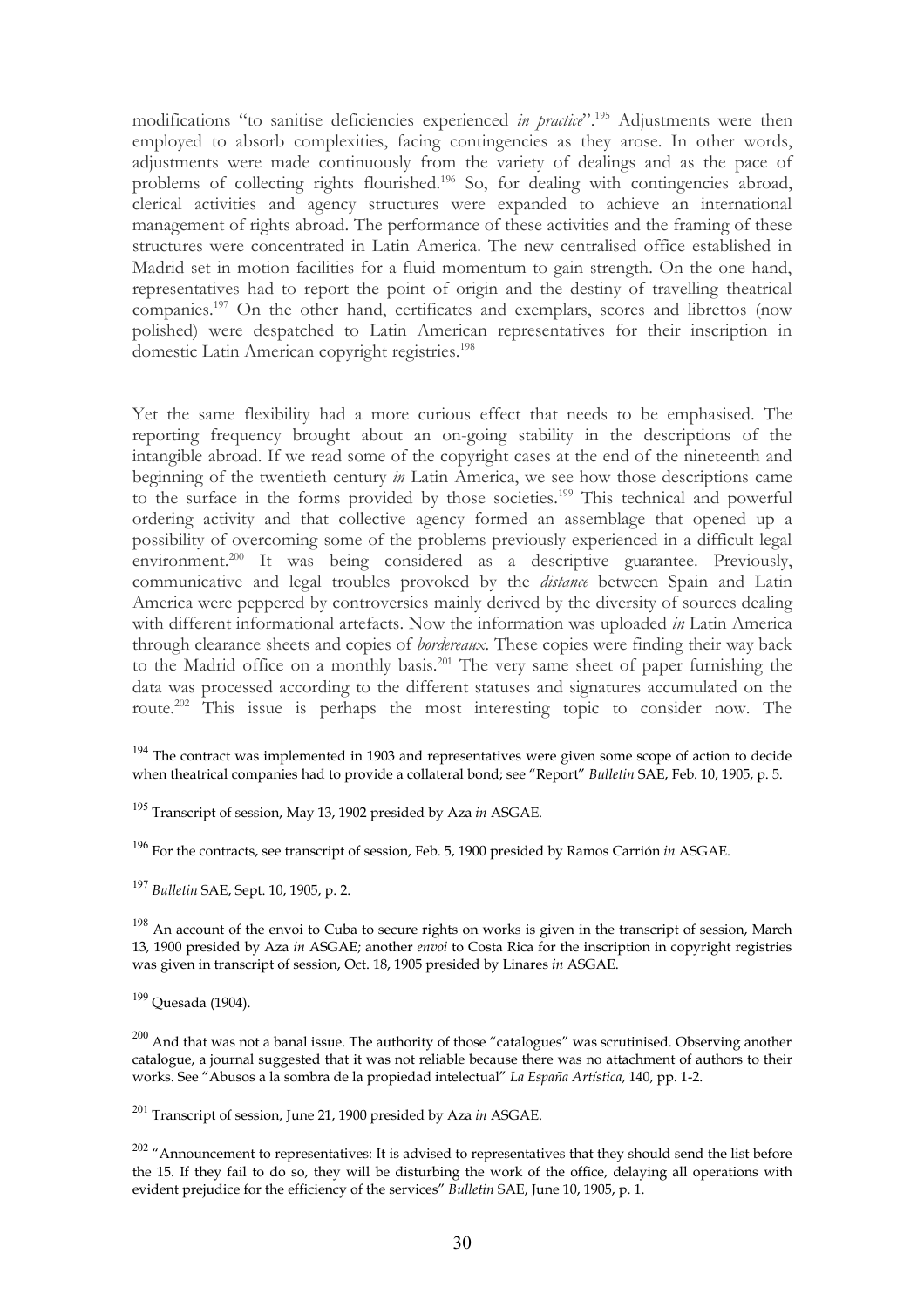infrastructural shift did not only reflect an efficient management but more a vital involvement in reporting actions by grounding the *facticity* of copyright in transit.[203](#page-30-0) Having empty carriers (*paper sheets*) to apply to particulars (*performances*), it shows how concepts such as "the author" and "the work" were indeed constructs that needed a reliable network to be powerfully secured abroad.<sup>[204](#page-30-1)</sup> If there was a scattering of materials; if there were disagreements showing a substratum of different rights, positions and conditions on the intangible, a secured procedure (*repertoires* and *bordereaux*) overshadowed them and reduced the space for disagreement.

As copyright scholars often highlight, the final construction of copyright concepts such as "authorship" and "work" are indeed dependent on legal operations based on contingent circumstances managed in relation to temporal legal processes.[205](#page-30-2) The appearance of collecting societies was crucial to achieving a smooth management between them in order to secure international priorities. It put together embodiment, ownership and rights by performing a set of precise activities. For instance, its *repertoire* (or catalogue) became more productive than national copyright registries.<sup>[206](#page-30-3)</sup> And such an impulse accelerated and absorbed the complex role of identifying an "author" and in legitimising a "work" by preparing a repertoire of "works" attached to "authors".[207](#page-30-4) Obviously the real possibility of projecting and running copyright concepts abroad excited the society in Spain. Crucially for what this paper is trying to explain, the institutional gesture constituted a different mode of appearance of rights overseas. Indeed, the European tendency to avoid copyright registries was taken over by *collecting* societies. And the consequences of this displacement also affected the distance copyright was acquiring from public law.

# *Management of Rights*

When the society took over, the way copyright was disputed also began to change. In Spain, the society organised a series of interventions. Security inspection intervals were produced by a front line staff which had eventually been hired. For it was common at this stage to see a number of inspectors specifically recruited to "examine sheets of papers" and "to stamp tickets" at theatres.<sup>[208](#page-30-5)</sup> Additionally, the society attempted to extend their

<span id="page-30-0"></span><sup>&</sup>lt;sup>203</sup> The president of the Spanish society, Echegaray, recalled how the management of copyright in Mexico was the issue that under his presidential tenure took him most of the time occupied because it involved a painstaking exam and "order of data" in transcript of session, Sept. 10, 1904 presided by Echegaray *in* ASGAE.

<span id="page-30-1"></span> $204$  On the theoretical issues between social constructivism and copyright categories, see Sherman (1994).

<span id="page-30-2"></span> $^{205}$  López Morán (1892) p. 78 highlighted that the "fundamental division is that of subject and object of copyright law. See also Pottage and Sherman (1997) pp. 95-113.

<span id="page-30-3"></span> $206$  Not only "works" but also "movement of companies and archives", "lists of representatives" and "contracts" were registered in different sections. See *Bulletin* SAE, Sept, 1904, pp. 1-3. Some critics focused on the evidential problems of the displacement of the registry by societal *repertoires*. See Perez Girones (1903) p. 34.

<span id="page-30-4"></span> $^{207}$  For a theoretical reflection on the legal construction of authorship in copyright, see Bently (1994).

<span id="page-30-5"></span><sup>208</sup> Transcript of session, Feb. 27, 1901 presided by Aza *in* ASGAE.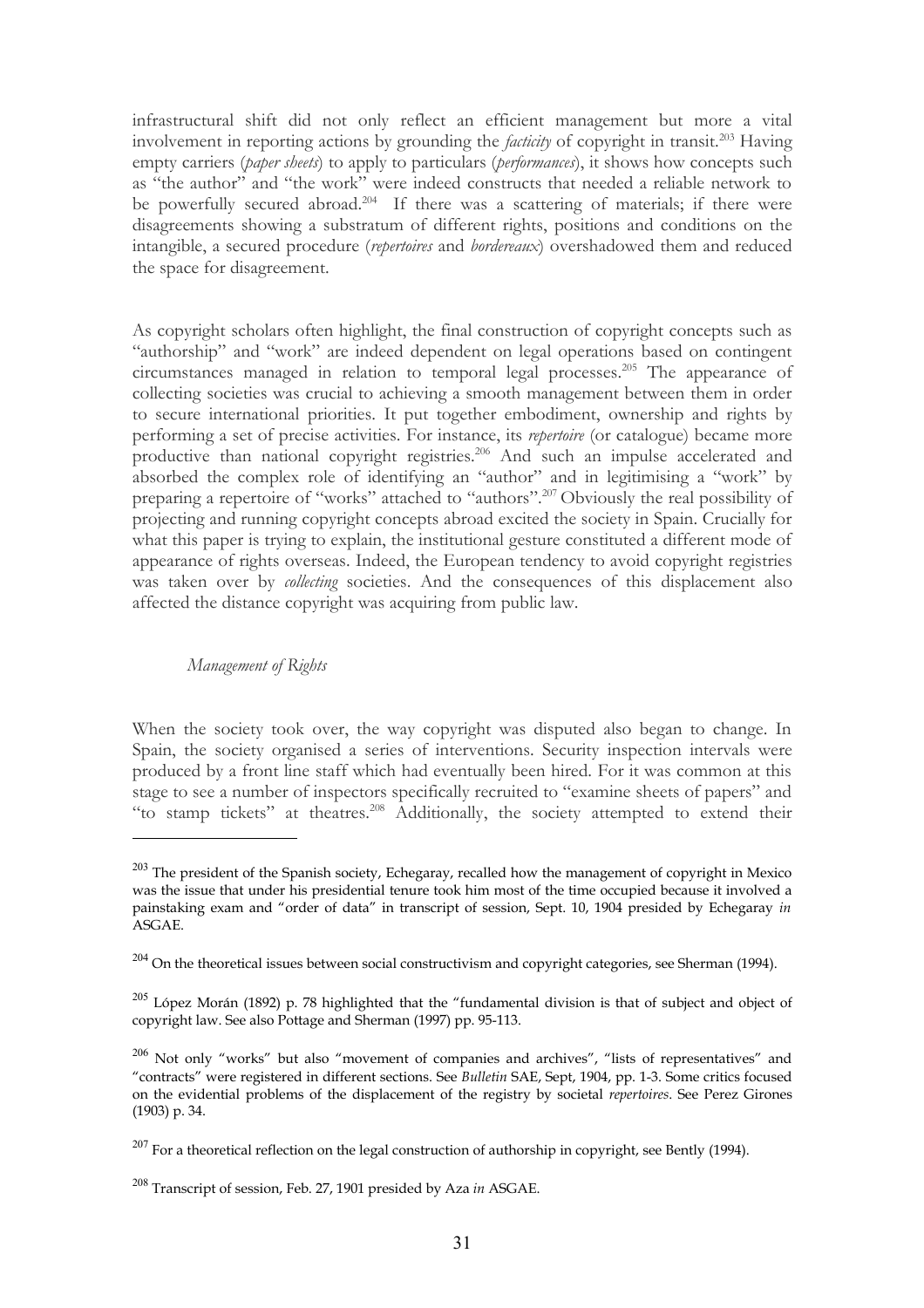inspection to "circuses, cafés, clubs, societies", and other non-traditional places where a dramatic work could be performed.<sup>[209](#page-31-0)</sup> Not only was the scope of action extended to new places' old issues also metamorphosed. A new set of representatives was drawn up and different ways of dealing with them were devised. First, their names were publicised differently.<sup>[210](#page-31-1)</sup> More than five hundred representatives were released in an on-going "list" that began to be published in the *bulletin* and in the official Spanish gazettes, for instance, the *Gaceta de Madrid*. [211](#page-31-2) And either a copy of the provincial *Gaceta* or the *Bulletin* of the society served as accreditation for the representatives.<sup>[212](#page-31-3)</sup> A "school for representatives" and a "correspondence" section made instructions to representatives visible through the same *bulletin*. [213](#page-31-4) Through notices and circulars, representatives were updated monthly on their job and on the way to carry out their duties.<sup>[214](#page-31-5)</sup> It can also be argued that these variations and their regularity gave rise to new possibilities of seeing copyright in Latin America. Now it began to be derived from professional knowledge as opposed to personal knowledge. Here, we may perceive how epistolary correspondence had lost its primordial prominence as the means to communicate. The *bulletin* was converted into the main source through which copyright representatives were instructed and now addressed "as a whole".<sup>[215](#page-31-6)</sup> There was no time in the office to indulge in fostering private correspondence. Now if the *bulletin* was the collective reference to action, communications and instructions were published simultaneously to achieve the long-desired coordinated behaviour between agents. On the other hand, it was common for the society to attempt to control activities of representatives that were not considered ethical. Deviation from the corporate style was not tolerated and the *bulletin* issued preliminary threats to those agents who took advantage of their professional capacity and pursued a self-profiting exercise, for instance, by systematically failing to check the accuracy of *bordereaux*. The threat was specified on many occasions, for instance when circulars bore the following advice: "*innocent tricks* could put representatives in trouble by making them accountable before the courts".[216](#page-31-7)

Of the activities carried out by these representatives, the control of future performances by these agents located in Latin America continued to be the biggest concern. On the one hand, there was a need to control the demands made by these agents.<sup>[217](#page-32-0)</sup> On the other hand, it was also necessary not to be affected by their pecuniary fate. In order to control the risks

<span id="page-31-2"></span><sup>211</sup> *Gaceta de Madrid*, n. 170, June 19, 1909, pp. 1506 – 1507; see also "Representatives appointed in June" *Bulletin* SAE, July 10, 1905, p. 2.

<span id="page-31-3"></span><sup>212</sup> Royal decree June 27, 1896.

<span id="page-31-4"></span><sup>213</sup> *Bulletin* SAE, June 10, 1905, p. 2; for the decision to publish the monthly bulletin see transcript of general assembly Jan. 14, 1903 *in* ASGAE.

<span id="page-31-5"></span><sup>214</sup> "Administrative correspondence" *Bulletin* SAE, Aug. 10, 1905, p. 7.

<span id="page-31-6"></span><sup>215</sup> Not only the *bulletin* substituted letters, the manner in which instructions were given shifted from *handwriting* to *typewriting.* 

<span id="page-31-7"></span><sup>216</sup> [italics in the original] "School of Representatives" *Bulletin* SAE, June 10, 1905, p. 2.

<span id="page-31-0"></span><sup>209</sup> "Circular" *Bulletin* SAE, Aug. 10, 1905, p. 1-2.

<span id="page-31-1"></span> $210$  The transitional moment for the appointment of the Argentinean agent is given in transcript of session; Oct. 3, 1901 presided by Arin *in* ASGAE.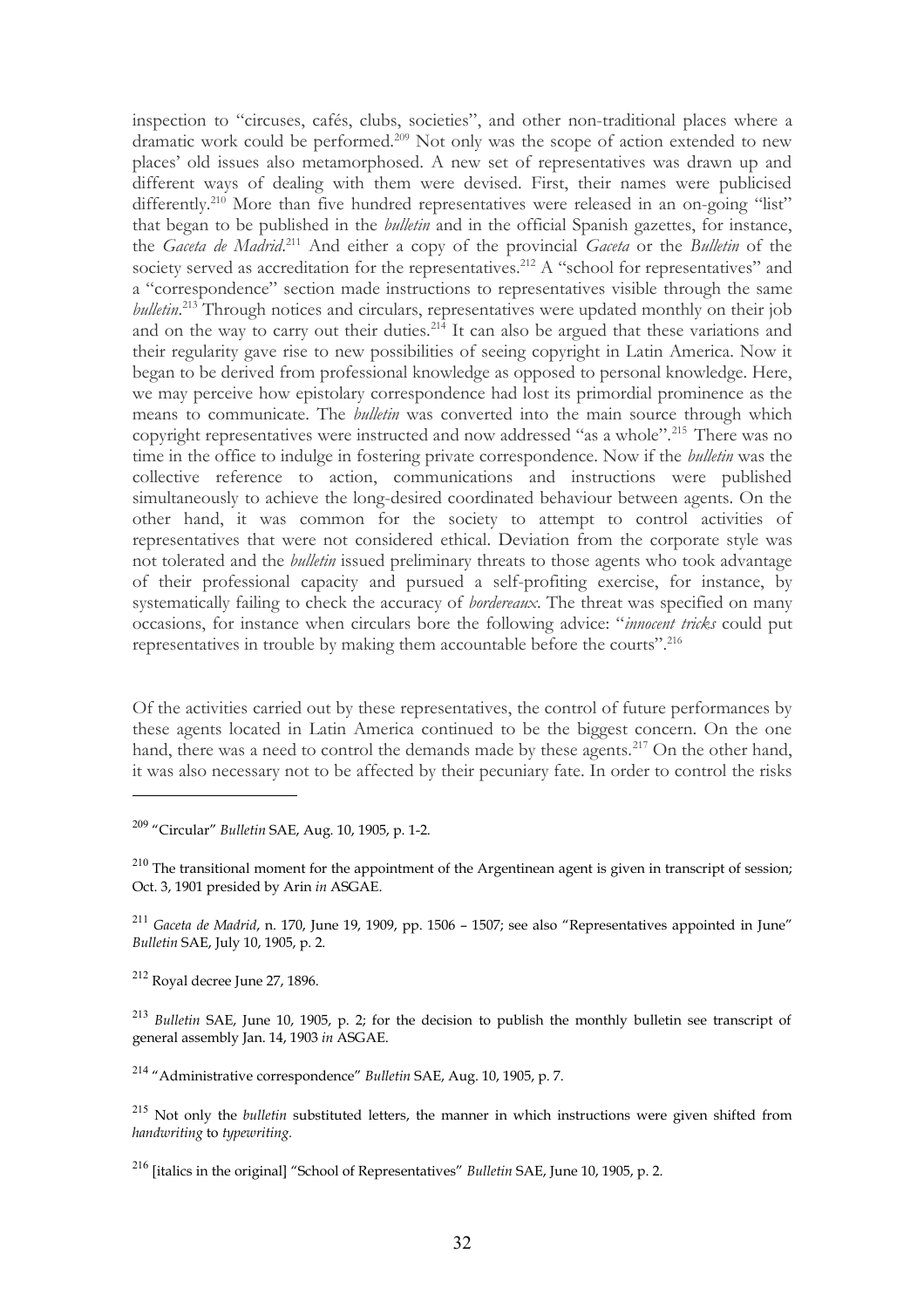of possible defaults, their jobs were still guaranteed.[218](#page-32-1) Information about the trustworthiness of these prospective agents was often retrieved from professional contacts that Spanish literary publishers previously had in their experiences in Latin America.[219](#page-32-2) While personal recommendations still proved productive and sometimes led to those appointments, trust now appeared less based upon personal connection than upon curricula experience and *professional* prospects that an agent could offer abroad.<sup>[220](#page-32-3)</sup> Individuals who had competing interests with the society, such as theatrical entrepreneurs, were completely excluded from obtaining such a commissioned job.<sup>[221](#page-32-4)</sup> If there was one important selection among the Latin American spectrum of available appointments, it was the one affecting the prospective agent to be established in Argentina. The society attempted to coordinate all Latin American copyright representations by creating a "South-American" copyright administrative point in Buenos Aires.<sup>[222](#page-32-5)</sup> After its establishment, the regional office began to receive "news", instructions and commands to be followed with "fidelity".<sup>[223](#page-32-6)</sup> As we have already mentioned, for the instruction of their performance, commands were issued in peculiar and periodical form. "Circulars" were specially published in the monthly *bulletin.* And a great number of them involved *aide memoirs* for potential contingencies and appropriate solutions*.* [224](#page-32-7) Further protocols were established internally to minimise the possible appearance of an excessive self-interest in representatives. When powers to sign contracts were granted, their signature was now subjected to a *ratification* given in the monthly assemblies of the society held in Madrid.<sup>[225](#page-32-8)</sup>

<span id="page-32-5"></span><sup>222</sup> Transcript of session, June 21, 1900 presided by Aza *in* ASGAE; see also *Bulletin* SAE, June 10, 1905, p. 4.

<span id="page-32-6"></span><sup>223</sup> Transcript of session, Feb. 27, 1902 presided by Ramos Carrión *in* ASGAE.

<span id="page-32-0"></span><sup>&</sup>lt;sup>217</sup> A Spanish representative in Cuba had been extremely aggressive in his copyright claims. They included the payment of copyright infringements made during ten years. See his claim against the society *El Pilar* (Havana), Aug. 1870 "Libro de Actas. 1870-1876" *in* AMMC.

<span id="page-32-1"></span><sup>218</sup> The Argentinean agent was required to deposit 20.000 pesetas. Transcript of session, June 21, 1900 presided by Aza *in* ASGAE.

<span id="page-32-2"></span><sup>219</sup> Common agency was established with Lazarraga, the Argentinean agent of the publisher *Casa Hernando* since 1892. See Botrel (1993) p. 434. Lazarraga was also appointed by SAE as its agent in Buenos Aires. Transcript of session, June 21, 1900 presided by Aza *in* ASGAE.

<span id="page-32-3"></span> $220$  The appointment of the Mexican representative was now made according to the propositions and advantages different candidates offered. See transcript of session, Sept. 10, 1904 presided by Echegaray *in* ASGAE.

<span id="page-32-4"></span> $221$  This prohibition attempted to avoid the trouble when agents were also theatrical entrepreneurs. According to one reporter, if they had a dual role, they converted themselves "in a sort of theatrical sultan". This dual role had created a considerable tension between domestic entrepreneurs and the Spanish copyright owners as it happened once in Mexico, "La propiedad literaria" *La España Artística*, April 3, 1898. p. 10.

<span id="page-32-7"></span><sup>224</sup> "To the Representatives" in *Bulletin* SAE, July 10, 1905, p. 1. Here the order was to inspect installations such as *balnearios* (public baths) because "at this time of the year, almost daily dramatic performances, dances and concerts are held"; "To our representatives in Porto Rico and Philippines" *Bulletin S*AE, Aug. 1904, p. 1.

<span id="page-32-8"></span> $225$  For instance, contracts signed by the agent in Mexico were ratified in May 1900. See transcript of session, May 5, 1900 presided by Aza *in* ASGAE.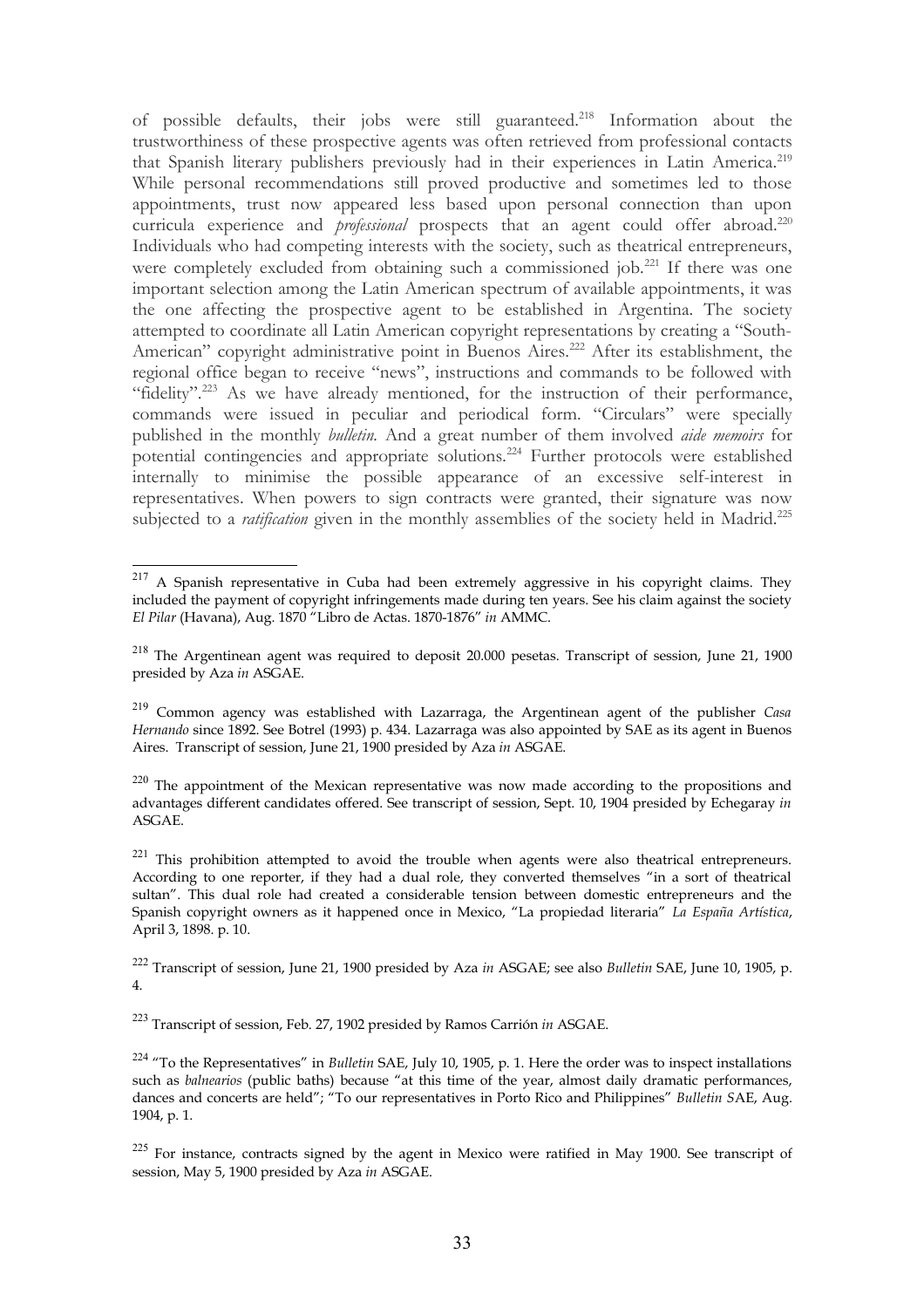Their conduct was also subject to approval.<sup>[226](#page-33-0)</sup> By making the performance of representatives periodically accountable, $^{227}$  $^{227}$  $^{227}$  the society exercised neutralising powers.<sup>[228](#page-33-2)</sup> The recently established centre of communication facilitated the production of internal monitoring filters.[229](#page-33-3) And feedback was channelled through copies of *bordereaux,* now used as units of analysis to compare payment orders and reports.[230](#page-33-4) But there is also an important issue to note here. The financial experience changed in an important way, giving birth to a different kind of sociality and a different perception of copyright abroad. By making tariffs visible from the very beginning, confrontation over the legitimacy of copyright was displaced. Now charts of established rates replaced negotiations and modified the way in which money, people and copyright were related.

It is worth emphasising this gesture of constructing the *payment* in copyright, because it is not self-evident. Through an anxiety to condemn and to avoid what was perceived as vestiges of the past (a past often portrayed in obscure requests for money for copyright by false representatives, intermediaries and entrepreneurs),<sup>[231](#page-33-5)</sup> the *collective* endeavour now looked for consistency in making its tariffs and representations transparent.<sup>[232](#page-33-6)</sup> Before this collectivising gesture, the development and payment of copyright transactions was carried out through private means and without visible standards.<sup>[233](#page-33-7)</sup> Now the collecting society

<span id="page-33-0"></span><sup>226</sup> "The assembly had decided to approve the conduct followed by the Mexican representative" in transcript of session, March 18, 1903 presided by Aza *in* ASGAE.

<span id="page-33-1"></span> $227$  This obligation was established in the contract that linked representatives with the society, see the reminder to the Mexican representative in transcript of session, Nov. 25, 1905 presided by Eugenio Sellés *in* ASGAE; and see the different activities of the society in *Bulletin* SAE, Sept, 1904, pp. 1-3.

<span id="page-33-2"></span> $228$  These neutralising mechanisms were rapidly exercised against the Argentinean agent, who attempted to deceive Argentinean theatrical entrepreneurs by falsifying the signature of the president of the Spanish society. "The assembly believed that authors cannot continue to give confidence to that representative" See transcript of session, May 29, 1900 presided by Aza *in* ASGAE.

<span id="page-33-3"></span><sup>229</sup> "Four cablegrams were sent to theatrical entrepreneurs in Buenos Aires for them to continue accepting our representation by Mr. Santomé" in transcript of session, May 5, 1900 presided by Aza *in* ASGAE. See also Valverde (1979) p. 241.

<span id="page-33-4"></span> $^{230}$  "Given the wide explanations given by Mr. Santomé and Torres Reina, and reading all the letters, documents and *bordereaux* exhibited by Santomé in order to show how his job was done in Latin America" [highlighted in the original] transcript of session, May. 4, 1900 presided by Aza *in* ASGAE.

<span id="page-33-5"></span><sup>231</sup> The lack of standard tariffs had been the source of the majority of tensions. A snapshot of them is given by a Spanish author who "sent a telegram to Mario, another to the representative, and [I] wrote to Fiscowich repeating as always: monologues do not generate rights; neither few, nor a lot, neither one, nor half"; letter from Echegaray to María Guerrero, May, 6 1892 in Menéndez Onrubia & Ávila (1987) pp. 190-192.

<span id="page-33-6"></span> $232$  Before the arrival of the society, there were many controversies surrounding genuinely false agents, or agents attempting to act beyond their powers. For instance, in México "he did not confess to whom he represents" in "Los Autores españoles y el Sr. D. José de la Macorra" *América Artística*, Feb. 3, 1898 and "La propiedad Literaria. España y Méjico" *La España Artística,* Jan. 9, 20 and 23, 1898, p. 4; and Feb. 13,20 and 27, 1898, p. 2; [Philippine Islands] "*he says* he is representing Fiscowich" in Fernández Campano (1898) pp. 2-3; "Who has collected then? Someone who had a false power" in "La propiedad literaria", *La España Artística*, March 13, 1898.

<span id="page-33-7"></span><sup>233</sup> "If the demands of an empowered representative of foreign publishers are not fixed in a standard rate but left to the appetite or ludicrous desire of this representative […]" (México) in Cruzado (1894) p 123; and regarding the tariffs in Mexico it was observed that "Mancorra in Mexico capital and his agents (in the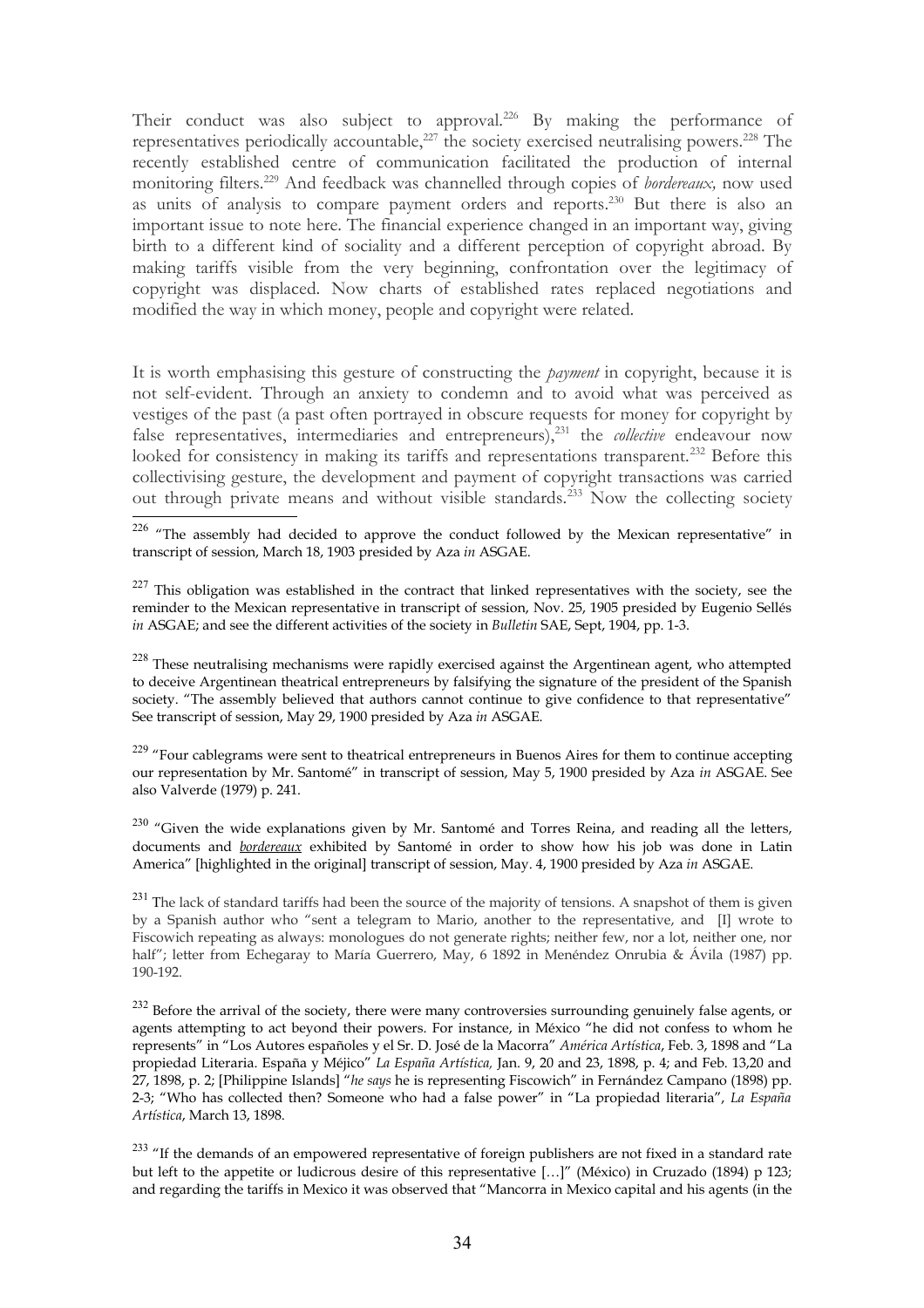made copyright valuation available immediately by establishing fixed rates ranging from 15 % of revenues collected abroad to 2% in Madrid.<sup>[234](#page-34-0)</sup> From reading the literature of the time, it seems it was observed as a transparent exercise to meet demands of fairness in copyright. Visibility was equated to transparency. And it also fostered negotiability.[235](#page-34-1) While expectation of returns was made visible at this point, rates and tariffs were eventually raised or reduced.[236](#page-34-2) If the setting of ticket prices, arrival of famous artists and the capacity of theatres and places of amusement led to a new rise, it is curious that when tariffs were lowered, explanations of such a shift were made on the basis of objections in order to adjust tariffs to "a right spirit of justice".<sup>[237](#page-34-3)</sup> While tariffs could go down, that downward movement was couched in "charitable" terms and conditions bargained for particular ends.<sup>[238](#page-34-4)</sup> On the other hand, we can also perceive how copyright began to be attacked as good or bad, not in relation to its existence and recognition but to the fairness of the rates, something that did not happen before the arrival of the society.<sup>[239](#page-34-5)</sup>

## *Blueprints abroad*

Alongside such managerial flexibility, one of the major concerns of the society *in* Spain was to avoid "costly" litigation abroad. When one of its reporters explained the coordination of operations to avoid legal friction in Mexico, he recognised that "fortune has favoured our conduct"<sup>2,40</sup> Indeed, it is the height of irony that flows of money pouring from Argentina, Cuba or Mexico constituted a vital source to give solidity to the newborn Spanish society.<sup>[241](#page-34-7)</sup> Latin America was crisscrossed by societal footprints to the extent that a former clerk still remembered fifty years later, "how much fun a Spanish author had when receiving the payment from La Havana since Cuban theatrical companies at that time were paying in gold".<sup>[242](#page-34-8)</sup> And it is not a surprise that given such a success that the interface placed

provinces) did not have fixed rate" in "La propiedad Literaria. España y Méjico" *La España Artística,* Feb. 20, 1898.

<span id="page-34-0"></span><sup>234</sup> Tussell and Delgado Porras *(*2000) p. 27.

<span id="page-34-1"></span> $235$  Troubles had been concentrated on "the ways the collection were announced" in "La propiedad literaria" *La España Artística*, May, 1, 1898, p. 6.

<span id="page-34-2"></span><sup>236</sup> "To the representatives" *Bulletin* SAE, Jan. 10, 1905, p. 5.

<span id="page-34-3"></span> $237$  An agent was appointed to reorganise the administrative system, "making all the opportune and necessary trips for the practical study of each locality in order to establish new tariffs according to a right spirit of justice", transcript of session, April 22, 1902 presided by Aza *in* ASGAE.

<span id="page-34-4"></span> $238$  The establishment of tariffs and the drafting of instructions to representatives were often made in coordination with SACEM, *Bulletin* SAE, Nov. 10, 1905, p. 1-5; "To the representatives"*Bulletin* SAE, Jan. 10, 1905, p. 5.

<span id="page-34-5"></span><sup>239</sup> Cruzado (1894).

<span id="page-34-6"></span><sup>240</sup> "Report" *Bulletin* SAE, Feb. 10, 1905, p. 6.

<span id="page-34-7"></span><sup>241</sup> Delgado (1999) p. 120; also Tussell and Delgado Porras (2000) pp. 29-30; and Soto (1914) p. 229.

<span id="page-34-8"></span> $242$  Arroyo (1961) p. 9 "In La Havana and Porto Rico, theatres [were] charged an ounce of gold per act" in Leicibabaza (1898) p. 1.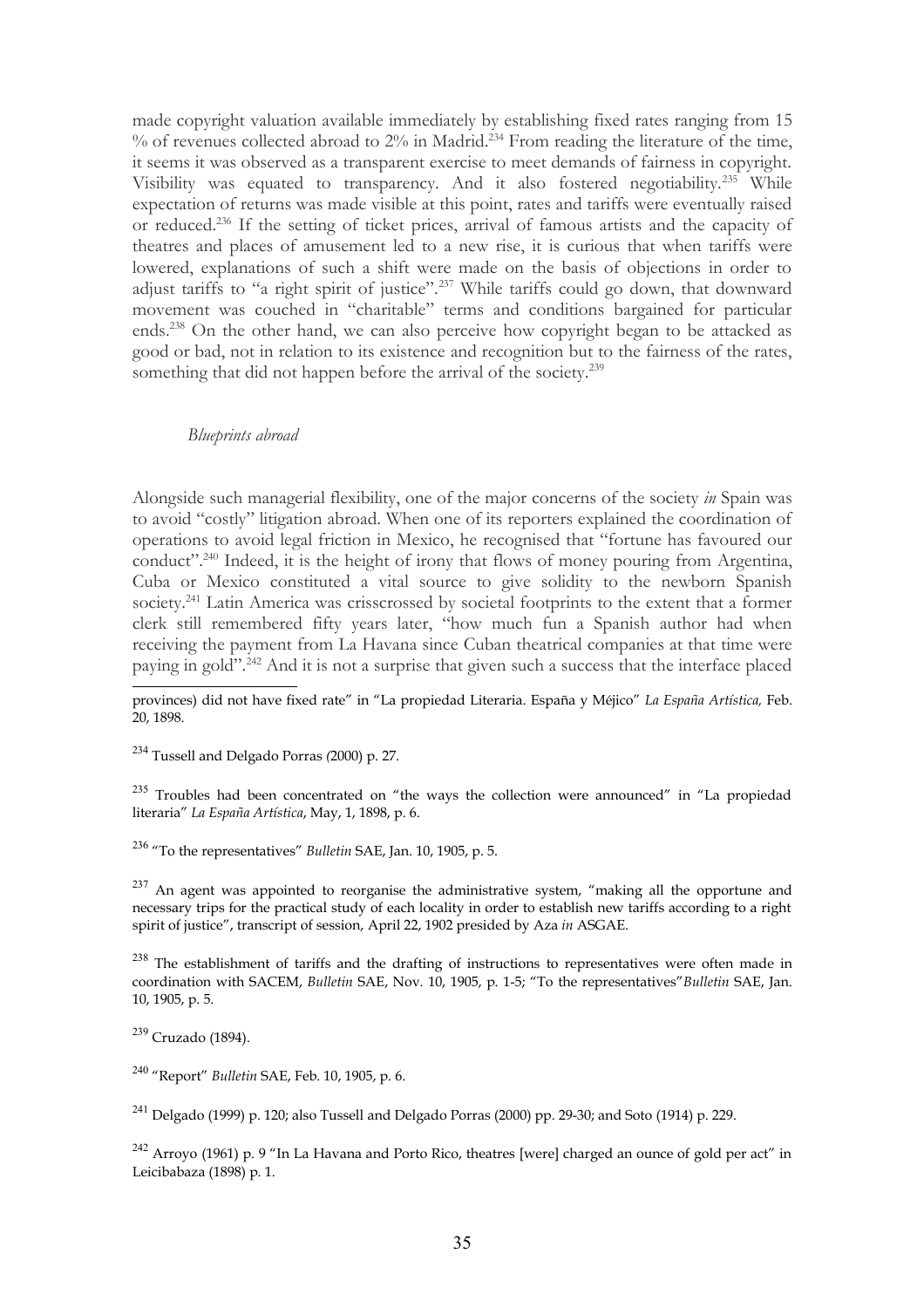by the society was achieving abroad; the institutional policy fostered was to concentrate and to give priority to Latin American returns.<sup>[243](#page-35-0)</sup> Permanent attention and expansion of the focus can be seen by looking at different outputs. Not only was the society often ready to use formal diplomatic channels to pursue official reclamations, $244$  but the place where securities were arranged was also extended. If securities had been previously tied exclusively in Spain, now safeguards were also established *in situ*, that is, in Latin America.<sup>[245](#page-35-2)</sup> Commissions that representatives in Latin America received were rapidly and substantially elevated.<sup>[246](#page-35-3)</sup> Loyalty programmes were cemented through incentives that made such a job more attractive.<sup>[247](#page-35-4)</sup> For the requirement to gain those additional profits was to "attract those provinces [in Mexico] where up to now payments had not been made".[248](#page-35-5) In a slip of the tongue of professionals and office workers, the societal desire was said to have been to "conquer again, through the means of Spanish art, what politics has lost".<sup>[249](#page-35-6)</sup>

Both the normalisation of auditing practices and the regulatory process performed by *collecting* societies show an underlying shift in the vocabulary of debates through which copyright was bridging the distance between countries. Not only we can perceive a significant change from action to management of *rights,* but it is precisely by exploring such a passage that it is possible to witness how discussions of copyright abroad began to be gradually shaped not on the question of being *right* but on having *rights*. The shift also can be perceived in the way international copyright was reduced to the emblematic cipher of money. Discussions over cost displaced previous disputes on the legitimacy of copyright itself. And this tendency was followed by a further final detail. Mirroring the European collecting societies of authors, new (Latin American) societies came into being. In what was perceived as a struggle for a domestic upheaval, nationalisation of institutional behaviour and rules towards copyright in Latin America could also be seen as a related distinctive effect when copyright was projected abroad. If we sharpen our focus, we will realise that the combination of conflicts and settlements, and the triggering sequence of events looks surprisingly familiar in the majority of Latin American countries. Despite the fact that most of the societies of authors were private corporations, a productive link had been forged

<span id="page-35-2"></span><sup>245</sup> For the report of the securities in Mexico, see "Report" *Bulletin* SAE, Feb. 10, 1905, p. 6.

<span id="page-35-3"></span><sup>246</sup> The Mexican agent was the Spanish dramatist Joaquín Valverde. See transcript of session, Feb. 5, 1900 presided by Ramos Carrión *in* ASGAE.

<span id="page-35-4"></span><sup>247</sup> "In this office the representative with exceptional merit is the one who *zealously* performs his job in the collection of payment" in "Circular" in *Bulletin* SAE, Aug. 10, 1905, p. 1; see also the "list of representatives of the month" *Bulletin* SAE, Oct. 10, 1905, p. 2.

<span id="page-35-5"></span><sup>248</sup> "Given that this agent is attempting to get the payment of rights in provinces of Mexico were it has not been verified because of the difficulties of communications and because of the fight he has to carry out, it is a costly enterprise. Because of that it is decided that the agent will receive about 50% commission from these provinces". *Ibíd.*

<span id="page-35-0"></span><sup>&</sup>lt;sup>243</sup> "Before the end of this year, the society will be represented in all countries where Spanish is spoken and therefore the rights of Spanish authors will be guaranteed"; "Report" *Bulletin* SAE, Feb. 10, 1905, p. 6.

<span id="page-35-1"></span><sup>&</sup>lt;sup>244</sup> "It is agreed that the society will ask the ministry of Foreign Affairs for a diplomatic reclamation of the payment of copyright in Argentine since Spain is now adhered to the *Montevideo Convention* and consequently, she is able to ask and obtain them" in transcript of session March 20, 1906 presided by Sellés *in* ASGAE.

<span id="page-35-6"></span><sup>249</sup> "Report" *Bulletin* SAE, Feb. 10, 1905, p. 6.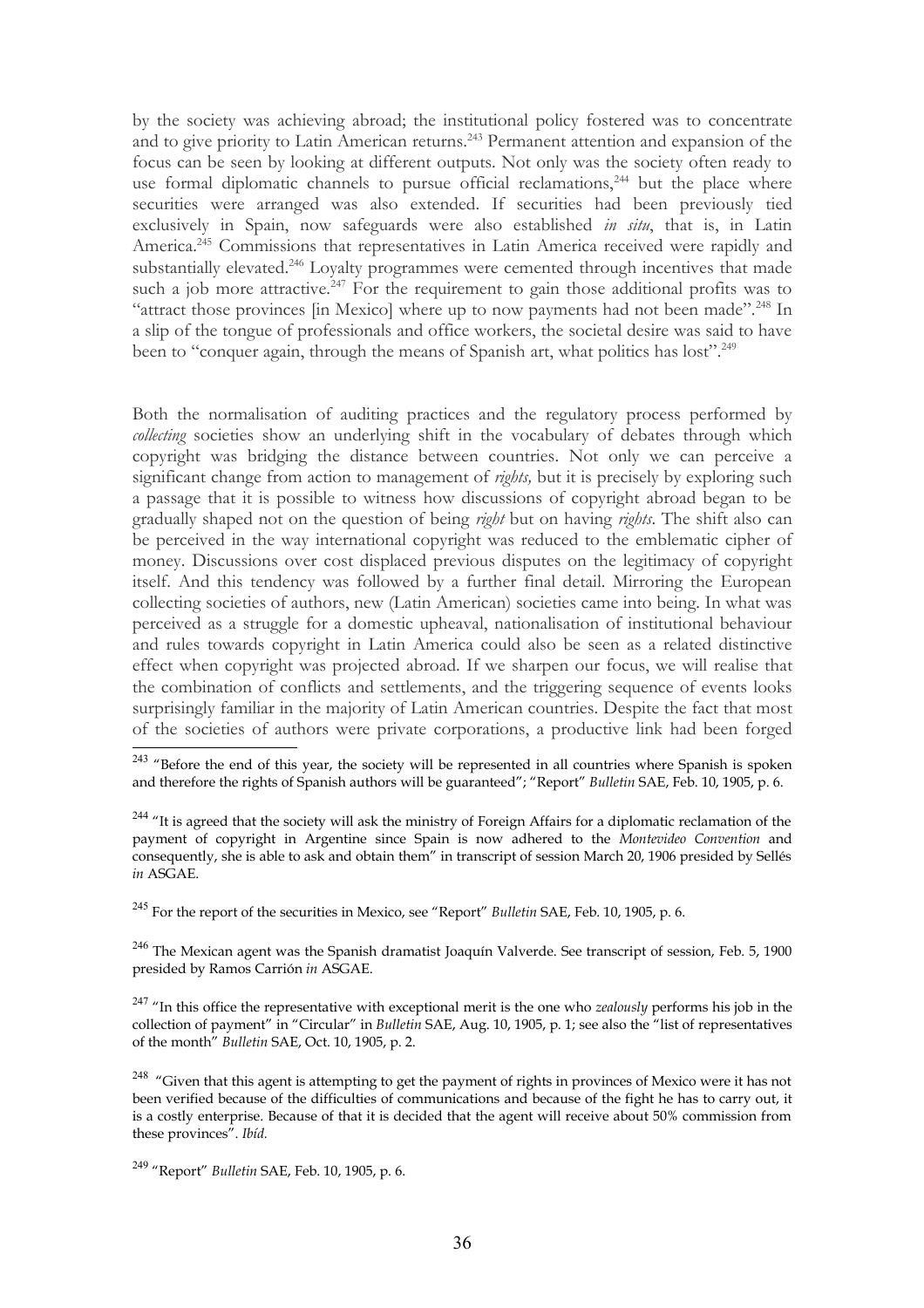between societies and a corporate understanding of nationhood. For instance, the Mexican copyright *collecting* society was born after a conflict with, it was reported, "*the"* Spanish society.<sup>[250](#page-36-0)</sup> Insofar as the "collective" form of a society of authors led to a symbolic reference to a nation, it is not surprising that the new society in Latin America was born in order "to create a repertoire of Mexican works".[251](#page-36-1) Analogous desires "to have" *rights* and to create societies evolved in Argentina or Uruguay. And, more importantly, stories seem to point out that when disputes were settled, alliances were precisely constructed between collecting societies; alliances that, in turn, helped to lower the costs of transacting between Spain and Latin America. This formal affinity proved to be successful since new societies managed themselves by *bordereaux* and *repertoires*. They also established fixed rates and hired a number of clerks.[252](#page-36-2) It is not surprising then that during the twentieth century another type of relationship emerged between societies: training. International societal alliances were constituted and their historical traces last until today.<sup>[253](#page-36-3)</sup> The irony is that linking contracts and administrative powers whereby *repertoires* and *bordereaux* could be interchanged and foreign societies could be represented, foreign societies became natural allies and institutional polities applied. Instead of appointing more and more representatives abroad, societies of authors were affiliated and copyright became "international" on the ground.

#### *Illustrations*

Fig. 1. « Cotejo » (La Habana, Cuba) *in* AHNC. Fig. 2. « Bordereux» (Teatro Solis, [Uruguay]; Fig. 3. . « Bordereux» Teatro Opera [Argentina]). Fig. 4. « Public copyright notices. Librettos » *in* ASGAE. Fig. 5. « Public copyright notices. Librettos » *in* ASGAE. Fig. 6. « Copy Office SAE » *in* ASGAE. Fig. 7. « Bulletin SAE» *in* ASGAE

*Abbreviations*

| <i>Actas</i> (a) | Actas de Montevideo (1894)                        |
|------------------|---------------------------------------------------|
| <i>Actas</i> (b) | Actas de Montevideo (1928)                        |
| Actas CL         | Actas Congreso Literario Hispano-Americano (1892) |
| Actas CJ         | Actas Congreso Jurídico Ibero-Americano (1892)    |

<span id="page-36-0"></span><sup>250</sup> Cruzado (1894) p. 12.

<span id="page-36-1"></span><sup>251</sup> Miranda "Ramón Buxo" in Casares (2002) vol I. p. 321 and Miranda, "México" in Casares (2002) vol II, p. 306-307.

<span id="page-36-2"></span> $^{252}$  In his autobiography, the first president of the Argentinean society of authors directly referred to the making of tariffs as the marking point for the emergence of collective endeavour in copyright. "Before we impose the 10%, theatrical companies knew how much we value, now they now how much we cost" García Velloso (1960) p. 7.

<span id="page-36-3"></span><sup>253</sup> Schlatter (2005) p.55.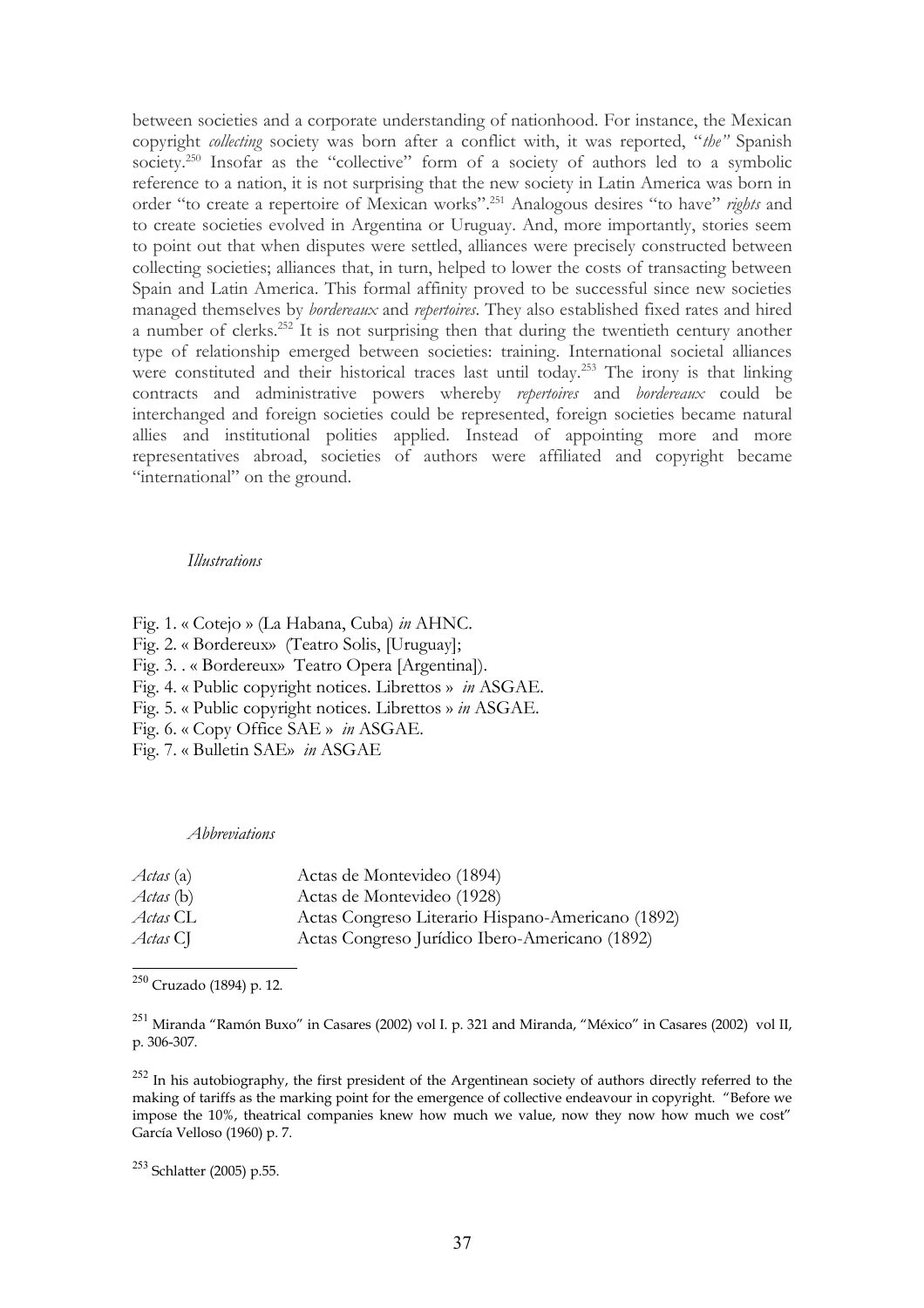| ALAI         | Association Littéraire et Artistique Internationale                  |
|--------------|----------------------------------------------------------------------|
| AEA          | Asociación de Escritores y Artistas                                  |
| DA           | Le Droit d'Auteur                                                    |
| Chronique    | Chronique du Journal Général de l'Imprimerie et de la Librairie      |
| Clunet       | Journal du droit International Privé et de la Jurisprudence Comparée |
| RGLJ         | Revista General de Legislación y Jurisprudencia                      |
| SAE          | Sociedad de Autores Españoles                                        |
| <b>SACEM</b> | Société des Auteurs, Compositeurs et Éditeurs de musique             |

#### *Archive sources*

ACD [Archivo Congreso de los Diputados] Madrid (Spain) AGA [Archivo General de la Administración] Madrid (Spain) AGN [Archivo General de la Nación] Bogotá (Colombia) AHNC [Archivo Histórico Nacional] Havana (Cuba) AHSRE [Archivo Histórico Secretaría de Relaciones Exteriores] México D.F. (México) AHPN [Archivo Histórico de Protocolos Notariales] Madrid (Spain) AMAE [Archivo Ministerio Asuntos Exteriores y Cooperación], Madrid (Spain) AMMC [Archivo Museo Municipal del Cerro] Havana (Cuba) AOF [Archivo de Enrique Olavarría y Ferrari] México D.F. (México) ARAJL [Archivo Real Academia de Jurisprudencia y Legislación] Madrid (Spain) ARW [Archivo Rodríguez-Widman] Montevideo (Uruguay) AS [Archivo del Senado] Madrid (Spain) ASGAE [Archivo de la Sociedad de Autores Españoles] Madrid (Spain) CADN [Centre des archives diplomatiques] Nantes (France)

### *Bibliography*

Alcalá, Galiano, J. (1892) "Acerca de los servicios que, en el desempeño de su cargo, pueden prestar los cónsules para mayor seguridad del comercio del libros y obras artísticas, y planteamiento del giro consular entre los Estados hispano-americanos y España" in *Actas Congreso Literario Hispano-Americano,* Madrid, 545-556.

Alcaraz, F. (1980) *El Bastanteo de Poderes*, Caja de Ahorros Provincial, Alicante.

Anderson, T. and Hill, P. (2002) "Cowboys and Contracts" *Journal of Legal Studies*, 2002, 489-514.

Arozamena, L. de (1961) *La Sociedad General de Autores de España*, Madrid, SGAE.

Arrieta, R. (1957) *La Literatura Argentina y sus vínculos con España*, Buenos Aires, Editorial Uruguay.

Arroyo, E. (1961) *Yo fui empleado de la Sociedad de Autores*, SGAE, Madrid.

Barnes, J. (1974) *Authors, Publishers and Politicians, the quest for an Anglo-American copyright agreement, 1815-1854*, Routledge, London.

Barnes, J. (1970) "Galignani and the Publication of English Books in France: A Postscript" *Library*, 1970, 294-313

Bellido, J. *Copyright in Latin America. Experiences of the Making* (1880-1910), PhD thesis, University of London (2009).

Bently, L. (1994) "Copyright and the Death of the Author in Literature and Law" 57 *The Modern. Law Review,* 1994, 973-986

Biagini (1993) *Redescubriendo un Continente*, Publicaciones Diput. Provincial de Sevilla, Sevilla. Botrel, J-F. (1993) *Libros, Prensa y Lectura en la España del siglo XIX*, Pirámide, Madrid.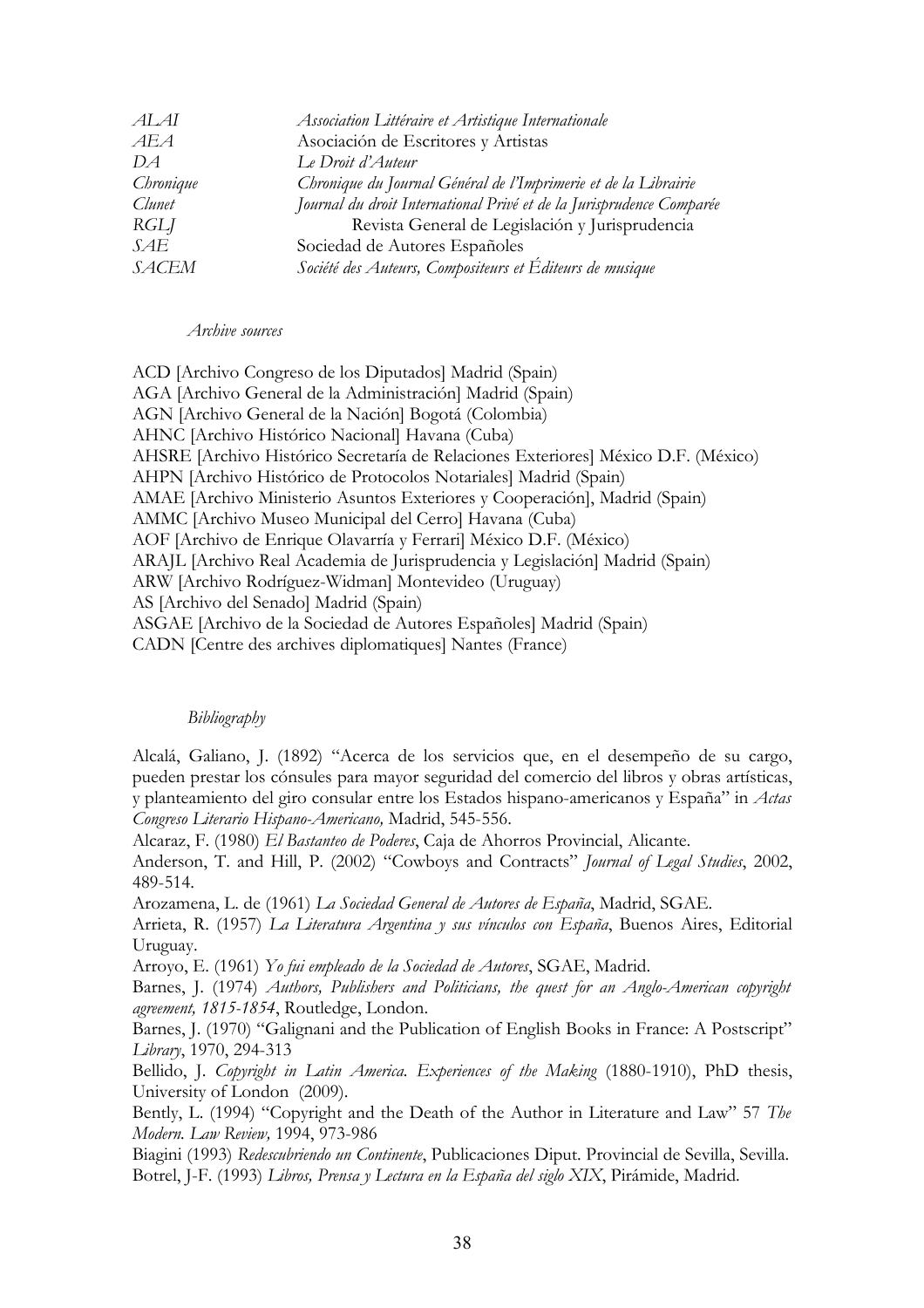Bouret, D. (2004) *Teatro Solís: Historias y Documentos,* Montevideo: Intendencia Municipal de Montevideo, Uruguay.

Bouza, F. (2001) *Corre Manuscrito, Una historia cultural del Siglo de Oro,* Madrid, Marcial Pons.

Bowker, G. C. *&* Leigh Star, S. (1999) *Sorting Things Out. Classification and its Consequences,* MIT Press, Cambridge, Massachusetts, London, England.

Bricon, É. (1888) *Des droits d'auteurs dam les rapports internationaux*, Paris: Rousseau.

Butel, P. (1999) *The Atlantic*, Routledge, London.

[Caballero,](http://dialnet.unirioja.es/servlet/autor?codigo=784231) M. (2003) ["Editores, compositores y libretistas liricos en el archivo historico de](http://dialnet.unirioja.es/servlet/articulo?codigo=931332) [protocolos notariales de Madrid"](http://dialnet.unirioja.es/servlet/articulo?codigo=931332), *Historia Digital*, (5) 2003.

Carellla, T. (1957) *El sainete criollo*. Antología, Hachette, Buenos Aires.

Casares, E. *et al* (2002) *Diccionario de la Zarzuela España e Hispanoamérica*. ICCMU, Madrid.

Castan, F. (1940). *Memorias de un empresario: Tirso Escudero*, La Novela del Sábado 2., Madrid.

Cattreux, L. (1889) "De la suppression de la caution judicatum solvi en matière littéraire et artistique", *DA,* June 15, 1889, 73-76; 87-93.

Chavegrin, E. (1901) "Notes et renseigments sur la propriété littéraire et artistique dans divers pays ", *Clunet*, 1901, 729-737.

Cruzado, M. (1894) *Memoria para la bibliografía jurídica mexicana*, México, Antigua Imprenta de E. Murguía.

Daireaux, E. (1908) "La propriété littéraire et artistique en Argentine dans les rapports internationaux" *Clunet*, 1908, 657-673.

Darras, A. (1892a) "De l'état actuel du droit des auteurs étrangers en France et des auteurs français à l'étranger"*Clunet*, 1892,pp. 801-833.

Darras, A. (1892b) "Propriété Intellectuelle" in Say, L. et Chailley, J. (eds) *Nouveau Dictionnaire d'Economie Politique*, Paris, Guillaumin, 1892, 655-676.

Darras, A. (1893a) "De l'état actuel du droit des auteurs étrangers en France et des auteurs français à l'étranger" *Journal du Droit Internaitonal Privé et de la Jurisprudence Comparée*, 20, 808-809.

Darras, A. and Eisenmann, E. (1893b) "El movimiento legislativo en materia de propiedad intelectual en las naciones de lengua española y portuguesa", *Revista General de Legislación y Jurisprudencia*, 83, 376-387.

Delcasse (1895).

Delgado, A. (1963) *Sinesio Delgado y su obra*, ECE, Madrid.

Delgado, S. (1999) *Mi Teatro*. *Como nació la Sociedad de Autores*, Fundación Autor, Madrid. De Pedro (1928)

Demtsetz, H. (1967) "Toward a Theory of Property Rights", 57 *American Economic Review,* 1967, 347-359.

Ehrlich, C. (1989) *Harmonious alliance: a history of the Performing Right Society,* Oxford [Oxfordshire]; New York: Oxford University Press.

Esperson, P. (1899) *De Diritti di Autore sulle opere dell' ingegno ne' rapporti internazionali. Studio di legislazione comparata e di diritto internazionale convenzionale*, Torino.

Fernández Campano, E. (1898) "La propiedad literaria" *La España Artística*, Feb. 6, 1898 García Garófalo, F. (1890) *La Propiedad intelectual é industrial: su legislación en la Península y*

*Provincias Ultramarinas... La Imprenta... las Marcas Industriales y de Comercio y las Patentes de Invención,* La propaganda Literaria, Habana.

García Sebastiani, M. (2005) "La eficacia de las redes y los resultados de los vínculos: las elites de los emigrantes españoles en la Argentina (1862-1923)" *[Revista Complutense de](javascript:void(0);) [Historia de América](javascript:void(0);)*, 2005, 31, 147-176.

García Velloso, E. (1960) *Memorias de un hombre de teatro*, Editorial Universitaria Buenos Aires.

Heras, D. de (1897) *Madrid en la escena*, Madrid.

Hernández Sandoica, E. (1982) *Pensamiento burgués y problemas coloniales*, Tesis Doctoral. Universidad Complutense de Madrid.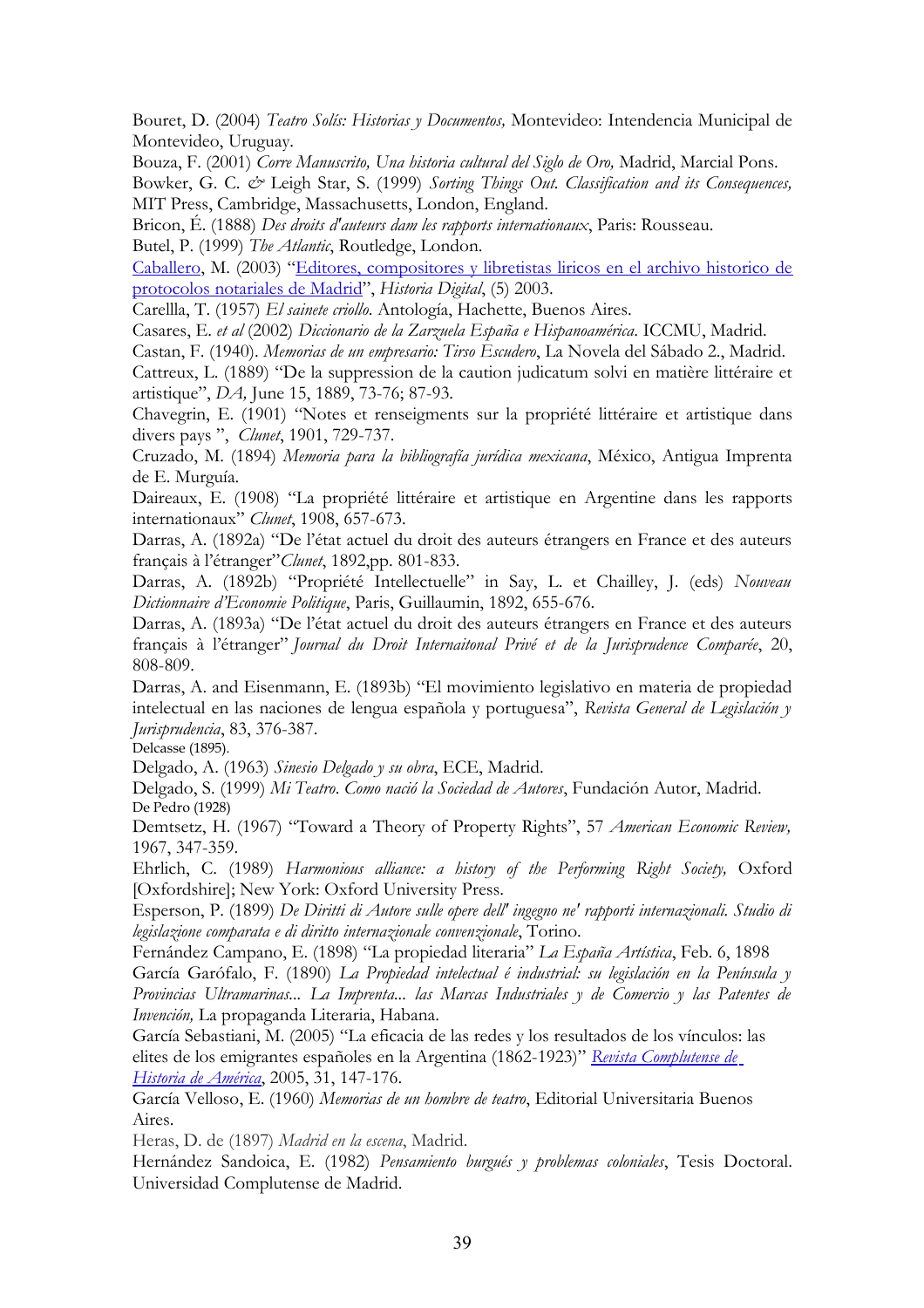Lafforgue, J. (1977) *Teatro Rioplatense* (1886-1930), Biblioteca Ayacucho, Caracas, Venezuela.

Leal, R. "Ausencia No Quiere Decir Olvido" in Leal R. (ed) *Teatro: 5 Autores Cubanos,* Ollantay Press, New York.

Leicibabaza, M. (1898) "Teatro Nacional" *El Tiempo,* Caracas, Venezuela, April 16, 1898.

Leigh Star, S. (1999) "The ethnography of infrastructure" *American Behavioral Scientist* 43 (3), 1999: 379

López Morán, E. (1892) "Derecho Real de Reproducción o la llamada propiedad intelectual", *RGLJ*, 81, 1892, 74-105.

Martínez Rus, A. (2002) "La industria editorial española ante los mercados americanos del libro 1892-1936" *Hispania*, LXII/3, 1021-1058.

Más Ferrer, J. (1978) *Vida, teatro y mito de Joaquín Dicenta*, Alicante, IEA, 1978

Medina, J. (1975) "El derecho de autor en Venezuela" *Internationale Gesellschaft für Urheberrecht e.V. Jahrbuch* INTERGU, 1975, 125-162.

Menéndez Onrubia, C. (1984) *El dramaturgo y los actores. Epistolario de Benito Pérez Galdós, María Guerrero y Fernando Díaz de Mendoza*, CSIC, Madrid.

Menéndez Onrubia C. *&* Ávila Arellano (1987) *El neorromanticismo español y su. época. Epistolario de José Echegaray a María Guerrero*, CSIC, Madrid.

Merwick, D. (1999) *Death of a Notary*, Cornell Univ. Press, New York.

Miranda Pérez, R. (2002) "México", in Casares E. (coord), *Diccionario de la zarzuela: España e Hispanoamérica*, ICMU, Madrid.

Mustelier, G. E. (1913) *La Censura Teatral. Notas y comentarios sobre su desenvolvimiento y algunos apuntes sobre legislación teatral, comprendiendo los Reglamentos vigentes hoy en Cuba,* Havana, Cuba. Nombela, J. (1976) *Impresiones y recuerdos*, Madrid, Tebas.

Nowell-Smith, S. (1968) *International Copyright Law and the Publishers in the Reign of Queen Victoria,* Oxford University Press.

Olavarría y Ferrari, E. (1895) Olavarría y Ferrari, E. *Reseña Histórica del Teatro en México*, IV, Casa Editorial "La Europea", Mexico.

Oyuela, C. (1900) *Derechos de Autor. Su reconocimiento internacional en la República Argentina*, Imprenta de la Nación, Buenos Aires.

Pappafava, V. (1885) "De la consécration par les lois positives du droit de propriété littéraire", *Revue Catolique des Institutions et du Droit*, 1885, 226-234; 295-305

Pérez Galdós, B. (1923) *Obras inéditas*, vol. V. Nuestro Teatro, Renacimineto, Madrid, 1923

Pérez Gironés, J. (1903) *La ganzúa literaria y La Sociedad de Autores,* Sevilla, Tipografía de Gironés.

Pottage, A. (1998) "Evidencing Ownership" in Bright, S. & Dewar, J. (eds), Land Law: Themes and Perspectives Oxford: Oxford University Press; 129-150

Pottage, A. (1995) "The Originality of Registration" 15 *Oxford Journal of Legal Studies*, 371-401.

Pottage, A. and Sherman, B. (1997) 'Création et appropriation' in Libois, B. and Strowel, A. (eds) *Profils de. la creation*, Brussels: FUSL, 1997, 95.

Pouillet, E. (1908) *Traité théorique et pratique de la propriété littéraire et artistique et du droit de representation,* Marchal et Billard, Paris.

Quesada, E. (1904) *La propiedad intelectual en el derecho argentino*, J. Menéndez, Buenos Aires.

Rahola, F. (1905) *Sangre Nueva. Impresiones de un viaje a la América del Sud*, Barcelona, Tipografía "La Académica" de Serra hermanos y Russell.

Ricketson, S. (1987) *The Berne Convention for the Protection of Literary and Artistic Works: 1886-1986,* Centre for Commercial Law Studies, Queen Mary College: Kluwer, London.

Rose, M. (1993) *Authors and Owners: The Invention of Copyright,* Cambridge, Mass.

Rusich L. (1974) *El inmigrante italiano en la novela argentina del 80*, Editorial Playor, Madrid.